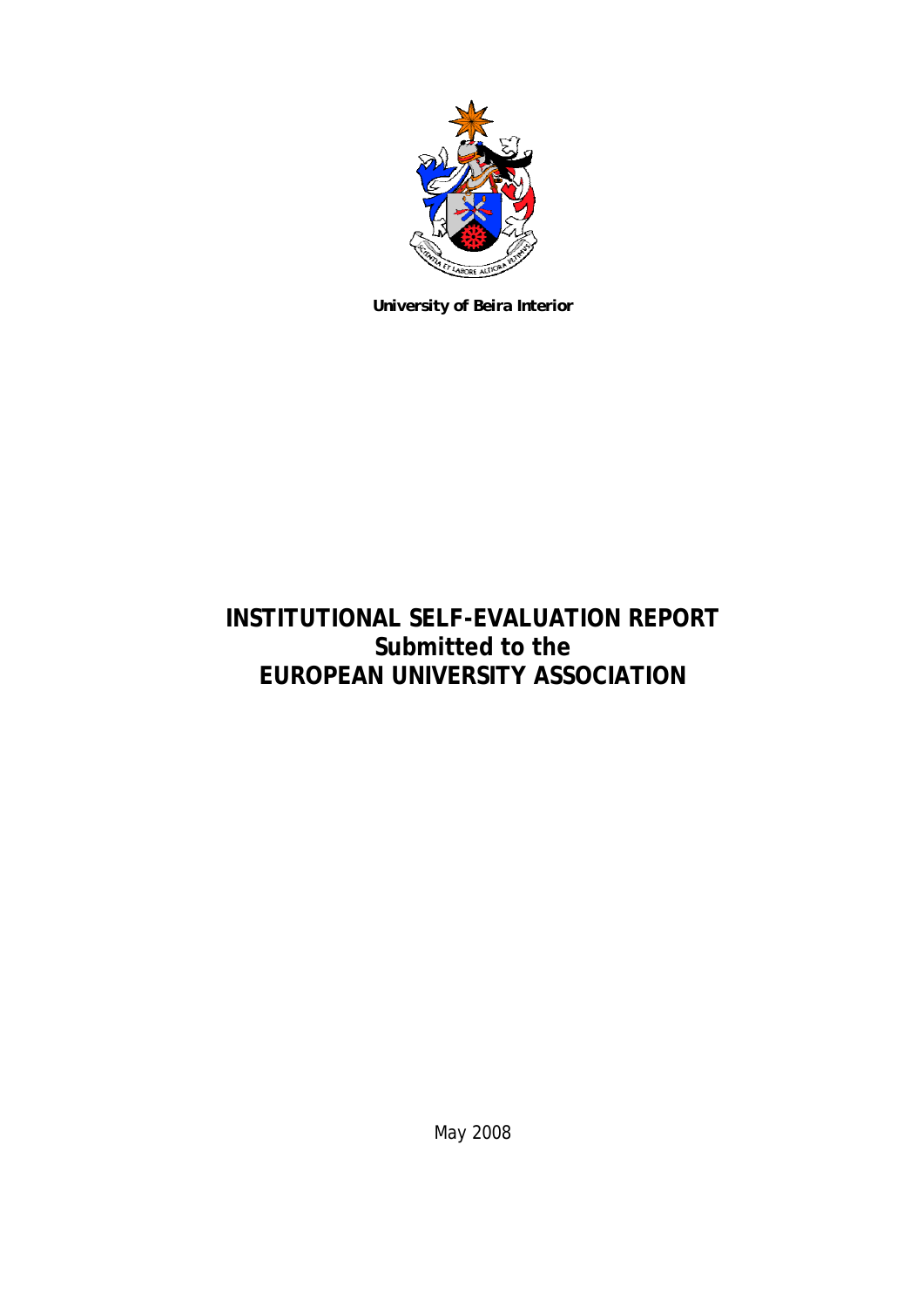| <b>CONTENTS</b>                                                                                          | L        |
|----------------------------------------------------------------------------------------------------------|----------|
| LIST OF ABBREVIATIONS USED                                                                               | iii      |
| Introduction                                                                                             | iv       |
| A. Brief analysis of the self-evaluation process                                                         | iv       |
| A.1. Self-evaluation team members<br>A.2. Collaboration with other structures and individual elements    | iv       |
|                                                                                                          | iv       |
| A.3. Report discussion across the Institution                                                            | iv       |
| A.4. Positive aspects and difficulties<br><b>B.</b> Institutional context                                | iv<br>v  |
| B.1. Brief historical overview                                                                           | v        |
| B.2. Geographic position                                                                                 | v        |
| B.3. Regional and national labour-market situation                                                       | V        |
| B.4. Number of Faculties and Research Units/Laboratories                                                 | vi       |
| B.5. Number of academic, administrative staff and students                                               | vi       |
| B.6. Autonomy                                                                                            | vi       |
| Human and financial resources                                                                            | vi       |
| Capacity to set its own profile for teaching, research and innovation                                    | vii      |
| Capacity to set its own governing structures                                                             | vii      |
| 1. Norms and values                                                                                      | 1        |
| 1.1. Governance and management                                                                           | 1        |
| 1.1.1. Target degree of centralisation and decentralisation                                              | 1        |
| 1.1.2. Human resources and gender policies                                                               |          |
| 1.2. Academic Profile                                                                                    |          |
| 1.2.1 Target balance among teaching, research and other services                                         |          |
| 1.2.2. Academic priorities: emphasised teaching programmes and areas of research                         | 2        |
| 1.2.3. Policy or preferences regarding certain academic approaches                                       | 2        |
| 1.3. Academically-related activities: goals for relationship to society and involvement in public debate | 3        |
| 1.4. Funding: intended relationship to funding agencies                                                  | 3        |
| 1.5. Target balance in terms of local, regional, national, and international positioning                 | 3        |
| 1.6. Other institutional goals                                                                           | 3        |
| 1.7. Integration of the three functions - teaching, research and service to society -                    |          |
| and promotion of synergy between these areas in the University's mission                                 | 4        |
| 2. Organisation and activities                                                                           | 4        |
| 2.1. Governance and management                                                                           | 4        |
| 2.1.1 Analysis of management practice                                                                    | 4        |
| Selection and promotion of academic and administrative staff<br>Selection of students                    | 5<br>5   |
|                                                                                                          | 5        |
| Funding issues<br>Academic activities (teaching and learning, research)                                  | 5        |
| Development of entrepreneurial activities                                                                | 6        |
| Research policies                                                                                        | 6        |
| 2.1.2 Students and external stakeholders' involvement in institutional governance                        | 6        |
| 2.1.3 Adequacy of human resources, human resource policy and practice to current                         |          |
| and future needs                                                                                         | 6        |
| 2.1.4 Gender policy implementation                                                                       | 7        |
| 2.1.5 Involvement in inter-institutional cooperation at regional, national and international level       | 7        |
| 2.1.6 Adequacy of management policies to the mission and goals                                           | 7        |
| 2.2. Academic profile                                                                                    | 7        |
| 2.2.1 Analysis of research and educational approaches                                                    | 7        |
| 2.2.2 Analysis of educational programme design and organisation of research activities                   | 8        |
| Education programme design                                                                               | 8        |
| Organization of research activities                                                                      | 8        |
| 2.2.3 Adequacy of study programmes and research activities to the mission and goals                      | 9        |
| How study programmes reflect the mission and goals                                                       | 9        |
| How research activities reflect the mission and goals                                                    | 9        |
| 2.2.4 Promotion of synergy between teaching, research and service to society                             | 10       |
| 2.2.5 Language policy and activities to attract international students                                   | 11       |
| 2.3. Academically-related activities                                                                     | 11       |
| 2.3.1 Research and technology transfer, continuing education, regional and community service,            |          |
| and ways of promoting synergy (e.g., structure, people, processes) between these activities              | 11       |
| Continuing education                                                                                     | 12       |
| Regional and community service                                                                           | 12       |
| 2.3.2. Student Support Services                                                                          | 12<br>12 |
| 2.3.3 Adequacy of academically-related activities to the mission and goals                               |          |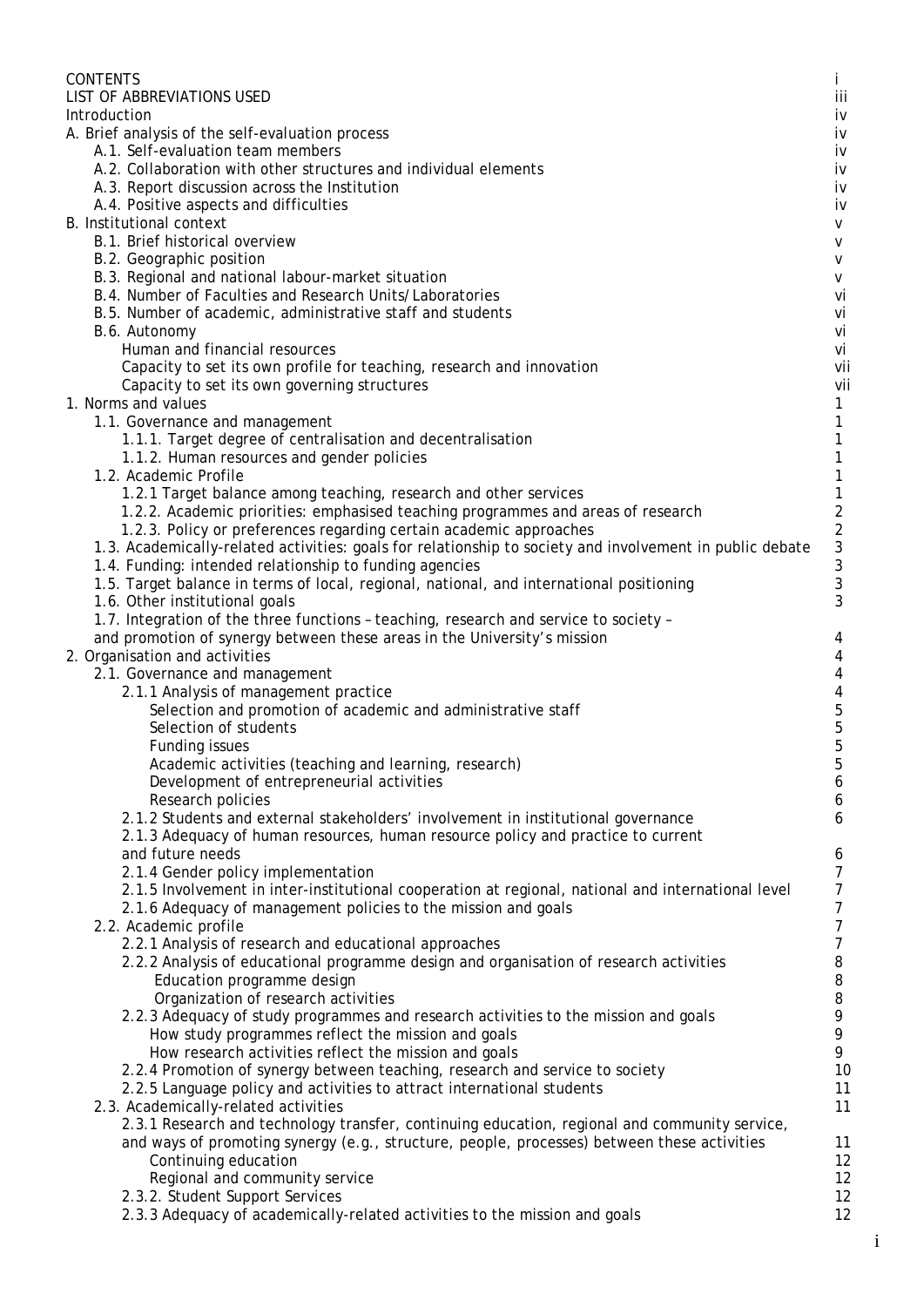| 2.3.4 Ways and extent of ensuring cooperation between students and academic staff<br>2.4. Funding                                             | 13<br>13 |
|-----------------------------------------------------------------------------------------------------------------------------------------------|----------|
| 2.4.1. Total budget and percentage allotted by the state or other public authorities, by student fees,                                        |          |
| and by private sources                                                                                                                        | 13       |
| 2.4.2. Percentage of earmarked state budget allocation                                                                                        | 13       |
| 2.4.3. Centrally controlled budget                                                                                                            | 13       |
| 2.4.4. Distribution criteria and amounts allotted to Faculties and Departments                                                                | 14       |
| 2.4.5. Allocation procedures within the University                                                                                            | 14       |
| 2.4.6. Budget percentage available to implement new initiatives                                                                               | 14       |
| 2.4.7. Full costs of research and teaching activities                                                                                         | 14       |
| 2.4.8. Perceived strengths and weaknesses of funding                                                                                          | 14       |
| 3. Quality practices                                                                                                                          | 15       |
| 3.1. Internal quality responsibility shared across the University                                                                             | 15       |
| 3.2. Internal quality processes. Explicit quality standards. Quality culture                                                                  | 15       |
| 3.3. Adequacy of resources available to support internal quality processes                                                                    | 16       |
| 3.4. Available internal quality processes.                                                                                                    | 16       |
| 3.4.1. Teaching activities                                                                                                                    | 16       |
| 3.4.2. Research activities                                                                                                                    | 17       |
| 3.4.3. Student performance                                                                                                                    | 17       |
| 3.4.4. Administrative processes                                                                                                               | 17       |
| 3.4.5. Entrepreneurial activities                                                                                                             | 18       |
| 3.4.6. External relations                                                                                                                     | 18       |
| 3.4.7. Monitoring of the extent to which teaching, research and service to society are integrated                                             | 18       |
| 3.5. Activity evaluation frequency and extent of data collection                                                                              | 18       |
| 3.6. Use of internal quality process outcomes in decision-making and strategic planning                                                       | 18       |
| 3.6.1. Teaching quality                                                                                                                       | 18       |
| 3.6.2. Research quality                                                                                                                       | 19       |
| 3.6.3. Administrative quality                                                                                                                 | 19       |
| 4. Strategic management and capacity for change                                                                                               | 19       |
| 4.1. Responsiveness to the demands, threats and opportunities present in the external environment                                             | 19       |
|                                                                                                                                               | 20       |
| 4.2. Involvement of representatives of the external community in the University's strategic management                                        | 20       |
| 4.3. Advantages of the University's autonomy                                                                                                  | 20       |
| 4.4. Expected changes towards the University's aims<br>4.5. Improving the match and synergy between the current and future missions and goals |          |
|                                                                                                                                               |          |
| and the activities                                                                                                                            | 20       |
| 4.6. Role of quality monitoring and quality management in the development of change                                                           | 21       |
| 5. Conclusions                                                                                                                                | 21       |
| 5.1 SWOT Analysis                                                                                                                             | 22       |
| 5.2 Action Plan                                                                                                                               | 25       |
| 5.3 Final Remarks                                                                                                                             | 26       |
| Appendix I - Organisational chart of the University Faculties, Departments and Research Centres / Units                                       | Ap. 1    |
| Appendix II - Organisational chart of the central administration and support services                                                         | Ap. 3    |
| Appendix III - Organisational chart of the management structure                                                                               | Ap. 4    |
| Appendix IV - Students                                                                                                                        | Ap. 5    |
| Appendix V - Human Resources                                                                                                                  | Ap. 21   |
| Appendix VI - Funding                                                                                                                         | Ap. 32   |
| Appendix VII - Infrastructures                                                                                                                | Ap. 40   |
| Annex A - Information about the Portuguese Higher Education System                                                                            | An. 1    |
| Annex B - UBI course catalogue                                                                                                                | An. 4    |
| Annex C - Statistics of unemployment for graduate people in Portugal                                                                          | An. 7    |
| Annex D - Research and Development Centres / Units                                                                                            | An. 12   |
| Annex E-Students support services / Social services                                                                                           | An. 15   |
| Annex F - Academic Time Activities 2007/2008                                                                                                  | An. 22   |
| Annex G - Cooperation with Portuguese speaking countries                                                                                      | An. 23   |
| Annex H - Evaluation of Teaching-Learning-Assessment                                                                                          | An. 24   |
| Annex I - Process Planning                                                                                                                    | An. 30   |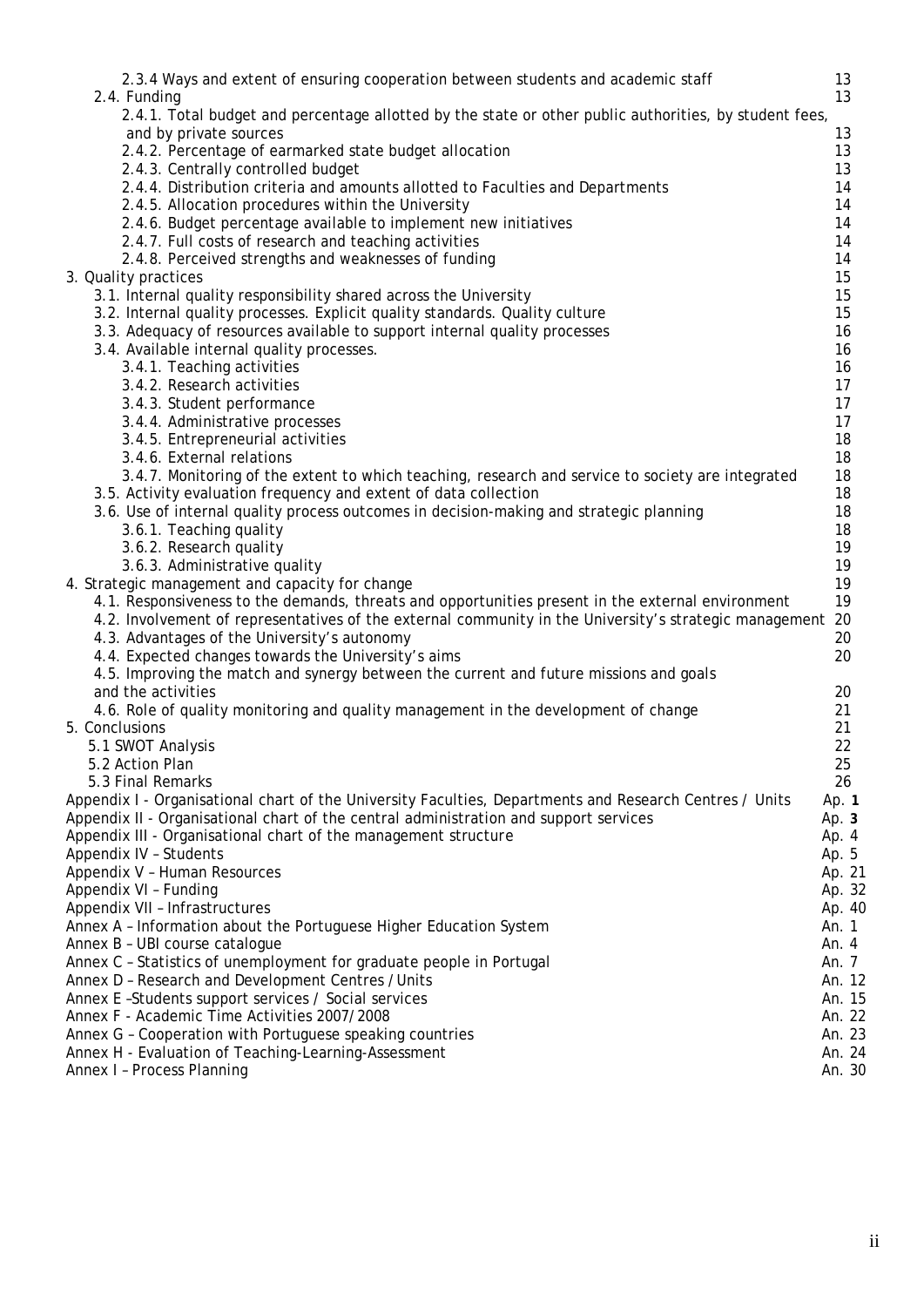## **LIST OF ABBREVIATIONS USED**

AAAES – Agência de Avaliação e Acreditação do Ensino Superior | *Agency for Evaluation and Creditation of HEI*  AAUBI – Associação Académica da UBI | *Students' Union* 

AFTEBI - Associação para a Formação Tecnológica da Beira Interior | *Association for Technological Qualification of Beira Interior* 

BOOC – *On-line Library of Communication Sciences*

CES – Centro de Estudos Sociais | *Centre for Social Studies*

CET – Cursos de Especialização Tecnológica | *Technological Expertise Programmes* 

CEVALOR - Centro Tecnológico para o Aproveitamento e Valorização das Rochas Ornamentais e Industriais | *Technology Centre for the Transformation and Enhancement of Ornamental and Industrial Rocks* 

CFIUTE – Centro de Formação e Interacção da UBI com o Tecido Empresarial| *Centre for Qualification and Interaction between UBI and Beira Interior Entreprises* 

CIEBI - Centro de Inovação Empresarial da Beira Interior | *Business Innovation Centre* 

CPLP – Comunidade de Países de Língua Portuguesa|*Community of Portuguese-Language Countries*

Cybercentre - *Centre for IT Applications* 

ECDU – Estatuto da Carreira Docente Universitária |*Statute of the University Teaching Career* 

ECTS – *European Credit Transfer and Accumulation System* 

ENQA – *European Network for Quality assurance* 

ESTER - Associação para a Formação Tecnológica no Sector das Rochas Ornamentais e Industriais – *Association for Technological Qualification in Ornamental and Industrial Rock*

ETI – Equivalente a Tempo Integral| *Full-Time Equivalent*

FCT – Fundação para a Ciência e Tecnologia - *Foundation for Science and Technology* 

GAAPI - Gabinete de Apoio a Projectos e Investigação da UBI | *Project and Research Support Office*

GAPI - Gabinete de Apoio à Propriedade Industrial da UBI | *Industrial Property Protection Office*

GPEARI - Gabinete de Planeamento, Estratégia, Avaliação e Relações Internacionais do MCTES | *MCTES Office for Planning, Strategy, Evaluation and International Relations* 

IAESTE – *International Association for the Exchange of Students for Technical Experience*

IEFP – Instituto de Emprego e Formação Profissional | *Institute for Employment and Professional Qualification at UBI*

INVOTAN – *Research Programmes of NATO*

IPC – Instituto Politécnico da Covilhã | *Polytechnic Institute of Covilhã*

ISCED – International Standard Classification of Education (1997)

IUBI – Instituto Universitário da Beira Interior | *University Institute of Beira Interior*

LAU – Lei da Autonomia Universitária| *Law of University Autonomy* 

LINCE – Questionários de Avaliação do Ensino-Aprendizagem-Avaliação I *Teaching Quality Assessment Questionnaires* LLL/Erasmus – *Lifelong Learning Erasmus*

MCTES – Ministério da Ciência, Tecnologia e Ensino Superior | *Ministry of Science, Technology and Higher Education* MTSS – Ministério de Trabalho e Solidariedade Social | *Ministry of Labour and Social Solidarity*

NATO – *North Atlantic Treaty Organization*

OBL – *Object-based Learning*

OE – Ordem dos Engenheiros I *Engineering Association*

OF – Ordem dos Farmacêuticos I *Parmaceutical Association Society*

OTIC – Oficina de Transferência de Tecnologia e Conhecimento da UBI |*Technology and Knowledge Transfer Workshop* 

PALOP – Países Africanos de Língua Oficial Portuguesa | *Official Portuguese Language African Countries* Parkurbis – Parque de Ciência e Tecnologia da Covilhã, SA | *Science and Technology Park of Covilhã*  PBL - *Problem-based Learning*

POCP – Plano Oficial de Contabilidade Pública I *Oficial Accounting Public Plan*

PRODEP – Programa de Desenvolvimento Educativo para Portugal | *Educational Development Programme for Portugal* 

RADE – Rácio de Avaliação dos Docentes (ensino e docência) pelos Estudantes I *Assessment Ratio of Teachinglearning*

RAT – Regime de Apoio Tutorial I *Tutorial Support Programme*

SASUBI - Serviços de Acção Social da UBI | *Social Action Services at UBI* 

SIADAP – Sistema Integrado de Avaliação do Desempenho na Administração Pública | *Performance Assessment Integrated System in Public Administration* 

SIGUBI – Sistema de Informação da UBI I *Information System of UBI*

SU – *Students Union*

UBI – Universidade da Beira Interior | *University of Beira Interior*

UNIVA – Unidade de Inserção na Vida Activa | *Unit for Access to the Job Market*

USAID – *United States Agency for International Development*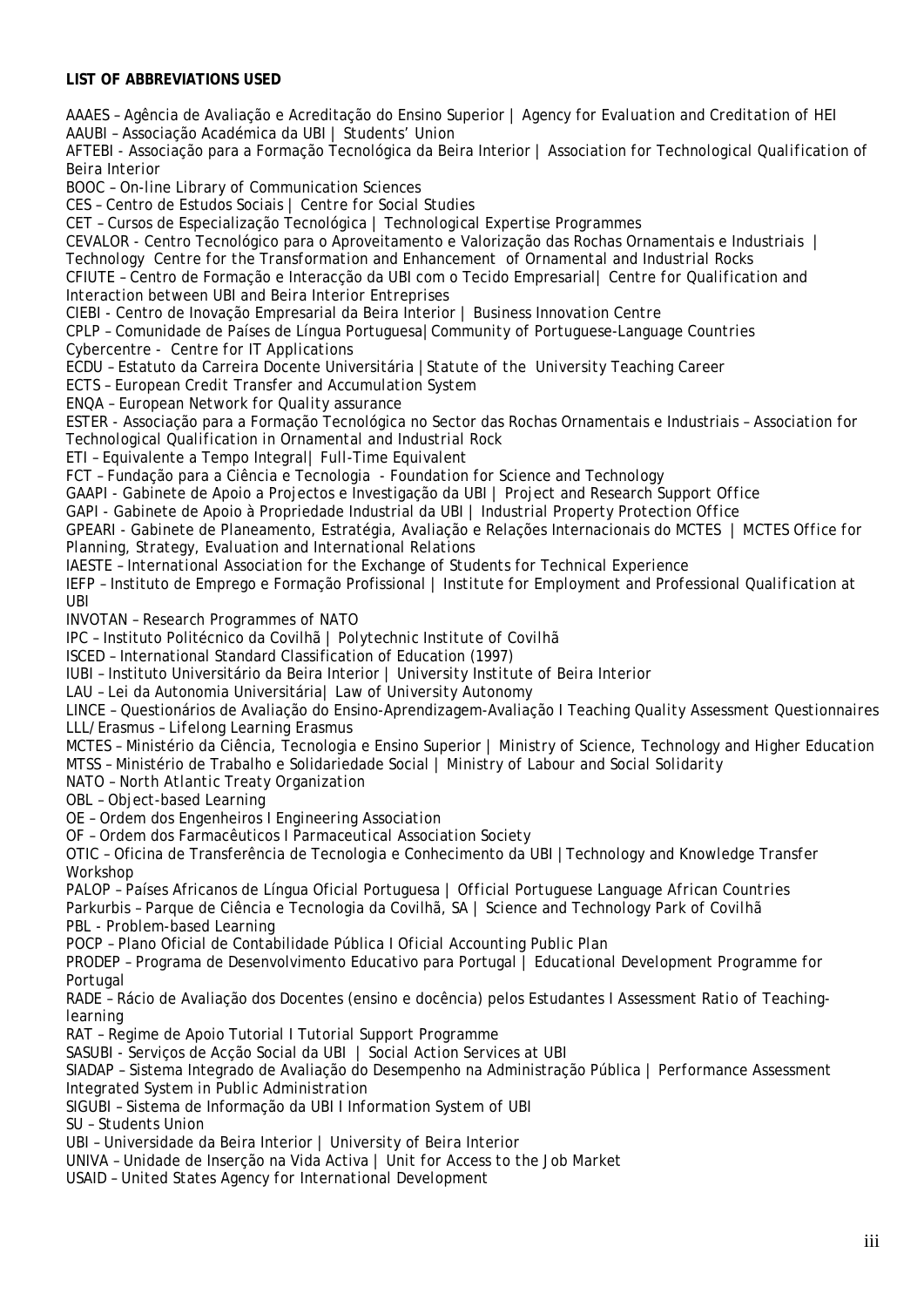# **INTRODUCTION**

#### **A. BRIEF ANALYSIS OF THE SELF-EVALUATION PROCESS**

#### **A.1. Self-evaluation team members**

The composition of the self-evaluation steering committee responsible for the Self-Evaluation Report (SER) was decided by the Rector. The committee is formed by eleven members, namely a general coordinator, six faculty members, the administrator of social services, two technical support staff, and one student.

| <b>General Coordinator</b> | Luís Carrilho Gonçalves | Vice-Rector                                            |  |  |
|----------------------------|-------------------------|--------------------------------------------------------|--|--|
|                            | Paulo Vargas Moniz      | President of the Faculty of Exact Sciences             |  |  |
|                            | Vitor Cavaleiro         | President of the Faculty of Engineering Sciences       |  |  |
| <b>Faculty Members</b>     | Luís Lourenço           | President of the Faculty of Social and Human Sciences  |  |  |
|                            | <b>Isabel Neto</b>      | Associate Professor of The Faculty of Health Sciences  |  |  |
|                            | João Canavilhas         | Assistant Professor of The Faculty of Arts and Letters |  |  |
|                            | Abílio Silva            | <b>Assistant Professor</b>                             |  |  |
| Social Services            | Manuel Raposo           | Administrator of Social Services                       |  |  |
| Administrative Staff       | Pedro Esteves           | Rectory Staff, Public Relations Service                |  |  |
| and Technical Support      | Pedro Cabral            | Faculty Staff, The Faculty of Health Sciences          |  |  |
| Students' Union            | Rui Travassos           | Representative of the Students' Union                  |  |  |

#### **A.2. Collaboration with other structures and individual elements**

The Steering Committee assembles contributions from the Rectory, the Faculties, the Services and from the Students' Union (AAUBI), enabling a better assessment of the Institution as a whole and to devise ways and processes of qualitative improvement in the management of activities. The recruitment of qualified members from the University's matrix structure has allowed the discussion and appraisal of relevant assessment issues within the faculties, departments, and degree committees, as well as across services and Scientific-Pedagogic councils. Internal advertising via radio, television, and the on-line newspaper was also carried out by the Faculty of Arts and Letters. An online website (<http://www.ubi.pt/AVI>) was also created for advertising purposes. With increased selfawareness the Faculties, Departments, services, and the Academy have elaborated a final appraisal by means of a SWOT analysis, thus completing the assessment of the entire University.

## **A.3. Report discussion across the Institution**

Following the report made by the EUA delegation on 19 December 2007, the analysis, interpretation, and discussion of the guidelines began in January 2008.

The plan of activities until April and the composition of the steering committee were decided in a meeting on 10 January. Presided by the Vice-Rector, the steering committee held weekly meetings, monitoring and supporting the processes across the Faculties, Services, and Student's Union. After defining the structure of the report, sources of information were identified to gather and organise data (Academic Services, Social Services, Financial and Patrimony Services, Coordinators of Centres and R&D Units, etc). Within the steering committee a writing subcommittee was formed, presided by the Vice-Rector, Professor Luís Carlos Carrilho Gonçalves. From March onwards the steering committee elaborated a synthetic SWOT analysis, to be used by the several Faculties, services, and Students' Union, mapping new indicators to be included in the SWOT analysis. Members of the committee consulted all bodies (teaching staff, non-teaching staff, and students) on the draft of the self-evaluation report and on the SWOT analysis, and drew on suggestions to improve the work already carried out by the committee. Throughout April the self-evaluation report and the SWOT analysis were concluded. The necessary appendixes and annexes were also formatted to complete the process.

# **A.4. Positive aspects and difficulties**

The University has in the past prepared similar reports for various assessment processes. However, it is the first time that the assessment is institutional, which dictates a widening of a University's global and strategic scope. The following positive aspects are highlighted:

- Reconsidering management and decision processes across the entire University, so that specific internal rules create a positive balance in terms of autonomy and help to meet the defined objectives and programmes.

- Having the opportunity through an external institutional assessment to reflect and know better the obstacles and difficulties in implementing the University's strategic decisions.

The importance of contributions from internal and external agents and the influence of that factor on the University's development and a better self-knowledge for purposes of change and adjustment.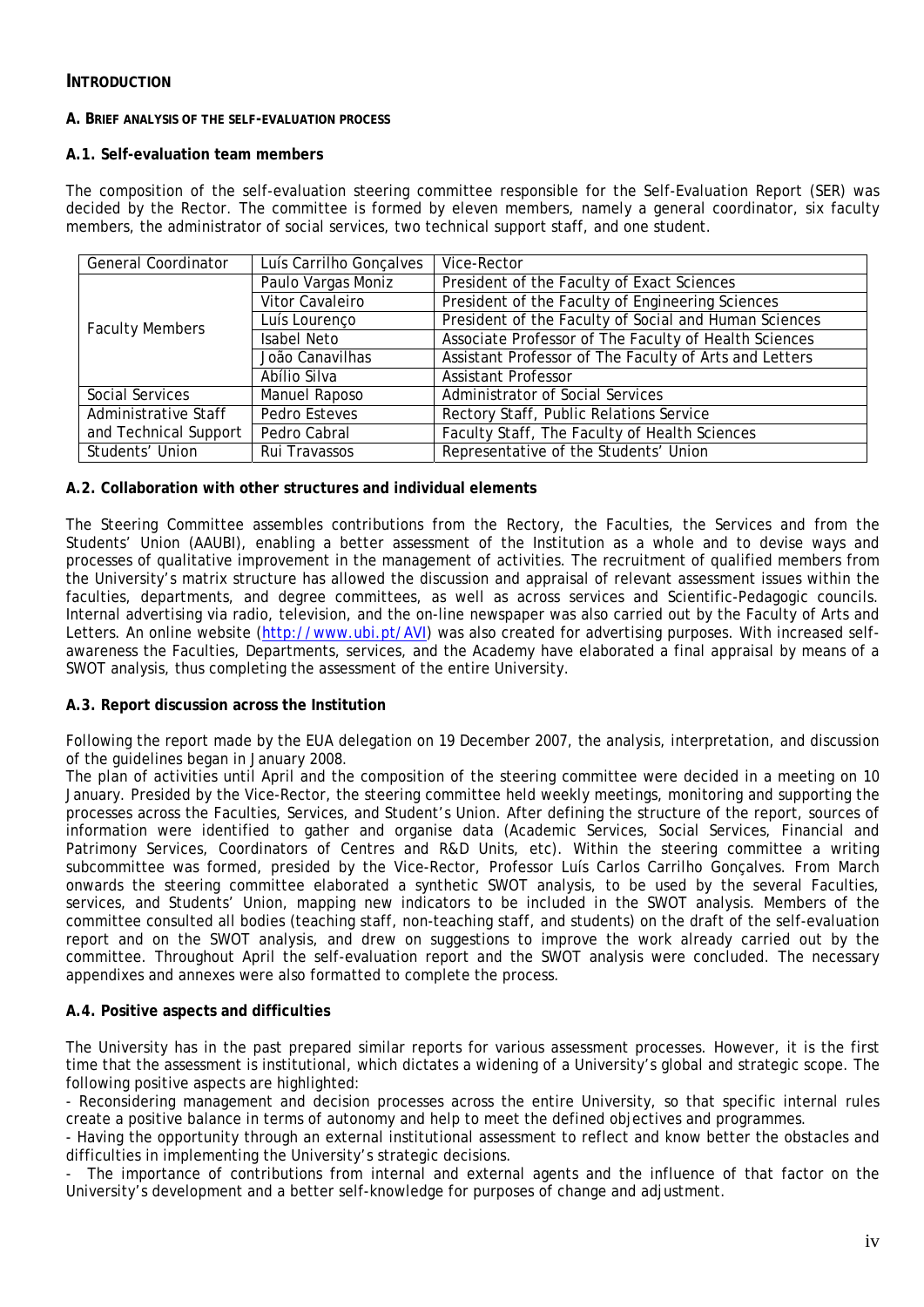Difficulties naturally arise from the decisions taken in order to best arrange the self-evaluation report; from the need to make the adequate information reach all those intervening in the teaching-learning-assessment process, in services, and in research; and from the level of intervention elicited to supplement contributions and encourage active involvement, to be faithfully conveyed by the report.

# **B. INSTITUTIONAL CONTEXT**

# **B.1. Brief historical overview**

The preliminary steps towards what UBI is today were taken in the 1970s, when the IPC was created (1973). In that decade the city, dubbed the "Portuguese Manchester" for its longstanding tradition in the wool manufacturing industry and for the vitality and quality of its textile production, had been hard-hit by an industrial crisis: large and small factories showed signs of great debility eventually leading to shutdown, with disastrous social and economic consequences for the region. In this context, and fuelled by initiatives of the Committee for Regional Planning of Cova da Beira, the idea of creating an institution of higher education in the region arose, enabling the regional population to continue studies beyond secondary-school level without needing to relocate, in the majority of cases permanently. Following publication of Law no. 402/73 of [1](#page-5-0)1 August in the frame of the Veiga Simão<sup>1</sup> Reform, which fostered the expansion and diversification of Higher Education, the IPC was created and in 1975 hosted its first 143 candidates in the Textile Engineering and Administration and Accounting degree programmes. Six years later, in July 1979, the institution was converted into IUBI (Law no. 44/79, of 11 September). The conversion into IUBI was made official in 1986 (Law no. 76-B/86, of 30 April). The first Rector of UBI was Professor Cândido Manuel Passos Morgado, who would remain in office from 21 August 1980 to 19 January 1996, and would be succeeded by the present Rector, Professor Manuel José dos Santos Silva.

## **B.2. Geographic position**

UBI is located in the city of Covilhã. The city is geographically situated 270 km from Lisbon, 240 from Oporto, and 350 km from Madrid in Spain. Among its most noteworthy physical features are the proximity to the city centre and the ongoing restoration of old buildings of high historical, cultural, and architectural interest. Historical landmarks of the city are preserved and simultaneously revitalised as spaces oriented to teaching and research. The construction of the IPC had previously begun with the restoration of the former facilities of the Headquarters of the Hunters Battalion 2 at the Pombaline Real Fábrica dos Panos, of foremost architectural interest, located in one of Covilhã's traditional factory clusters near Ribeira da Degoldra. During the conversion works in 1975, underlying archaeological structures were discovered, formerly belonging to the former dyeing factories of the Real Fábrica dos Panos, an important wool manufacturer built under the ordinance of the Marquis of Pombal. After two archaeological interventions and wide research, the structure of what was to be the main site of UBI's Wool Manufacturing Museum was created and the museum opened to the public in 1996. The former factory buildings at the South entry of Covilhã became the logical logistical solution, and the physical expansion of the Institution continued. This brought also great benefits for the city in terms of urban planning and environmental impact, enabling the salvage of derelict buildings or ruins which were a significant part of Covilhã's industrial heritage. This has made UBI a unique case among Portuguese universities. The most emblematical buildings include: the Convent of St. Anthony, at Pólo II, hosting the Rectory; the Melo e Castro Family Palace; the buildings of Fábrica do Rato, Fábrica do Tapete, Fábrica do Moço, Fábrica Paulo Oliveira, Empresa Transformadora de Lãs; the Chapel of St. Martin, a Romanic building of the 12<sup>th</sup> century listed as a Building of Public Interest, housing UBI's Catholic religious service. The former residence of the Mendes Veiga Family was also acquired and after a conversion project today hosts the University's Main Library. In the 1990s the University began to expand northwards, along the Ribeira da Carpinteira, and Pólo IV was created. In 2006 the Faculty of Health Sciences at Pólo III was inaugurated, completing the implementation of the Medicine programme infrastructure.

## **B.3. Regional and national labour-market situation**

On the whole, the job market is presently adverse. An unemployment rate as high as the current 8% (approx.) had not been reached for many years. Unemployment rates are also significant among university graduates (39000 unemployed graduates are registered at the Institute for Employment and Professional Qualification). On the other hand, the average length of time for graduates to find employment is lesser than among non-graduates (almost by half). Among graduates different situations are observed:

- Medicine graduates have guaranteed automatic professional admission to hospitals and health centres immediately after graduation. Until recently this was also the case with the remaining healthcare professions (nurses, physiotherapists, etc.). Presently that is no longer the case, as those market sectors have become saturated, if not yet problematic;

 $\overline{a}$ 

<span id="page-5-0"></span><sup>1</sup> Minister of Education from 1970 to 1974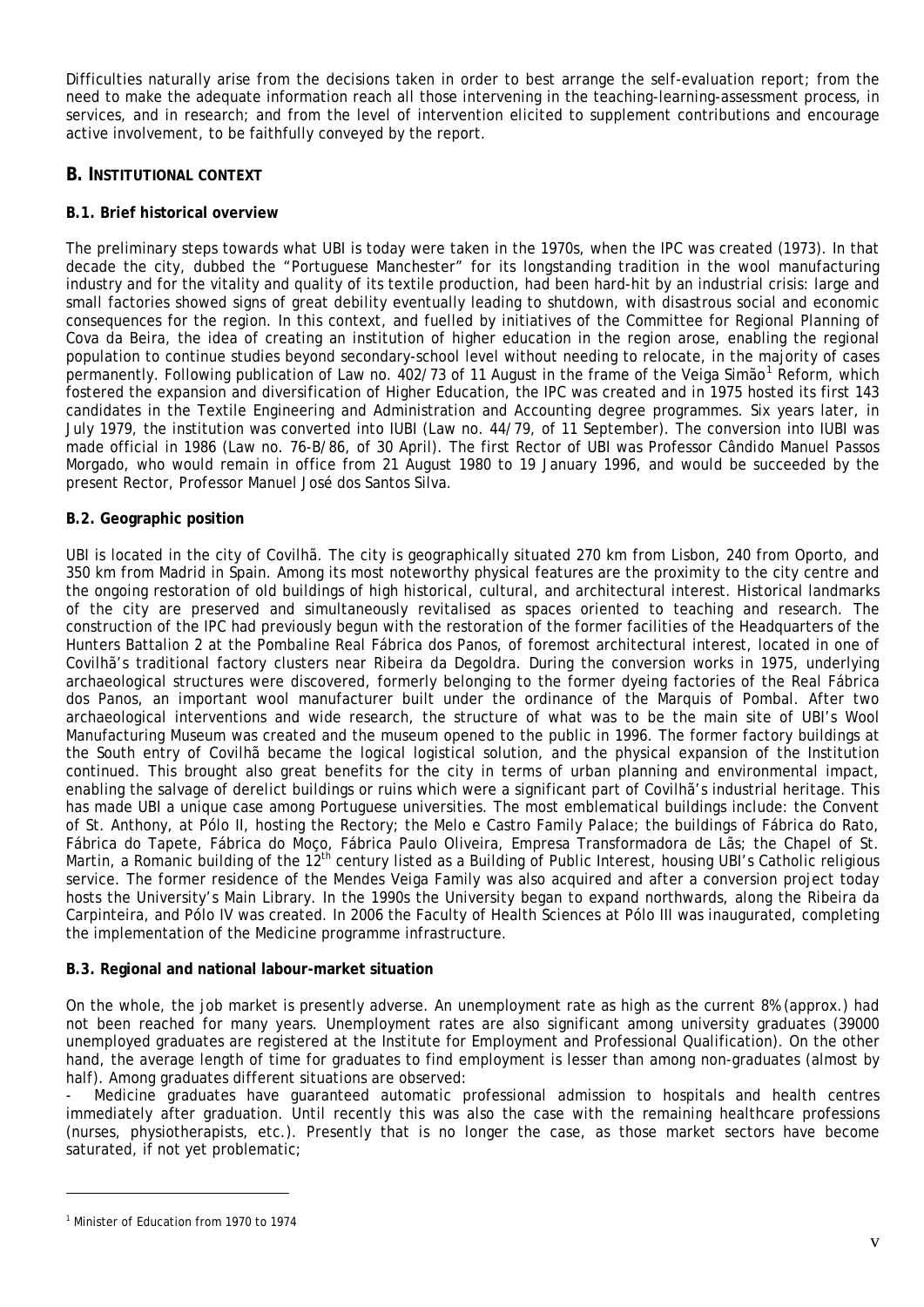- Economics and Management graduates generally find employment, in most cases within a period of 6 months after graduation. This is largely attributable to recruitment by financial institutions (banks), auditing companies (many multinational), accounting offices, and even self-employment (though the Ministry of Higher Education has stated that there are many unemployed among Accounting, Management, and Administration graduates, especially from private universities and Polytechnic Institutes);

- graduate jobseekers from the several branches of engineering rapidly find employment, with the exception of the sectors under crisis (textiles) and those most severely affected by globalisation and Chinese competition (such as those with low-standard manufacturing and low added value);

- Teaching-oriented degrees for basic and secondary school levels face some difficulties in finding employment (Mathematics, Sciences, History, Foreign Languages and Literature), as the State is no longer absorbing these graduates;

- others such as graduates in Human Resources, Marketing, International Relations, Social Service, Sociology, Philosophy, Psychology, Design (at some private universities), and Childcare graduates (almost always featuring first) have some difficulties in finding vacancies in the job market (except the most accomplished, who do manage to find alternatives).

This describes the overall national scenario, made worse by the fact that companies are still undergoing costreduction processes, incorporating new technologies, introducing innovations (in production, etc.), in an attempt to increase total multifactorial productivity (TFP) and to stay afloat in a highly competitive and globalised world.

At a regional level, the situation is somewhat worse as the crisis affects traditional sectors such as textiles and clothes manufacturing (Covilhã), and intensive labour industries such as cabling in Guarda and Castelo Branco.

A recent MCTES/MTSS study (February 2008) on employment-seeking in Portugal, published by the GPEARI, reveals the following (Annex C, tables C.1 and C.2):

- In December 2007 Portugal had a total of 38 795 unemployed university graduates;

- of the 5 regional territory units (NUTS II) in continental Portugal, the North has 41.3% of the total unemployed, the Centre (where UBI is located) has 26.1%, and the Lisbon region has 24.7%;

- The study fields with the highest national rates of graduate unemployment are: entrepreneurial sciences, at 16.2%; teaching degrees and education sciences, at 15.8%; social and behavioural sciences, at 13%; technical engineering and similar training at 8.4%, humanities at 6.8%, health at 6.2%, …

- Higher education programmes with the largest number of unemployed graduates are: psychology, social service, nursing, design, law, international relations, education, economics, and geography.

- From the GPEARI study it may be inferred that UBI graduates are not yet severely affected, since almost all study programmes at UBI are anchored in areas of knowledge with low unemployment statistics (Annex A, table C.3).

## **B.4. Number of Faculties and Research Units/Laboratories**

UBI comprises Faculties and Centres which endeavour to meet the University's goals in teaching, researching, and service provision to the community. The present Faculties are: Exact Sciences, Engineering Sciences, Social and Human Sciences, Arts and Letters, and Health Sciences (Appendix I). The university's statutes envisaged the creation of the Information Technology Centre (CI), the Centre for the Studies of Regional Development, (CEDR), the Centre for Teaching and Learning Resources (CREA), and the Heritage Study and Protection Centre (CEPP). Subsequently, two interdepartmental units were created: the Optical Centre and the Wool Manufacturing Museum. In collaboration with UBI's Faculties and Departments, R&D units have been funded by the FCT (Foundation for Science and Technology) during multiannual programmes and others created by the departments, which in turn can apply to FCT funding (Appendix I). All departments are well-equipped with laboratorial or workshop facilities (Appendix VII, table VII.3) which likewise support teaching and learning processes, research, and service provision the community.

#### **B.5. Number of academic, administrative staff and students**

On 31 December 2007, UBI had 432,80 ETI (Full-Time Equivalent) teaching staff, 335 administrative staff (Appendix V, tables V.2 and V.7) and 106 Social Action Services staff (Annex E, table E.1) and 6104 students (5053 undergraduates, 886 postgraduates at MPhil, MA, and MSc levels, and 165 PhD students) (Appendix IV, tables IV.1, IV.4, IV.10, IV.11 and IV.13).

## **B.6. Autonomy**

## *Human and financial resources*

The autonomy of the universities has until now been regulated by the LAU (Law 108/88 of 24 September) and by UBI's statutes as sanctioned by the Ministry of Science, Technology and Higher Education. Article no. 3 of the LAU decrees:

*1- Universities are collective persons of public law and have statutory, scientific, pedagogic, administrative, financial, and disciplinary autonomy.*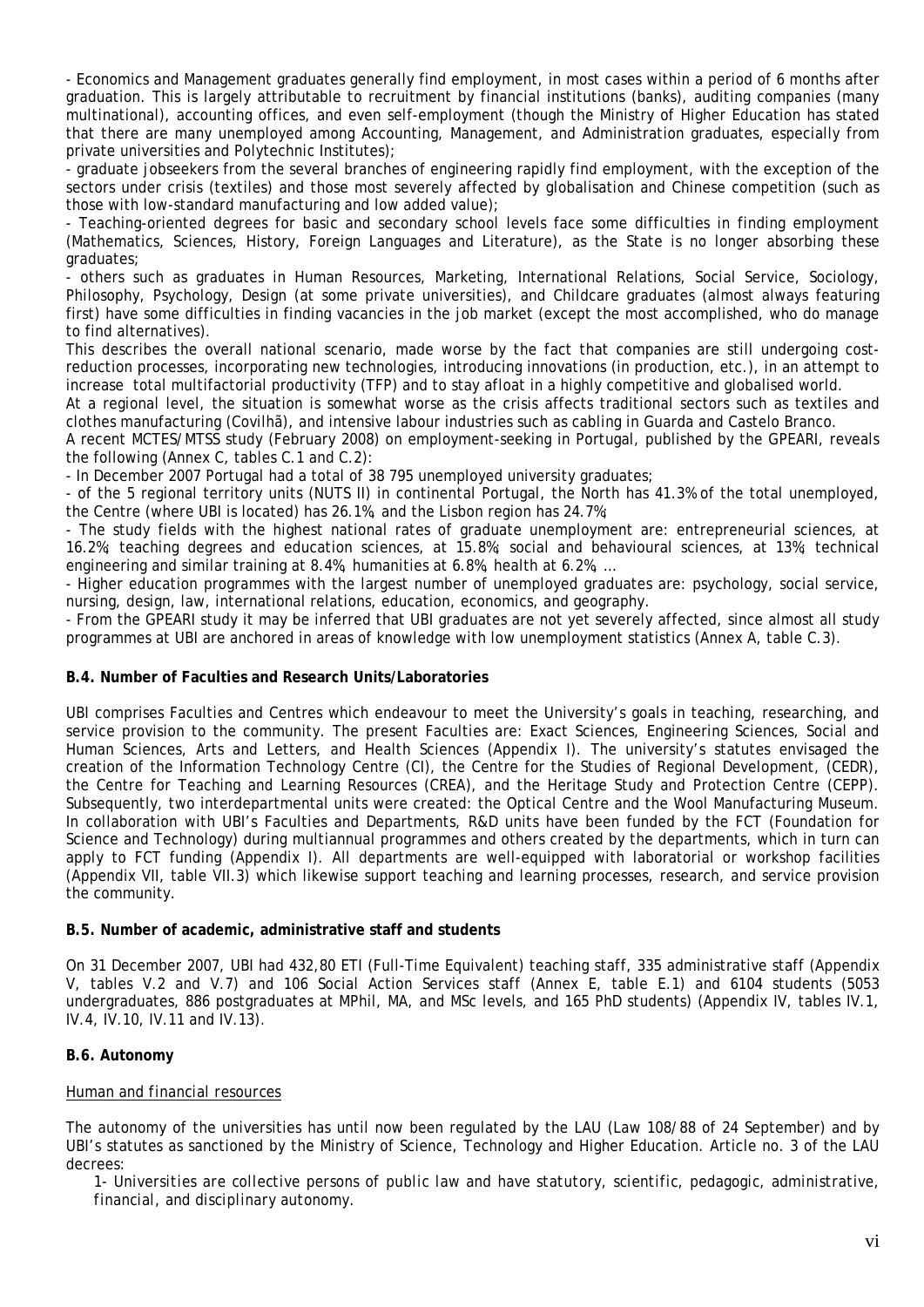*6- Organic units also have scientific, pedagogic, administrative, and financial autonomy, according to the University's statutes.* 

As regards funding, article no. 11 of the LAU ordains:

 $\Delta$ -

- 1- *The State must guarantee adequate funding to the Universities indispensable to their operation, within the limits of the budget available.*
- 2- *The right of the universities is acknowledged to be consulted on the definition of criteria for the State's budget allocations…*
- 3- *The universities prepare and propose their own budgets.*

Though the LAU has allowed ample financial autonomy, the State has not been and is not presently capable of fully assuming its responsibilities, and the required operating funds have decreased over the past five years. The need to seek supplementary funding sources (fees, R&D contracts, private funding, and service provision) is a prospect for the future.

#### *Capacity to set its own profile for teaching, research and innovation*

In the context of scientific and pedagogic autonomy, articles no. 6 and 7 establish:

*Article no. 6-1 – Scientific autonomy grants Universities the capacity to freely delineate, plan, and carry out research and additional scientific and cultural activities.* 

*Article no. 7-2- The universities have full autonomy in designing study programmes and course curricula, in their choice of teaching methods and knowledge assessment processes, and in trials of new pedagogic experiments.* 

Public funding constrictions have caused an arrest in growth of teaching/learning-based activities, research, and innovation due to a shortage in human resources. While the concept of the University's autonomy as clearly defined by the LAU has been applied, this application was limited at a most crucial level, given the severe lack in human and financial resources. Notwithstanding, the University has proved able to heighten its profile in teaching/learning and innovating activities across the Faculties, which are all equipped with high-standard and cutting-edge Laboratories and facilities.

#### *Capacity to set its own governing structures*

The present governing structure is defined by the University's statutes, created and modified by the University Assembly.

It must be noted the LAU has been replaced by Law 62/2007 of 10 August, which establishes the new Juridical Organisation of Higher Education Institutions (Universities and Polytechnic Institutes). Throughout 2008 the creation of new statutes and regulatory systems will settle the adjustment of universities' structures to the new Law.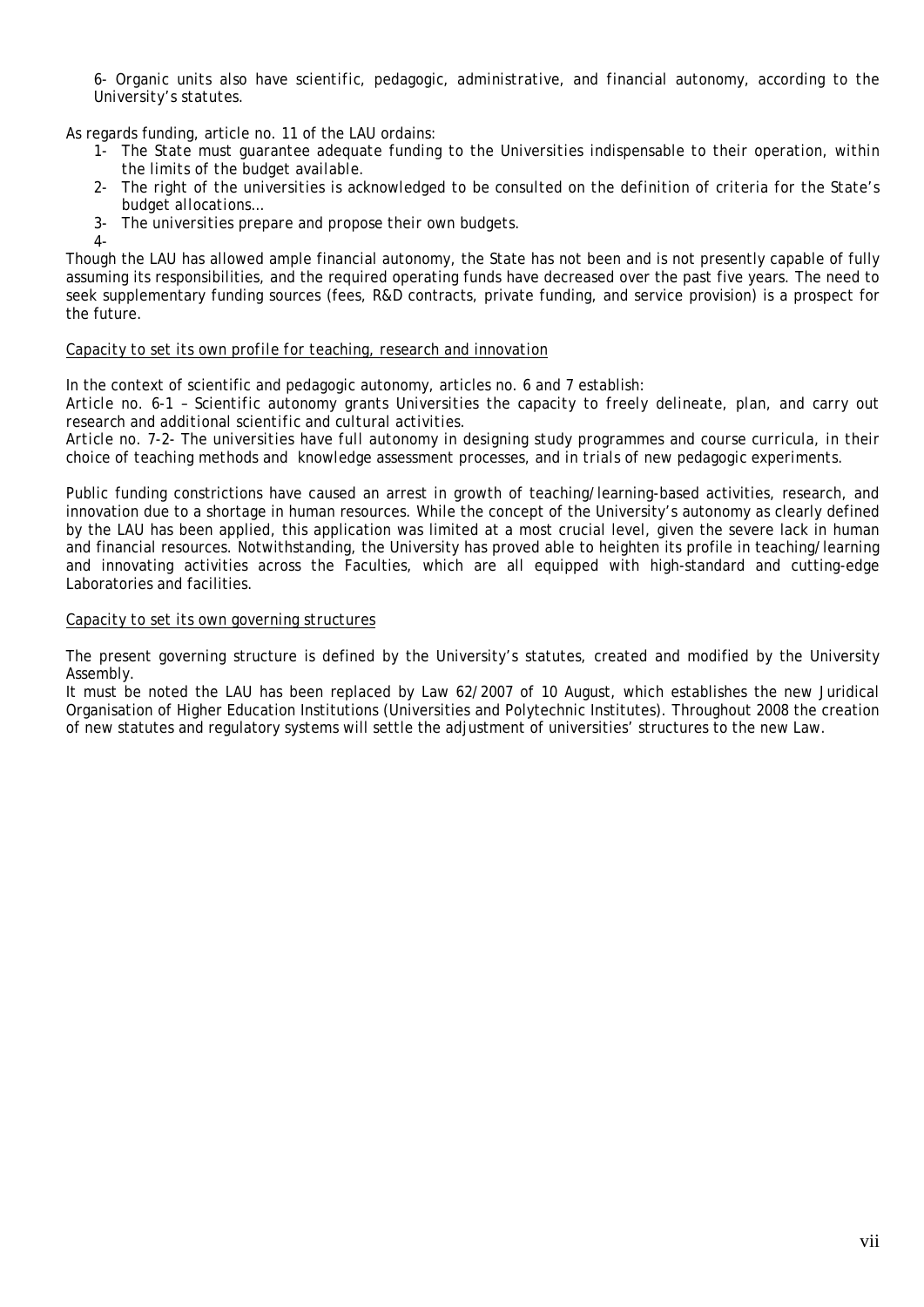# 1**. NORMS AND VALUES**

#### **1.1. GOVERNANCE AND MANAGEMENT**

## **1.1.1. Target degree of centralisation and decentralisation**

In the pursuit of its mission UBI is buttressed by a matrix organisation. Its current statutes define as its governing bodies the University Assembly, the Rector, the Senate, and the Administrative Council. Each in their own capacity and invested of duties established by the statutes must make the appropriate decisions to accomplish the mission and goals of the institution. UBI has exercised its autonomy in agreement with its governing statutes and with the LAU. However, regarding student entry via the national application process and other processes, the Ministry of Science, Technology and Higher Education (MCTES) has delimited not only the number of students for each study programme, but also allocations across the various fields of knowledge. Similarly, the MCTES has instated a yearly regulatory monitoring of programmes that qualify for State funding and a minimum number (*numeri clausi*) of students who must be admitted to a programme. Autonomy is not ostensibly at issue, as the University may decide to admit new students without the State's financial support. In the present context and over the past five years, this trend reveals that the annual public funding of the University is already insufficient to cover the operating budget (70 %). The sustainability of some fields of knowledge such as sciences, engineering sciences, and letters is compromised, and additional income from private funding is vital. As for ascriptions, by the Rector's proposal the University Senate approved regulation 45/96 of 1 January, regarding the administrative autonomy of the Faculties to authorise and make expenditures. The Executive Board or the President of the Faculty may authorise Faculty expenditures within the allocated and approved annual budget and planned expenditure in R&D projects, under the Faculty staff's scientific responsibility. Another financial constraint has been dictated by the MCTES regarding the annual budget balance. If the accounting balance from the previous year is higher than the budget balance, the University suffers the loss of the surplus. This situation hinders the Institution, dictates incoherent management practices and prevents a better distribution of funding in terms of mid-term strategic management goals. The University's autonomy as defined by its statutes and the LAU has been affected and can only be restored by a significant increase in external funding, such as fees; service contracts; management of related entities in compliance with the University's statutes and the LAU; FCT funding; and private funding of research projects.

#### **1.1.2. Human resources and gender policies**

Management of human resources is subject to legal regulations such as recruitment of teaching staff (ECDU) and progression in the public career. Eventual future application of individual contracts may allow the improvement and a greater malleability in management of the University's human resources. Non-discriminating policies are applied in all recruitment processes of human resources for teaching, research, and service provision.

## **1.2. ACADEMIC PROFILE**

## **1.2.1 Target balance among teaching, research and other services**

The University aims to consolidate teaching/learning activities, research, and services. Teaching/learning and research are the responsibility of teaching staff. Services are provided by teaching staff and technical staff. The number of teaching staff on the State's annual budget payroll is directly indexed to the student-teacher ratio for each UBI degree programme (*Ex: Medicine, 6:1; engineering sciences, 11: 1; social sciences, 20:1)* (Appendix IV, table IV.22)*.* Over the recent years the University has focused on the development and efficiency of the teaching/learning process. Scientific areas such as sciences and engineering still show low success rates (i.e. the ratio between the number of approved students and the number of assessed students) which must be improved. The implementation of the Bologna process and the generalisation of student-oriented teaching/learning methodologies are goals to be met. Health Sciences degree programmes already operating under those methodologies substantiate better success rates (Appendix IV, tables IV.23 and IV.24). Another of the University's concerns has been to make available laboratorial spaces for trials, workshops, and tutorials, in an effort to optimise learning. This helps students to appreciate the importance of the practical and the know-how components beyond theory. A policy of teaching staff qualification has resulted in the increase in numbers of teaching staff holding PhD degrees, which in turn translates into a higher standard of learning/teaching processes. UBI's student population originating from the Beira Interior region (Castelo Branco and Guarda districts/municipalities) amounts to 40% of the total. The majority of students come from other regions in the country. The ability to attract students from other regions is a plus point that must continue to be monitored. Besides national students, UBI also attracts students from Portuguese-speaking countries, especially from the PALOP (Cape Verde, Guinea, S. Tomé, Mozambique, etc.) (Annex G, table G.1). The generalised launch in 2006/2007 of the 1st and 2nd Bologna study cycles may bring about a decrease in student numbers in the 1<sup>st</sup> cycle, as the majority of these degrees have been abridged. To reverse this effect the University must draw more students into the  $2^{nd}$  cycles, through the design of appealing study programmes and more effective advertising of its training and employability potentials. Another goal is greater financial balance. Where research is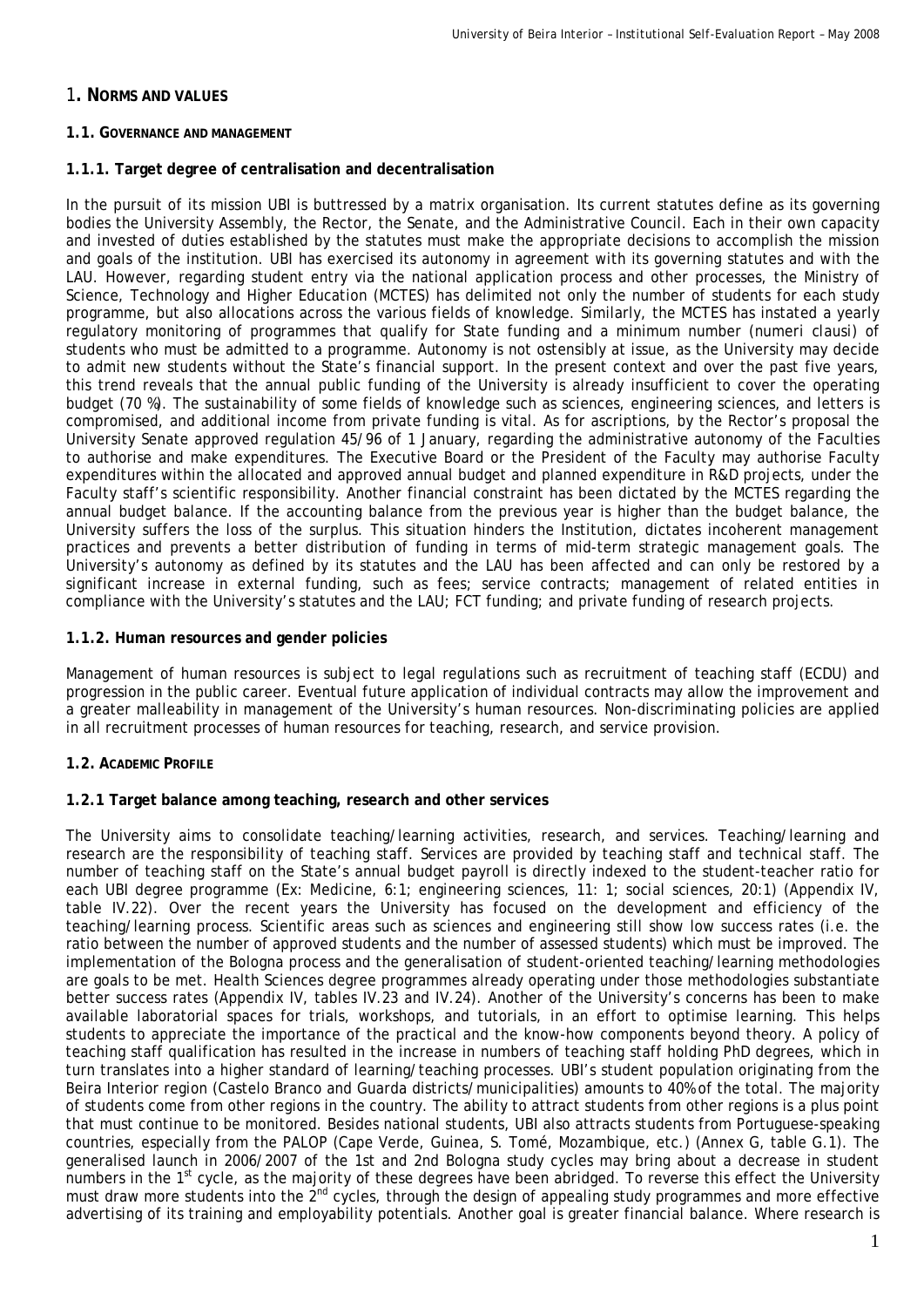concerned, the University has strived for the increase in numbers of teaching staff holding PhD degrees. The creation of research units through projects that qualify for FCT and European Union funding contracts *(yearly funding level of R&D – 2006 – 18%; 2007 – 13%)* has also been encouraged (Appendix VI). Drawing European students and students from Portuguese-speaking countries has been a permanent goal, enabled by study scholarships from research projects and also by the Erasmus programme in the context of the new 2<sup>nd</sup> study cycles. The funding of research units comes through projects and contracts with the FCT. Fostering economic activities and research units is deemed the only viable path for the University to follow, as it creates synergies between research and contract creation. The University is a member of the Parkurbis society, created to serve as an incubator for technologybased businesses. Parkurbis relies on the collaboration of researchers, capital funds, and UBI's teaching staff. 21 companies are based at Parkurbis, employing approximately 100 people, of which 97% are graduates. Out of those 21, 17 businesses are UBI spin-offs. Regional cooperation with the municipalities has proved a prolific collective effort towards regional development and the creation of employment opportunities which encourage highly qualified people to settle in the region. In terms of service provision to the community, the University has made valuable and high-standard contributions, generating external service contracts. A strong reliance on contract creation in the regional and national economy compels the University to pursue contracts in the international European context and in Lusophone countries. The CEDR (Regional Studies and Development Centre) generates added value for the services provided, and has spawned several support Divisions for industrial property, R&D projects, traineeships, and employment opportunities. There are also interdepartmental units (the Optical Centre and the Wool Manufacturing Museum) which design activities fostering University interaction and mobilising financial resources through projects and studies.

# **1.2.2. Academic priorities: emphasised teaching programmes and areas of research**

# *Teaching programmes*

UBI develops teaching programmes spanning most fields of knowledge apart from Law. Presently all 1<sup>st</sup> and 2<sup>nd</sup> study cycles conform to the Bologna model. The majority of 3<sup>rd</sup> cycles or PhD programmes already comply with the Bologna model and the remaining will continue to be adjusted throughout 2009. The shift to a student-centred teaching/learning paradigm is in progress across all fields. OBL systems allow setting up teaching programmes in the fields of Medicine, Biomedical Sciences, among others. Tutorial supervision will progressively be implemented in the 1<sup>st</sup> study cycle, where the lowest success rates are registered. The aim is to reverse those rates in the medium and long term. A digital platform supporting learning contents is available and can be used to develop contents supporting teaching-learning-assessment activities, laying the grounds for e-learning. The development of new and more effective teaching-learning methodologies requires greater financial support, in order to secure sustainable success and longer, application/trial periods compatible with the various fields of knowledge. The funding of didactic programmes by the MCTES through programme-contracts proves insufficient both in quantity and in duration. The University will continue to support didactic programmes and content projects, in an effort to adjust teaching/learning activities to the Bologna model.

# *Areas of research*

Research areas are defined primarily according to teaching areas. The specialisation needs of teaching staff in the areas supporting teaching and 2<sup>nd-</sup>cycle speciality programmes are also vital for the development of research areas. In these and other fields of knowledge teaching staff group transversally, forming research units which apply to FCT funding. The University seeks to develop strategic research areas, and wherever possible to co-finance with other R&D programmes, fostering the development of a critical mass in those areas (health sciences, textile and paper materials, renewable power, bionic systems). Research units operating at UBI are funded by the FCT. Their assessment, which determines the continuity of funding, is made externally in agreement with MCTES policy and carried out by the FCT.

## **1.2.3. Policy or preferences regarding certain academic approaches**

UBI is committed to promoting the complete adjustment of the study programmes for the 1<sup>st</sup>, 2<sup>nd</sup>, and 3<sup>rd</sup> degrees to the Bologna process in a coherent manner throughout the next 4 years. The increase of the academic success rate is relevant for the 1st and 2nd cycles (Appendix IV*).* UBI regards the challenge of student-centred learning-teachingassessment as a priority, and acknowledges that human endeavour and students' working hours, measurable through the ECTS system, must be converted into knowledge, skills, and abilities. UBI considers that the emphasis on self-learning is a challenge for higher education learning-teaching-assessment processes, and a model of sustainability for the employability of its graduates. UBI promotes the training of its teaching staff in the most effective teaching-learning methodologies, such as e-learning, OBL, PBL, and cooperative learning, and seeks to monitor their applications in core scientific areas for development. UBI continues to develop its laboratories and workshops fostering experimental training in relevant fields of knowledge in order to impart the know-how, to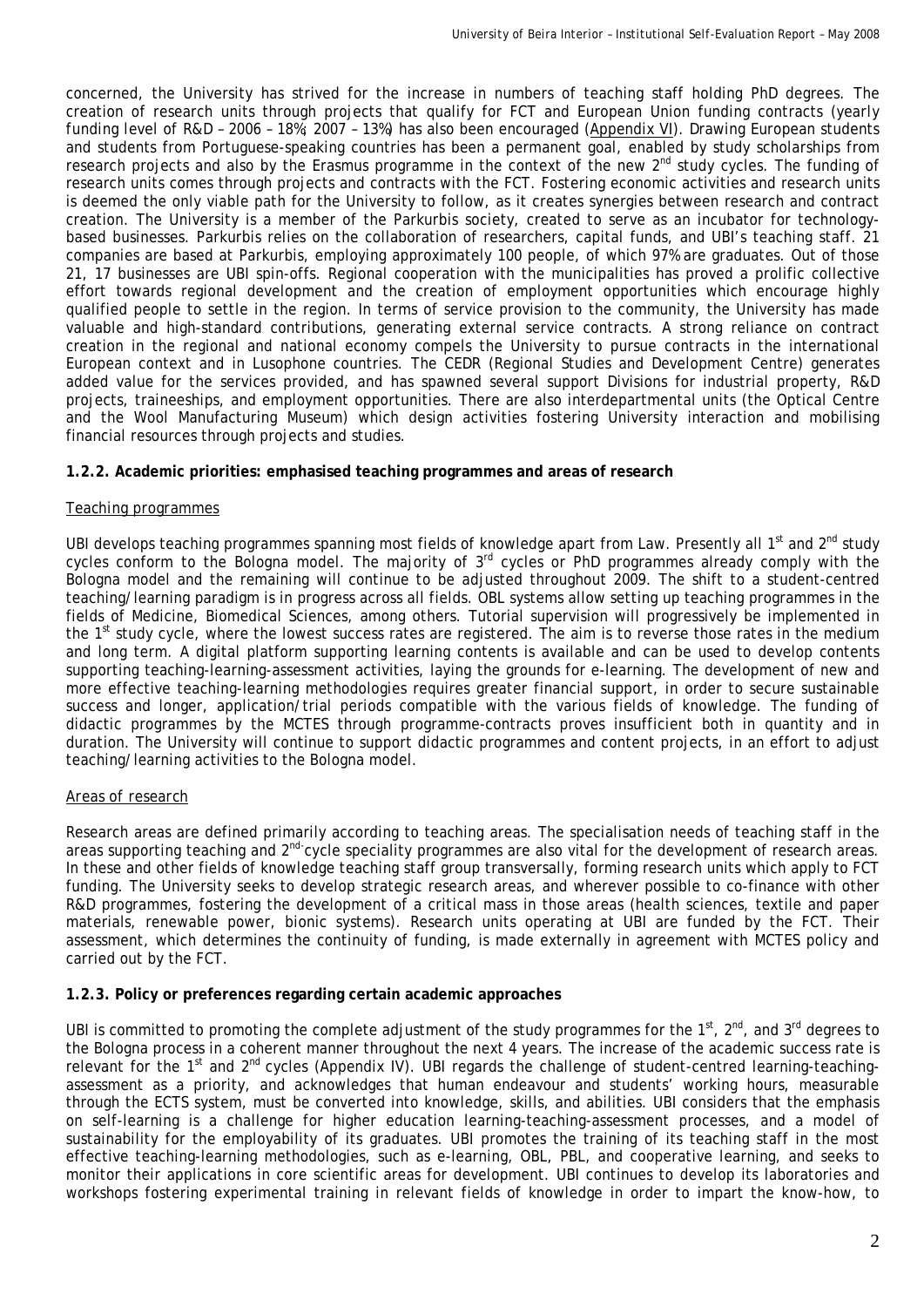perfect technological instruments, and to take the maximum benefit from existing infrastructure in an innovative way.

#### **1.3. ACADEMICALLY-RELATED ACTIVITIES: GOALS FOR RELATIONSHIP TO SOCIETY AND INVOLVEMENT IN PUBLIC DEBATE**

UBI pursues its aims privileging a symbiosis between research and teaching, simultaneously developing interaction with the non-academic community, namely through service provision. Cooperation with enterprises and public organisations has been increasing. UBI has always favoured links with companies, and additionally has helped to create structures such as the CIEBI, and the Cybercentre, the first to open nationwide. Recently, in a partnership with a group of entities of strategic importance for the economical development of the region, it was one of the founding members of Parkurbis. UBI's opening up to and interaction with the regional community have recently been reinforced by the creation of two new structures: the GAAPI and the CFIUTE. Among a highly diversified range of activities must be highlighted the organisation of several cultural activities, seminars, professional training courses, as well as service provision in consultancy, technical, logistical, and documental support in several regional institutions. UBI aims to continue fostering training in a life-long learning logic, seeking to attract new audiences (over 23s, unemployed and employed), and to offer opportunities for continuing studies, new skills acquisition or redirecting professional careers. UBI will upkeep its policy of refurbishing and preserving the textile industrial heritage of Covilhã, making the most of human and material resources in the Wool Manufacturing Museum and the development of international activities in the context of the Translana project. Through partnerships with local and regional authorities and entities, UBI will promote cultural dynamism in the facilities available to that effect, complementing and increasing the existing cultural offer.

#### **1.4. FUNDING: INTENDED RELATIONSHIP TO FUNDING AGENCIES**

Presently the University is financed mainly through direct public funding from the state budget (almost 62% in 2007). The amount allocated by the government to all higher education institutions is calculated through a formula considering the number of students and the costs of the specific education area. The final amount takes into account other quality-related factors of the institutions. As funding from the public budget decreases, expenses related to the University's added value, which are not accounted for in the budget definition, are increasingly difficult to cover. The University must raise the amount of external R&D funding, and also the diversity and quantity of specialised services provided to the community, which will enable different activities in the University, and contribute to central costs. The adoption of a full-cost accounting system is crucial so that all eligible costs can be accounted for and financed by alternative sources.

#### **1.5. TARGET BALANCE IN TERMS OF LOCAL, REGIONAL, NATIONAL, AND INTERNATIONAL POSITIONING**

As stated in the governing statutes, UBI has significantly fostered development in the region, and by nature and vocation serves the wider national community, promoting national and international cooperation. In this regard, it prioritises contact with Portuguese-speaking and European countries, through cultural, scientific, and technical exchanges with its counterparts. On a local and regional level, UBI aims, on the one hand, to continue to enhance the levels of qualification of the community through the design of new training programmes; and, on the other hand, to encourage entrepreneurship and the local economy, and to provide technology transfer and services. On a national level, UBI seeks to secure its position in the context of higher education, standing out for its innovative edge and for the quality of its teaching and research, as well as for differentiation. On an international level, UBI aims to become involved in more EU R&D research programmes and initiatives, to develop partnerships with highrank international institutions, and to strengthen cooperation with Portuguese-speaking countries, namely Brazil and the PALOP.

## **1.6. OTHER INSTITUTIONAL GOALS**

The University is a public institution of higher education surrounded by a community and training people at the highest level to work for that society. In turn, the community expects of the University a helpful response to its challenges, a fostering of development, and solutions for problems and concerns. The University also anchors the community's scientific, technical, social, and economic development. This interrelation implies several dimensions and responsibilities towards the surrounding community. The increase in out-reach activities at the service of the community is expected and will translate into the creation of companies or other entrepreneurial activities. In turn, this will strengthen economic and social relations, and generate greater sustainability in relational dynamics as well as confidence in the future.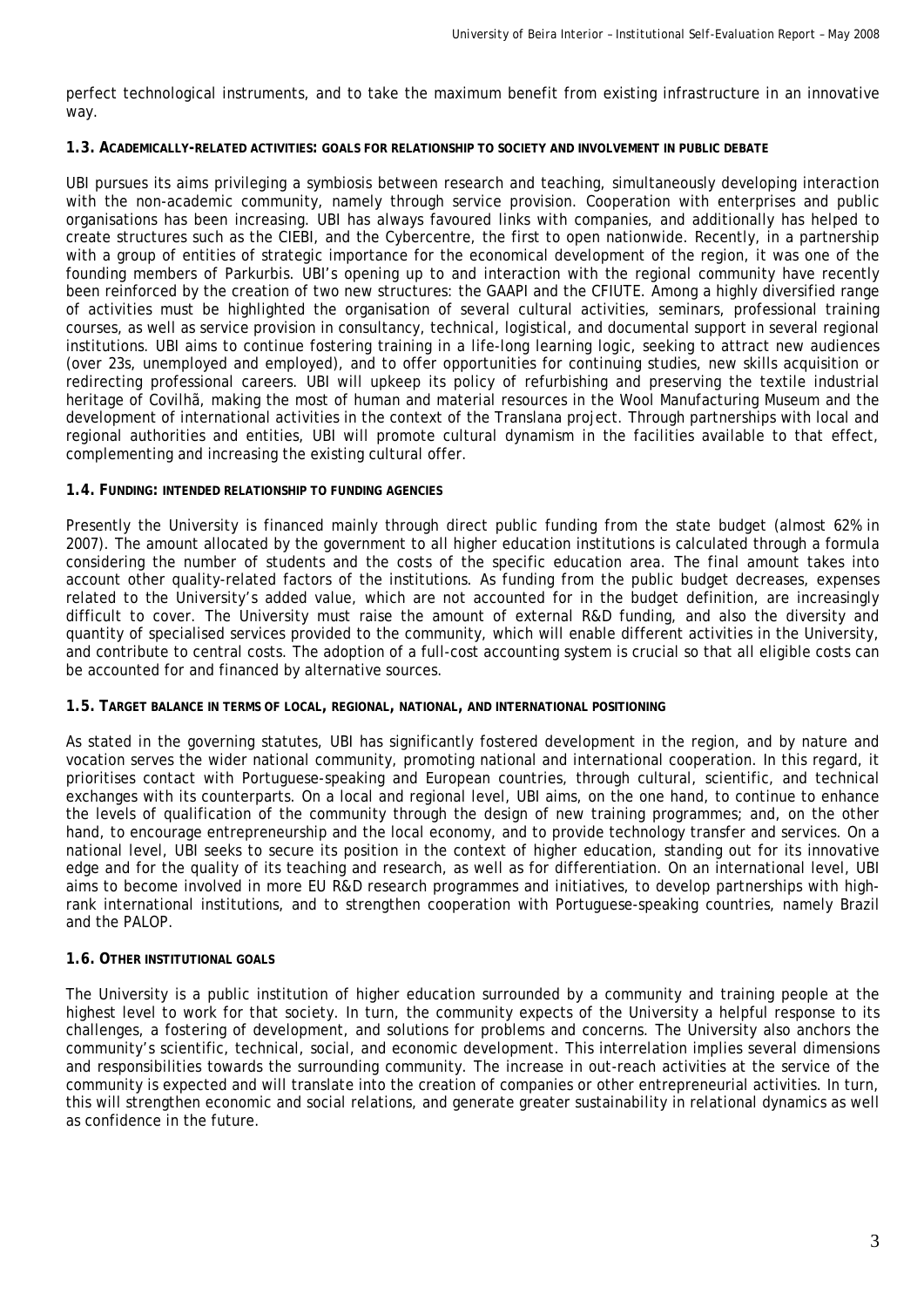#### **1.7. INTEGRATION OF THE THREE FUNCTIONS – TEACHING, RESEARCH AND SERVICE TO SOCIETY – AND PROMOTION OF SYNERGY BETWEEN THESE AREAS IN THE UNIVERSITY'S MISSION**

The university endeavours to perform its three functions - teaching/learning, research, and service provision to the community – in a multidisciplinary way. This multidisciplinary approach is favoured over an established bent on highly narrow expertise. The more transversal and interdisciplinary degree programmes, organised and taught in curricular units or modules, will allow a better integration of disciplinary fields and an interrelation between strategic and non-strategic areas (e.g. Biomedical Sciences, Design, Political Science and International Relations, Sports Sciences). The design of projects transversal to the knowledge of subjects in demand by society encourages cooperation between teaching staff, researchers, and specialists who promote synergies between study programmes and improve performance of the several groups. The promotion of expertise programmes aimed at optimising performance in professional activities generate more assets, which in turn will encourage the diversification of knowledge and training in organisations/companies. The updating of knowledge through short-duration programmes also allows the advancement of teaching staff through research and the necessary contact with society. Other synergy factors include the setting-up of laboratories, workshops, and other workspaces in the University shared by transversal areas and which may be used for teaching/learning, research, and service provision by teaching staff and students. The development of a critical mass in strategic areas of knowledge (science, engineering, health sciences, arts, entrepreneurial sciences, humanities) determines the grouping of teaching staff and researchers from different faculties into multidisciplinary R&D units. The University encourages teaching staff, researchers, and technicians to partake in workgroups geared towards cooperation with companies and the community (Industrial Property Support Office, Research Project Support Office…). It has been deeply involved with the surrounding community and society as a whole, assessing and solving arising problems. The organising structure of the 2<sup>nd</sup> and 3<sup>rd</sup> cycles will also allow the joining of teaching, research, and the study of problems related or presented by the community. Additionally, it continually promotes technology-based entrepreneurial activity through the design of adequate study programmes and the offer of courses in all study cycles. The dynamic offer in training and information transferred to the students will represent an invaluable gain in terms of learning and perfecting skills in each field.

## **2. Organisation and activities**

# **2.1. GOVERNANCE AND MANAGEMENT**

## **2.1.1 Analysis of management practice**

UBI is a public university under the MCTES governed by the applicable statutes regarding financial, administrative, scientific, pedagogic, and disciplinary autonomy. The University develops its activities according to a matrix organisation based on educational programmes, research, or service provision. The management structure of the University is defined in its statutes, complying with the Constitution and Legislation on Universities' Autonomy (Appendix II). The University statutes have been approved by the University Assembly, where all bodies of the University are represented, either by election or by inherence of their capacity. The main duties of the University Assembly are: electing the Rector from among the professors in tenure of the University and effectively in exercise of functions, and altering the University Statutes when changes are proposed. Besides the Rector, the Senate is the main decision maker in the University, approving proposals related to the University's human, financial, and physical resources, and approving the main strategic definitions. All University bodies are represented in the Senate. The Rector is aided by Vice-Rectors and Pro-Rectors. The Rectory defines the strategic objectives of University to be approved by the Senate, and is responsible for ensuring that all University procedures are in compliance with the legal framework and internal regulations. Further, it is its mission to analyse external conditions (opportunities and threats), the preparation of prospective proposals and the promotion of external conditions favourable to University's objectives. The Rectory also supervises the academic, financial, and administrative management of the University. The Administrative Council is formed by the Rector, who presides, the three Vice-Rectors, the University's Administrator, the Social Services' Administrator, a representative of the Students' Union, and the Head of the Accounting Division. Its main decision duties refer to the administrative, patrimonial, and financial management of the University, in accord with the legislation applicable to financially autonomous institutions. The definition of the scientific and pedagogical policy of the University falls under the responsibility of the Scientific Council and of the Pedagogic Council. The Scientific Council comprises all PhD members (Teaching Staff and Researchers) and has a Coordinating Committee overseeing the main scientific activities of University. Its composition is proportional to that of the Departments and Faculties. The Pedagogic Council is formed by representatives of Professors, Assistants, and Student members of all Faculties. The Advisory Council is presided by the Rector and among others comprises outstanding individuals from the community appointed by the Senate, and former Rectors of University (the Assembly not being active). The Faculties are the organic units through which the University develops its activities. These Units are formed by related Departments that will collaborate to adequately uphold the scientific and pedagogic policy of the University (Appendix I). These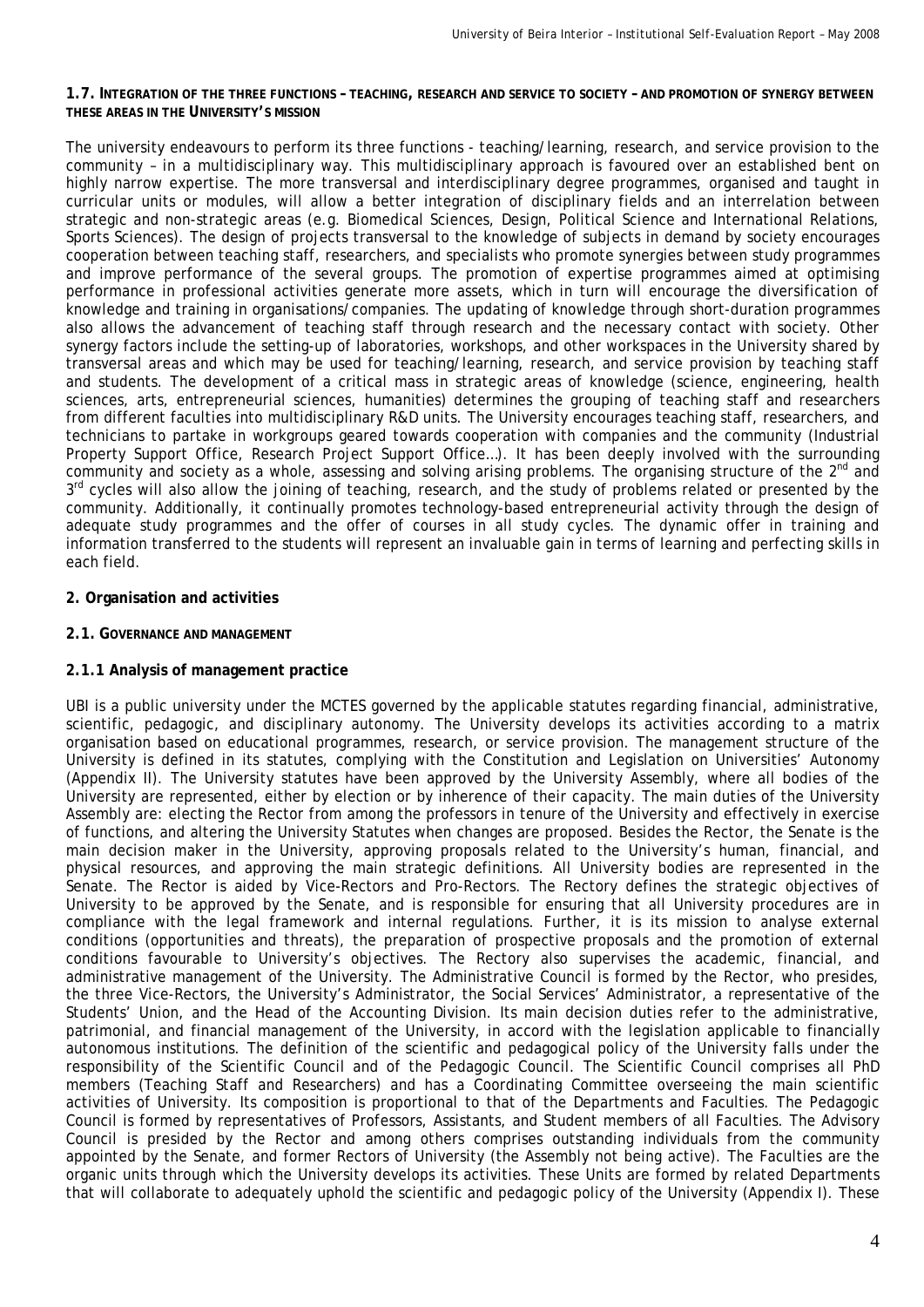were created to maximize the rigorous management of human resources and activities in teaching, research and service to the community.

#### *Selection and promotion of academic and administrative staff*

Academic and administrative staff members are appointed centrally. Their numbers are monitored by the University within the ceilings defined by the MCTES, considering that the University's budget must cover both staff costs and general costs, leaving a margin for operating costs. Progression in the academic career is established by the ECDU, as is the distribution of vacant positions of associate and full professorship within the University. This distribution is made by the Scientific Council and approved by the Senate in the scientific areas according to size and research growth. It should be noted that 7% of these vacancies were kept and managed by the Rector considering strategic needs such as reinforcement of strategic areas or development of new ones. Progression in the academic career is regulated at a national level, juries being formed by full professors from the study field in the University and a number of external full professors representing the field in which the competition is being held. In this competition, both internal and external candidates can compete at a national level. Usually the quality research production prevails over other criteria such as pedagogic and management work. There is also the possibility of recruiting academic staff outside the formal academic career for non-permanent and specific purposes such as invited teaching staff and specialists, for limited time periods. Postdoctoral fellows may also offer valuable collaboration to the existing academic staff, sharing expertise for a limited period of time in a specific area. The number of technical and administrative staff is also defined by the Rector taking into account the needs of non-teaching staff for each organic unit and also considering ceilings defined by the MCTES. The administrative staff career structure and progression is defined by the regulations of the Public Administration, new posts being advertised nationwide by public call, and candidates ranked by a jury. The University Administrator may propose new vacancies according to different sectors and the needs of organic units, being managed by the Rector in agreement with the financial resources and strategic goals of the University.

## *Selection of students*

The selection of regular students (undergraduates) is made through a national selection process, based on a ranking of students' marks and their preferences in University/degree programme. The MCTES defines the number of vacancies for each degree taking into account the proposal from the University. The proposal is primarily submitted by Departments and approved by the Scientific Council and the Senate in agreement with a proposal from the University, decided by the Rector after a proposal from the different Departments. Despite the process of selection being national and beyond the University's control, policies are in place to attract more and better candidates at the moment of deciding their future. Each year UBI promotes events such as "UBI's Open Days," when for three days students from the region and beyond have the opportunity to take part in several activities in the different Departments of the University. Beyond that, several visits to local and regional schools are made by teaching staff of the University and there is also some participation in fairs for the promotion of UBI study programmes. From abroad the University hosts students from the PALOP, through scholarship awards, and from other European countries (ERASMUS programme). Students of technical areas from all over the world can apply for traineeships at the university's research units, under IAESTE. For candidates returning to studies (over 23s) the University decides annually the number of places to be offered and the internal examinations that will be required to rank them. The selection of postgraduate students is made according to the Bologna system, and students may be recruited at an international level, admission to postgraduate programmes being determined by UBI's internal regulations.

## *Funding issues*

The overall annual budget application plan is prepared by the Rector in agreement with the Administrative Council, and subsequently is approved by the Senate. This plan includes the estimate of the following year's public budget, the forecast of contributions from student fees, the estimate of salaries and of general operating expenses. Provision for special strategic programmes and a margin left to be distributed across scientific research activities is also considered. This plan is elaborated in September/October for the following civil year after the budget is known by August/September. Later in February/March, as soon as the previous accounting year is closed, the detailed budget distribution is prepared and published. It should be noted that the total funds managed by the University are mainly from the Public Budget (60% in 2006 and 62% in 2007; Appendix VI, table VI.1) that may primarily take into account expenses such as salaries or the maintenance of infrastructures. The remaining is distributed to the Faculties and other Services for operating costs or investments. Presently the public budget cannot entirely support the total staff costs, which is forcing the University to use private funding to support those expenses.

## *Academic activities (teaching and learning, research)*

Within the scope of teaching/learning activities, the University organises and imparts undergraduate programmes ( $1<sup>st</sup>$  cycle), leading to the degree of "licenciado", and postgraduate programmes ( $2<sup>nd</sup>$  and  $3<sup>rd</sup>$  cycle) leading to the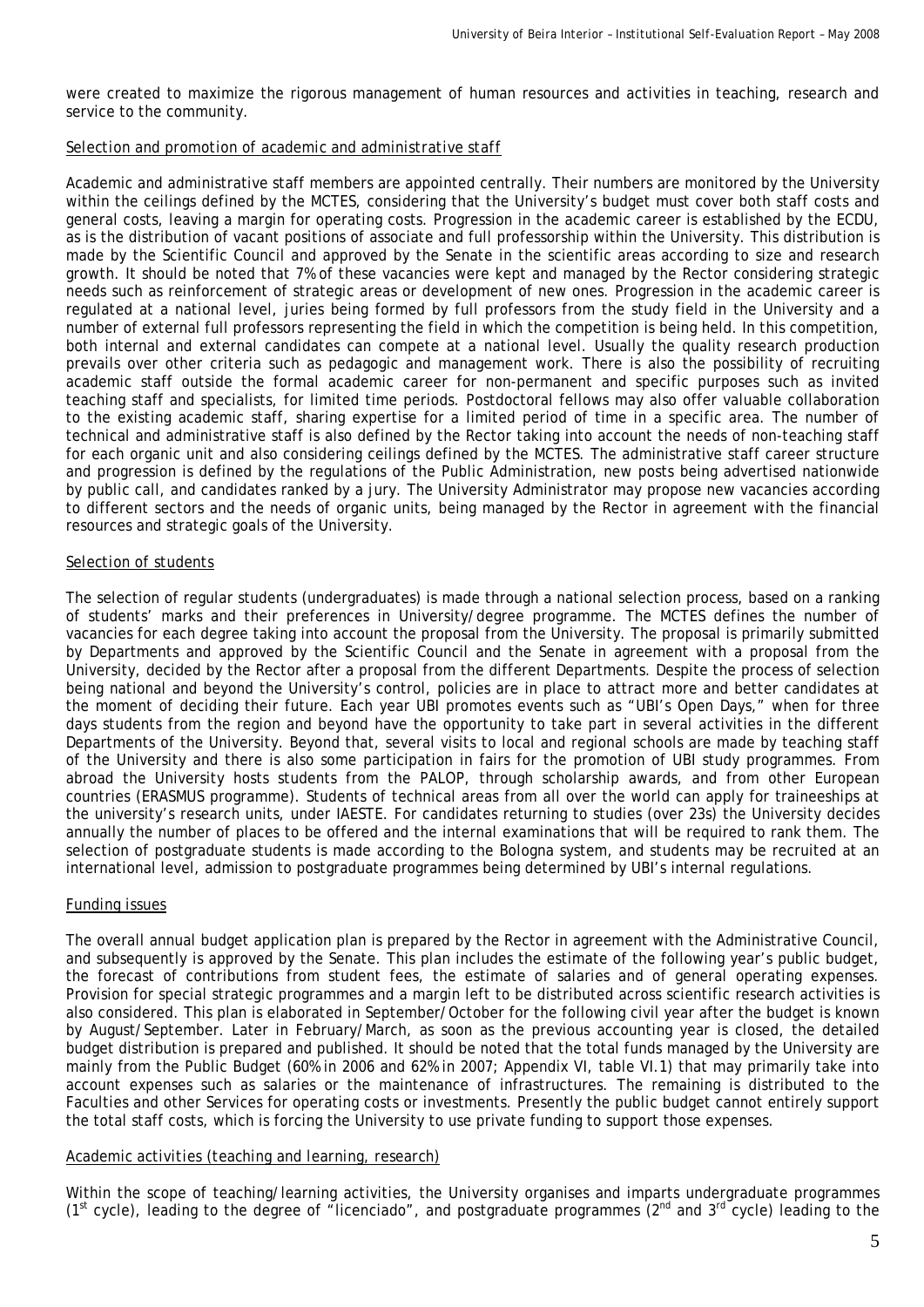master and doctoral degrees. UBI also organises and imparts programmes conferring certificates. The University organizes its programmes according to the ECTS. Study programmes are delivered in Portuguese. Occasionally in postgraduate/master programmes and by teaching staff's choice courses may be taught in English. Allocation of hours and duties among the teaching staff is proposed by the Department Board and approved by the Scientific Council. In order to improve learning outcomes, UBI applies student-centred teaching methodologies and special modules where practical simulations take place. UBI has always given great emphasis to research activities arising from the development of education areas and by initiative of teaching staff and researchers. The development of research and the newly-acquired knowledge are incorporated into the teaching programmes, at all levels (1st, 2nd or 3rd cycles).

#### *Development of entrepreneurial activities*

The development of entrepreneurial activities has an important role in activities serving the community carried out by the University. Parkurbis, which fosters technology-based companies involving researchers, teaching staff, and University funding, is probably the best example of the University's entrepreneurial activities. Presently there are 21 micro firms already set up at Parkurbis, 17 of which are UBI spin-offs. Many UBI degrees already comprise courses with total or partial entrepreneurship issues and contents.

## *Research policies*

On a first approach, research policies in the University were dictated by the study fields and degrees imparted by UBI, which developed initial research areas. After that, research organised itself around research units that can be interdepartmental comprising staff from different organic units. Research units are autonomous in terms of scientific policy, and are mostly dependent on assessment and financing by the FCT, being organised by a coordinator, and research groups formed to organise and conduct research in specific fields.

#### **2.1.2 Students and external stakeholders' involvement in institutional governance**

The University has a representation of students in its institutional governing bodies in accordance with the statutes. Student representatives come from elected lists and others from elected members of the Students' Union. They take part in the University Assembly (53 representatives of all Faculties out of a total of 130), in the Senate (15 representatives and the President of the Students' Union out of a total of 52), the Pedagogic Council (10 out of 26), the Administrative Council (President of the Students' Union) and Advisory Council. In addition, they are represented in different bodies of the organic units, for instance having one representative in the Executive Council of each Faculty. External entities are also represented in the Senate, namely the Mayor of Covilhã or other specialists from other Universities.

#### **2.1.3 Adequacy of human resources, human resource policy and practice to current and future needs**

UBI is a young university whose origins date back to 1986. It began by recruiting highly-qualified teaching staff, both in Portugal and from Eastern European countries (e.g. Poland or Russia), at the same time it hired young graduates. The latter entered the academic career, in agreement with the ECDU (pedagogic and scientific qualifying tests, master and PhD degrees). In December 2007 around 61 % of UBI's teaching staff held PhD degrees, distributed into the Full Professor, Associate Professor, and Assistant Professor categories (Appendix V, table V.4). Presently, the majority of teaching staff admitted in the late 1980s and 1990s has already obtained their PhD degrees and is between 35 and 50 years old. Another change over the years was the fact that PhD supervision at UBI has progressively moved from external supervisors to UBI supervisors, as a result of the increase in the PhD-holding critical mass. Presently teaching staff recruitment, which has been drastically reduced over the last few years, privileges PhD degree holders in areas well defined by the University. The new staff members pursue their already advanced research at UBI. On the other hand, their age is now higher, which does not contribute to the rejuvenation of staff's average age years. It is expected that between 15 to 20 years the University will face difficulties related to the aging of the teaching staff, a central problem to be solved then or before. Presently, the number of academic staff is adequate to UBI's needs. Promotion of staff follows the ECDU stipulations. As stated before, the University only manages the opening of tenure vacancies. The number of non-teaching staff has increased over the past few years, particularly due to recruitment of non-permanent staff and to contracts with the IEFP (Appendix V, table V.7). The present instability of public career entry and progression, which are now frozen, does not allow the most adequate staff management, forcing UBI use to contracts with the IEFP to make up for staff shortage. It must be noted that the ratio between teaching and non-teaching staff in December 2007 was of 1.29 (432,8 being teaching staff - ETI and 335 non-teaching staff). The current instability of new student entry, namely in fields like engineering, science, and letters, and the decrease in funding to the University makes it difficult to chart UBI's future needs. Multiannual funding is also compromised as the University cannot guarantee its multiannual strategic management.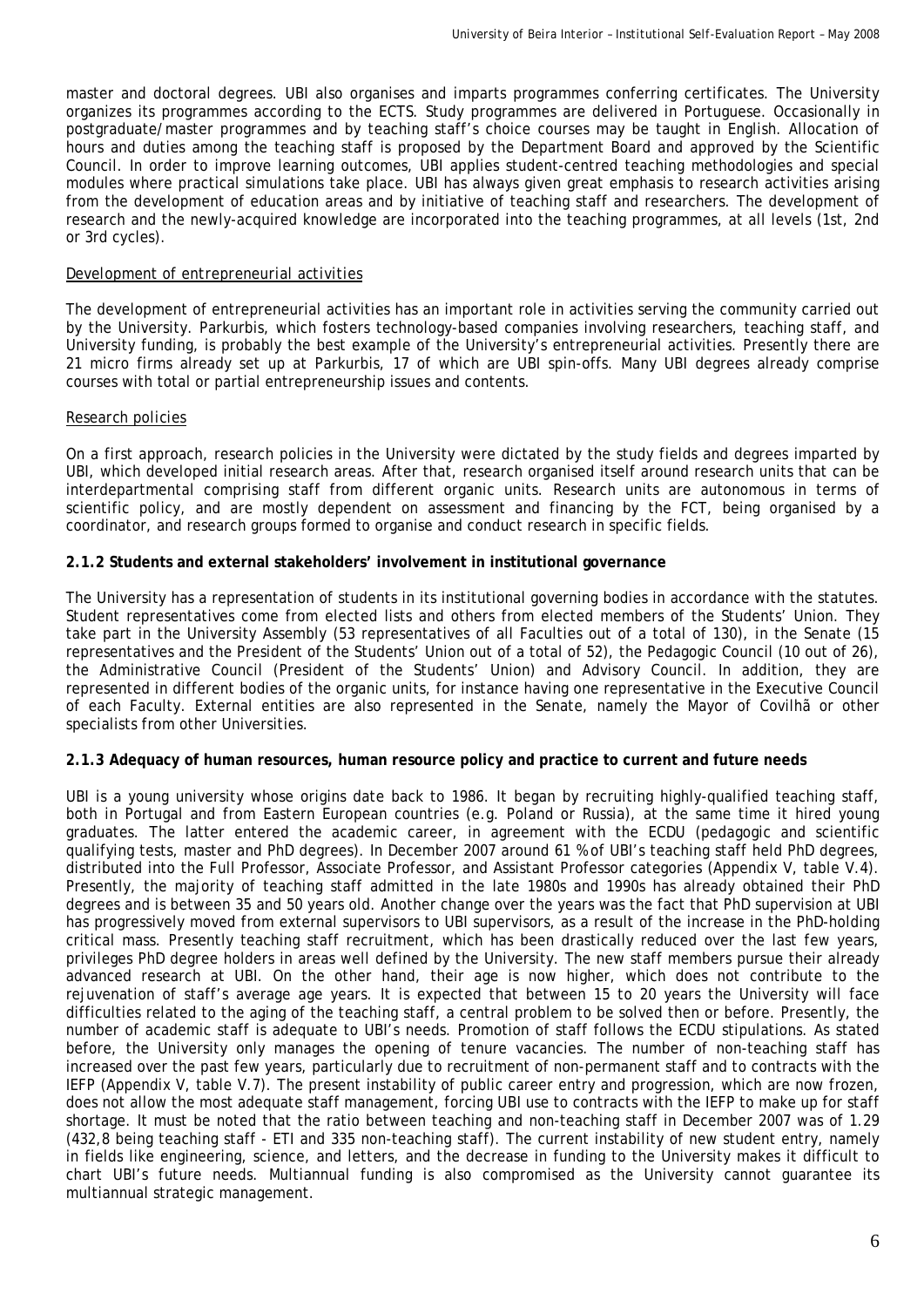# **2.1.4 Gender policy implementation**

The university implements non-discrimination policies in all recruitment processes in the context of the necessary resources for teaching, research, and services, selecting and promoting their staff regardless of gender. By policy in all public calls juries are obliged to establish selection criteria based on objective facts exclusively related with the necessary qualifications to the vacancy advertised.

## **2.1.5 Involvement in inter-institutional cooperation at regional, national and international level**

The university is located in the region of Beira Interior and is pivotal to regional development. Strong cooperation links with various sectors of activity on a national level are crucial to reinforce that position. Some examples of such cooperation are the strong relation with the region's Hospitals and Healthcare Centres, which are crucial for the development of the teaching of Medicine and Pharmacy and for the implementation of new research areas. Additionally, UBI is a member of Parkurbis, which entails a close proximity to the entrepreneurial tissue and with AFTEBI in the area of post-secondary school training. On a national level UBI is located at a plainly peripheral area, remote from the national decision centres. Cooperation with other national universities and research centres allows the creation of links crucial to the positioning of UBI as a reality reaching beyond the region of Beira Interior. On an international level UBI takes part in a number of community programmes such as LLL/Erasmus, Leonardo da Vinci, INTERREG, TEMPUS, EU R&D Framework Programmes, IAESTE, and several Integrated Action programmes (Luso-Spanish, Luso-British, Luso-French, and Luso-German) with several other countries. Special emphasis should equally be given to cooperation with Portuguese-speaking countries (CPLP), especially African countries (PALOP). All these cooperation activities fulfil UBI's vow as explicit in its statutes to serve the Portuguese community as a whole and to promote national and international cooperation, promoting regional dynamic and innovation environment.

# **2.1.6 Adequacy of management policies to the mission and goals**

The qualification of the University's teaching staff has been progressively achieved through the financial support of PRODEP, INVOTAN/NATO, the Calouste Gulbenkian Foundation, USAID and FCT programmes. PRODEP had a multiplying effect as it allowed the University to replace teaching staff entering PhD programmes, thus ensuring teaching-learning activities. Holders of PhD degrees advance in the academic career according to the ECDU, which is regulated by the MCTES. To that end and in a balanced way, the University makes public calls for each area, taking into account that teaching staff from other universities may apply, as well as other external candidates. Due to a decrease in the number of new students applying to some scientific areas (Sciences, Engineering, Letters), the University has initiated a process of non-renewal of contracts with invited teaching staff. Presently in areas where the number of PhD holders is still insufficient, contracts with invited teaching staff are signed for the period of one year and are non-renewable. Teaching staff recruitment needs are ascertained by the Scientific Council's internal analysis, considering the *number of teaching staff/number of students* ratio per scientific area, determined by the MCTES, and the global and annual teaching load of each department (a standard value for teaching being 9 to 12 hours per week). Flanking the gradual implementation of the Bologna process, the University has organised courses and training programmes with the aim of improving the pedagogic quality of teaching staff and raising awareness to new methodologies in teaching/learning. However, it must be noted the pedagogic outcomes and efficiency of university teaching staff has not traditionally been carried significant weight against other criteria considered for advancement in the academic career. For the admission and progression of University non-teaching staff similar legal limitations apply to those of teaching staff. There is a public call for a given vacancy and a jury assesses CVs and ranks candidates. Additionally, there is exceptional legislation regarding the conversion of University staff which allows them to enter the public career without the usual bureaucratic complexities. UBI's staff members have been appraised annually by the SIADAP since 2005. This integrated system enforces the definition of goals for each member of staff and assessment of results at the end of each year, attributing a classification. The University also signs individual contracts with non-public service persons, a more flexible and manageable system. The University requires more financial resources to accomplish its regional, national, and international mission. The instability caused by the insufficient availability of those resources and made worse by the fact that it is not possible to transfer financial balances from one year to the next, makes impossible a coherent, demanding multiannual strategic management of financial resources. UBI's strength lies in the spirit of its mission and of its teaching and non-teaching staff and students, which will enable it to overcome this bleak moment in higher education politics.

## **2.2. ACADEMIC PROFILE**

## **2.2.1 Analysis of research and educational approaches**

Research developed at UBI begins with the teaching staff's freedom and autonomy allowing the incorporation of their knowledge in the teaching process. In the development of research processes, and in order to secure financial support, teaching staff and researchers are integrated in FCT-funded research units, thus achieving some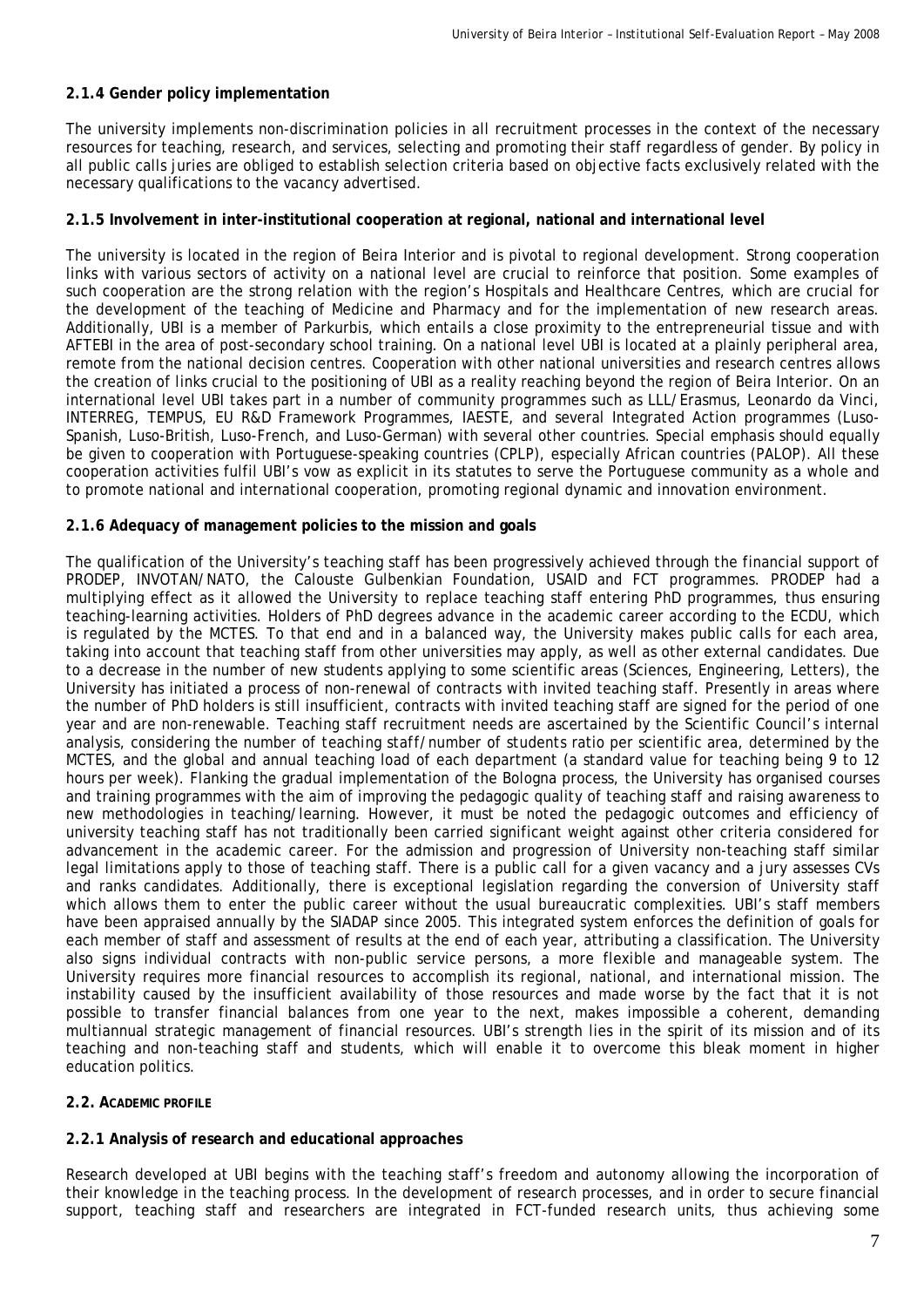organisational and operational stability according to the goals established and activities to be developed over the years of funding (3 to 5 years). Strategic research areas are defined according to three basic principles: the existence of a critical mass of PhD-holding teaching staff and researchers; the demands of the community and also of the University to develop knowledge in those areas and to train future PhDs; the perspective that those areas will be integrated in national and international research policies, supported by financial resources (e.g. health sciences, aeronautics, bioscience, energy renewal, entrepreneurship, etc.). External and internal research funding through research units has generated benefits in terms of quantity and quality (Annex D, table D.1), has had a positive impact on teaching-learning processes by the updating of teaching staff, and has significantly improved the standard of infrastructure and equipment supporting research and teaching. Over the last five years there has been considerable improvement in research due to a significant increase in the number of teaching staff integrated in research units, the transversal nature of the research groups and fields of knowledge, and the scientific and technical production. The development of research projects with more applied objectives and that may foster the development of applications in the short and medium term determines the creation of spin-off processes, which following analysis of the project proposal may be supported by Parkurbis. As for educational areas, UBI has sought to organise teaching-learning-assessment programmes in a coherent manner, focusing on the community's needs and giving access to new audiences (over23s, students with level IV training – CET). In 2006 UBI began the adjustment of all its degrees and programmes to the Bologna process. The implementation of those processes in the  $1^{st}$ ,  $2^{nd}$ , and  $3^{rd}$  cycles is a priority for the entire university. UBI is gradually implementing a self-learning policy, having created learning contents for the digital database to support learning in fields where difficulties have been greater. It is thought that by improving the self-learning component in the degrees the institution promotes the sustainability of UBI graduate employability. Wherever possible, the University supports the insertion of modules taught by external participants which are relevant for the scientific and technical learning and training of students. UBI degrees include a significant experimental/workshop component in relevant fields of the core curriculum. This orientation is important for future graduates and reflects the belief that "paper and pencil" activities in society are better performed with technological supports and that it is necessary for students to use those instruments in a compatible, intuitive way. UBI has invested financial resources in its infrastructure so as to make this asset available to students in their learning and training process.

## **2.2.2 Analysis of educational programme design and organisation of research activities**

## *Educational programme design*

The Bologna process at UBI has elicited a more adequate framing of  $1<sup>st</sup>$  and  $2<sup>nd</sup>$  cycle programme design. The introduction to a new educational programme is made by a group of teaching staff from one of more departments, who bring to the attention of President of the Department or of the Faculty the arising opportunity for their field. A multidisciplinary committee is appointed to design the programme and to elaborate a proposal to be submitted to the different bodies. Once the educational programme file is organised, external entities may be consulted as to timeliness and strategies to be adopted. The overall proposal is analysed and discussed in the Department Scientific Council presiding over the core curriculum and is then forwarded to the Faculty's Scientific-Pedagogical Council. The final document is discussed and approved by the Pedagogic Council, the Scientific Council, and finally the University Senate. In the design of study programmes entities may intervene with which the University has collaborative protocols in teaching, research, and service provision. This process usually unfolds informally and allows from the beginning a survey of opinions and sensibilities regarding the new study programmes. In the adjustment to the Bologna process the strategy adopted for the 1<sup>st</sup> cycles was to have strong learning and training component in the basic sciences and for the core curriculum to include a minor. For the 2nd cycles the strategy adopted was to create specialities and a wider offer or majors, so that students may build their study programme in a way which is more compatible with their own learning and training objectives. The Rectory has also occasionally requested the elaboration of study proposals contemplating a long-term strategy (Medicine, Architecture, Health Technologies), which after analysis and discussion follow the same process.

#### *Organization of research activities*

Research activities reflect the development of teaching areas and are brought forward by teaching staff and researchers' initiative. The development of research activities and the newly-acquired knowledge are incorporated into the teaching programmes in the  $1<sup>st</sup>$ ,  $2<sup>nd</sup>$ , and  $3<sup>rd</sup>$  cycles. Teaching staff and researchers are grouped transversally, forming research units that qualify for application to FCT funding. Besides funding for research units, teaching staff and researchers also submit R&D project applications to funding via the FCT. The University also develops applied research activities with the financial support of private entities, with which a contract is signed, outlining objectives, means, and outcomes. Other research activities are developed by students supervised by teaching staff at the end of the 1<sup>st</sup> cycle, in the context of final project assignments and at the end of the 2<sup>nd</sup> cycle, in dissertations (theses) or final projects. The organisation of this set of activities is new to the University's structure, as the Bologna model is still being implemented. As a result there is still a mix of final-year student activities. In the same way that UBI's research units comprise teaching staff and researchers from other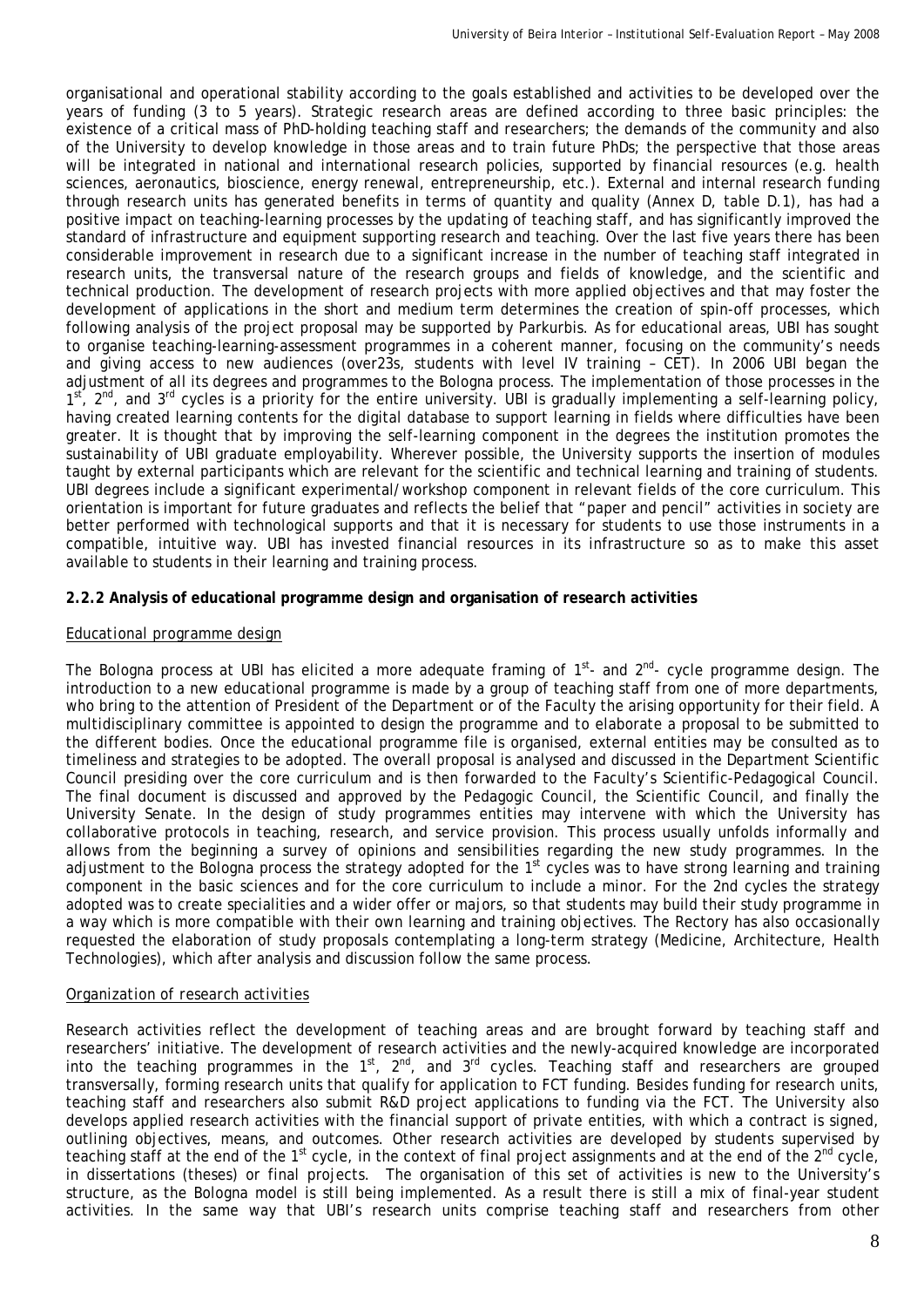Institutions, some UBI teaching staff and researchers are also members of research units of other universities. Membership requires the approval of the Departments and of the Rector. In these approved situations, the researchers' works are financed externally and are in closer contact with other research groups. Other types of funding are obtained annually through Integrated Action programmes (Luso-Spanish, Luso-British, Luso-French, Luso-German), which strive for the internationalisation of R&D group activities.

#### **2.2.3 Adequacy of study programmes and research activities to the mission and goals**

#### *How study programmes reflect the mission and goals*

Beira Interior, the region surrounding UBI, is characterised by an industry of small and medium companies, most representatively from the textile sector, and otherwise by a diversified service sector, with no clear signs of development or a trajectory. Textile Engineering and Paper Engineering study programmes at UBI have been discontinued for lack of candidates. The opening of new study programmes in the field of arts, such as Textile Design, Industrial Design, and Multimedia Design has helped to counter the effects of the low appeal of study programmes in the fields of technologies and engineering. The Portuguese job market in the field of arts is presently very dynamic and UBI's response has been timely, swift, and well succeeded in the design of the proposed degrees, with an emphasis on technical and technological components. Study programmes in Sciences, which are a fundamental support for the area of technologies and engineering, have registered a significant decrease in candidates over the past 3 years. Both nationally and internationally, unequivocal reasons for the present scenario are tied up with poor performance rates of primary and secondary teaching in the problem areas of mathematics, physics, and chemistry. The reversion of this critical situation may come about in a near future as a result of a saturation of the Portuguese job market in areas such as healthcare technologies and nursing, which will induce students to seek less profession-oriented areas with wider and available professional perspectives, such as technologies and engineering, where there is currently a significant lack of graduates. A feasible short-term change that other European universities are already undergoing is the opening of study programmes in applied sciences or of an even more applied nature, involving the use of IT and other interdisciplinary components (mathematics, physics, chemistry, biology, electronics, graphic methods, biomechanics, ...), with the aim of offering less taxing 1<sup>st</sup> cycles compared to the classic degree structures. Study programmes in teaching areas and also in the fields of letters and languages have had a significant decrease in numbers over the past 3 years. Their sustainability is at issue if the overtly cost-reducing policy of the MCTES remains unchanged. Over the last 10 years there has not been in these areas a policy of monitoring graduates that private and public universities qualified for the job market. The excess of graduates with narrow and profession-oriented training profiles combined with the stagnation of the State's employment offer has resulted in the current crisis scenario. The University can make a difference by creating more general 1<sup>st</sup> cycles and leaving professional qualification or specialisation for the 2<sup>nd</sup> cycles. In the field of social and human sciences, study programmes have evolved towards a timely adjustment to the job market and to a greater permeability and flexibility of requirements for admission to the University. Student admission to public universities has been monitored more closely over the last 3 years. Despite this, in fields such as Psychology and Sociology the job market is nearing saturation. Notwithstanding, these study programmes are not professionoriented and allow graduates to follow more diversified professional paths and to adjust themselves to the market's demands. The fields of communication sciences and arts have been a success since the beginning of the first degrees (September 1989 - Communication Sciences; September 2000 – Multimedia Design). For many years in Portugal Arts degrees were almost exclusively profession-oriented and taught at inferior professional levels or up to level IV. New universities, including UBI, have successfully challenged that tradition, competing with classic and traditional universities over the sway of study programmes, as is frequent in the higher education system. The field of health sciences is relatively recent at UBI (September 2001). Its development was based on a strategic plan, considering the job market's demands, the modernisation of healthcare systems, the appeal of the study field among good students, and the settlement of graduates in the region. The innovative teaching methodologies used, the specific features of the new study programmes, the development of a link to the national and regional healthcare system through hospitals and healthcare centres have resulted in the success of study programmes in this area. With the implementation of the Bologna process, UBI will gradually become more open to the community, according to the different areas. It will also become more flexible on what concerns admissions to the University. Candidate audiences will become more diversified as the University endeavours to secure its sustainability, to be renowned for the quality of the programmes it offers, for the highly demanding standards it upholds, and for offering the students a campus life with all the elements of a good working and studying environment.

#### *How research activities reflect the mission and goals*

It was previously mentioned that research activities stem from the development of teaching areas. The need of a higher specialisation standard of teaching staff in the context of study programmes of the 2nd cycle also improves the development of research areas. As a *new* university (founded in 1986), UBI has had to develop PhD programmes both internally with the support of other Portuguese and foreign universities, and by sending teaching staff to other Portuguese and foreign universities. The mission was to raise the training standard of UBI's teaching staff in study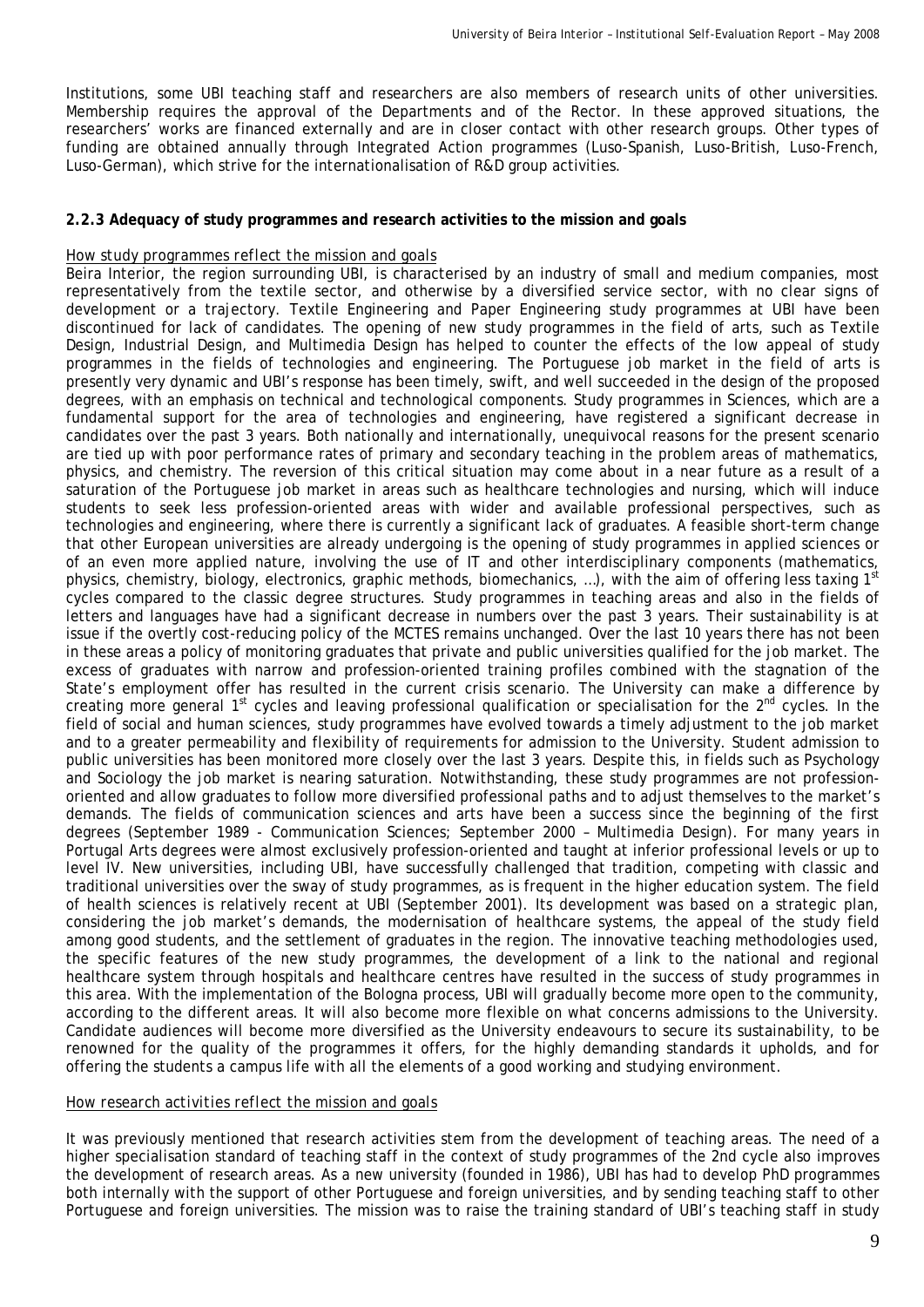programmes designed for the fields of sciences, engineering, social and human sciences. As such, research activities began to develop more intensively after the return of teaching staff and researchers now holding PhD degrees. To this followed UBI's ongoing strategy of qualification of teaching staff, compatible with the degrees of BA ( $1^{st}$  cycle), Master (2<sup>nd</sup> cycle), and PhD (3<sup>rd</sup> cycle) which the university aimed to offer. With the growth in number of PhDs and in research outcomes, teaching staff and researchers group into research units in an interdisciplinary and transversal way. These support structures currently serve different purposes: to gather teaching staff and researchers, to create a manageable organisational structure supporting researchers, and to organise application processes necessary for research projects and for the unit itself with the aim of drawing FCT funding, thus securing its sustainability and stability. In certain study fields, the arrival of PhDs from other universities has promoted a faster grouping of researchers. The latter were joined by professionals who in the course of their activities initiate other research projects and extend the group, spawning research units. There are 11 funded research units currently operating (Appendix I), 7 of which are from the fields of science, technologies, and engineering, 2 are from the fields of social and human sciences, 1 from communication and arts, and 1 from the health sciences. In the university there are other research structures without autonomous or FCT funding, such as the Centre for Social Studies, the Centre for Jewish Studies, and the Centre for Human Language and Bio Technologies. The development of the University's links to the exterior has also been aided by the opening of the 2<sup>nd</sup>-cycle (former 'Mestrados') and 3<sup>rd</sup>-cycle (former 'Doutoramentos') programmes to persons outside UBI linked to enterprises, public entities, Polytechnic Institutes, and Universities. In these postgraduate study programmes the research assignments are dissertations for Master degrees and theses for PhD degrees. This allows a widening of the internal network of research structures and raising the level of research outcomes from the groups and units. At the same time it raises the offer and diversity of postgraduate study programmes with repercussion in the community and in the levels of skills acquisition in different fields of knowledge (Annex B). When fully implemented, the Bologna process will catalyse a new generation of researchers, as 2<sup>nd</sup>-cycle degrees cause research activities to begin earlier.

## **2.2.4 Promotion of synergy between teaching, research and service to society**

UBI's matrix organisation allows the creation of projects and study programmes of a transversal and interdisciplinary nature, granted that human barriers of *territoriality and inflexible jurisdiction of fields of knowledge* are overcome.

Teaching activities develop throughout  $1^{st}$ -,  $2^{nd}$ -, and  $3^{rd}$ - cycle study programmes. The organisational scheme of those activities consists of modules or curricular units, for whose coordination the teaching staff member is responsible in agreement with applicable regulations. The global study programme is coordinated by a Programme Director. Teaching staff from different departments and even faculties collaborate in study programmes conferring degree titles. A degree in Electrotechnical Engineering involves teaching staff from Mathematics, Physics, Chemistry, Electromechanical Engineering, Management and Economics, and Sociology Departments. This collaborative effort in teaching is a highly positive feature, though not yet explored to its full. It aims to offer students a multifaceted vision of science and knowledge. However, a weakness that must be tackled is the difficulty in coordinating programmes in harmony with the autonomy of teaching decreed by the ECDU. The University also offers other study programmes that do not confer degree titles and that provide expertise in a field, with the aim of improving professional performance (for example, the taught curricular units of the 2<sup>nd</sup> cycles). Teaching staff from several departmental areas collaborate in this kind of study programmes. However, it is necessary to develop more synergies between people in areas that the University aims to develop (e.g. Workplace Hygiene and Safety, Documental Sciences). Short-duration programmes (30 to 60 hours) with the aim of updating knowledge and of raising the standard of the previous level of learning are practical tools to interact with the surrounding society and community. These programmes are sought by graduates already working or by others wishing to redirect their academic background. CFIUTE is the internal entity coordinating these programmes. It has been UBI's policy to provide it with facilities adequately equipped for laboratorial experiments, computing lab simulations, other workshop activities, stage arts,… Many of these facilities were designed and configured as multipurpose spaces, i.e., they are used for teaching/learning, for experimenting, for know-how acquisition, for simulation, for research, and for service provision (e.g. Optical Centre, Hydraulics Laboratory, SIG Laboratory, Textile Workshops, Paper Laboratory, Multimedia Centre – CREA, Plateau, Laboratory of Clinical Skills, Energetics Laboratory, etc.). The design of workspaces for teaching staff, researchers, and students has improved internal collaboration among teaching staff and between teaching staff and students. At postgraduate levels (2<sup>nd</sup> and 3<sup>rd</sup> cycles), some curricular units base the teaching-learning-assessment process on problems raised by companies. In these cases, cooperation with society is always welcome and encouraged. It is also possible for students to choose the type of final project so that they can develop it in an enterprise with which agreements have previously been signed. The Traineeships and Professional Opportunities Office is the internal structure co-responsible for the coordination of demand for recent graduates. The university offers postgraduate programmes where part of the practical training is supported by collaborating regional institutions (hospitals, health centres, laboratories, companies, etc.). Throughout student training, guest teaching staff from the professional areas take part in research processes with PhD staff from the relevant research units, thus creating mutually beneficial interaction. According to each area, the topics of dissertations and theses in many cases involve studies of regional and national industrial processes and/or technical problems. In these situations links between the University and the community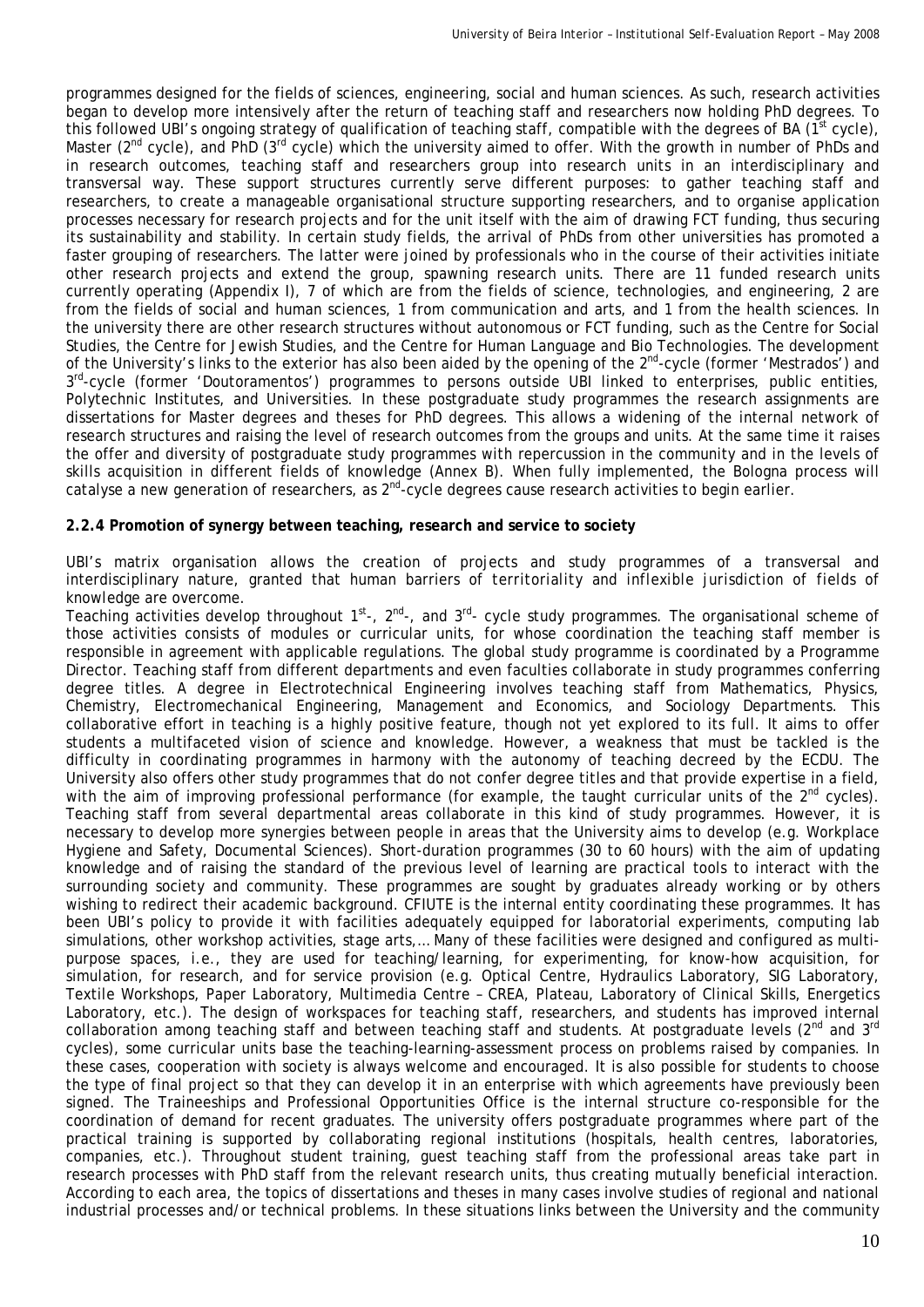are reinforced, through teaching, researching, and service provision activities, in a synergetic way for all participants. In collaboration with the Universities of Coimbra and Aveiro, Technology-Based Entrepreneurship postgraduate programmes have been offered, with the aim of fostering skills acquisition in this field. The original programme design (by North Carolina State University) envisages the elaboration of a project geared from the start towards the creation of a business grounded on sustainable ideas and processes which may in the future be financially supported. Successful funding applications have resulted from the collaboration between teaching staff, researchers, and students and the project and research support office, as well as the registration of patents as the outcome of research and development activities. The University has strongly promoted the community and region over the past twenty years, fostering the creation of associations (such as AFTEBI, CIEBI, Beira Baixa Digital, ESTER, CEVALOR); partaking of capital in societies geared towards economic and social development (such as Parkurbis, Parkurbis Incubator); supporting through studies and qualified people with technical skills the recovery of new goals, challenges, and needs; internally developing the refurbishment of urban buildings (former textile factories); adapting them to the University's functions and goals. Presently UBI is regarded by the agents of change and development as a regional anchor that must be effectively supported and freed of financial constraints, so that it may focus all its endeavour, knowledge, and skills on the core business of a European University.

# **2.2.5 Language policy and activities to attract international students**

UBI promotes the mobility of teaching staff and students by means of financial resources from research projects, research units, European programmes such as Erasmus, IAESTE-related entities, cooperation agreements between Universities, and cultural agreements between States. As for UBI's language policy, there are no specific requirements in foreign language proficiency for teaching staff or students. Teaching staff's foreign language proficiency is compatible with each member's level and field of specialisation. English proficiency is the single linguistic requirement in existing agreements with foreign universities in contexts of research, teaching staff, and student exchange. The University therefore welcomes the adoption of English as a second language in the 2<sup>nd</sup> cycles, which is planned for the next 2 to 3 years, granted adequate preparation of teaching staff within the fields of their curricular units. This process will attract more international students. Throughout the school year, teaching staff, students, and non-UBI members can attend language courses at the Language Laboratory, run by the Department of Letters. Foreign students are offered courses in different proficiency levels of Portuguese as a foreign language. Besides these year-long Portuguese language courses, UBI offers intensive Portuguese language courses for Erasmus students who plan to come to Portugal to study (4-week courses twice a year). These intensive Portuguese language courses are activities developed by UBI to attract more foreign students, in which it has been successful (Appendix IV, tables IV.18, IV.19 and IV.20). UBI has signed agreements (besides Erasmus protocols) with Universities from other countries, which promote teaching staff, researcher, and student mobility. The present financial plan includes UBI student traineeships in European countries. Most non-European foreign students at UBI come from official Portuguese-speaking countries. Financial support between States allows the permanence of this influx. Poland and Spain are the European countries with which exchange is the most prolific. Spain's proximity and linguistic affinity strongly favour student exchange. The number of Polish visiting students is explained by a strong cooperation which started in 1990, with the arrival at UBI of Polish teaching staff and the subsequent development of international relations with Poland's Technical Universities. UBI is a member of IAESTE, supporting traineeship programmes in countries all over the world. Through this programme UBI sends and receives students for professional traineeships in R&D units or in companies that offer traineeships to IAESTE.

## **2.3. ACADEMICALLY-RELATED ACTIVITIES**

**2.3.1 Research and technology transfer, continuing education, regional and community service, and ways of promoting synergy (e.g., structure, people, processes) between these activities** 

## *Research and technology transfer*

Besides research units, UBI has research and technology transfer support offices. The creation of the GAAPI, which comprises the GAPI and the OTIC, has contributed to a better fruition of UBI's R&D potential. On the one hand, the levels of UBI's partaking in R&D projects funded by national and EU programmes and initiatives have risen. On the other hand, ties to enterprises were reinforced by means of R&D projects tailored to their needs. The GAAPI aims to encourage and arrange the application of technological and research projects to funding programmes. The GAPI organises the registration of patents and prototypes. The University has R&D contracts with national and international companies (Siemens, Microsoft, Texas Instruments, among others), which reflects the effort towards the acknowledgement of its research and technology transference. UBI's membership at Parkurbis and the standard of the research it develops has made possible the creation of technology-based enterprises. As for textile and paper materials UBI offers excellent and unique laboratorial facilities for tests and analyses. In these areas there is a strong link between textile industries and the relevant technological centres, as well as with cellulose and paper industries, through the elaboration of contracted projects, and research. UBI is partner in a protocol signed between the MCTES and the prestiged North-American Carnegie Mellon University in the field of Information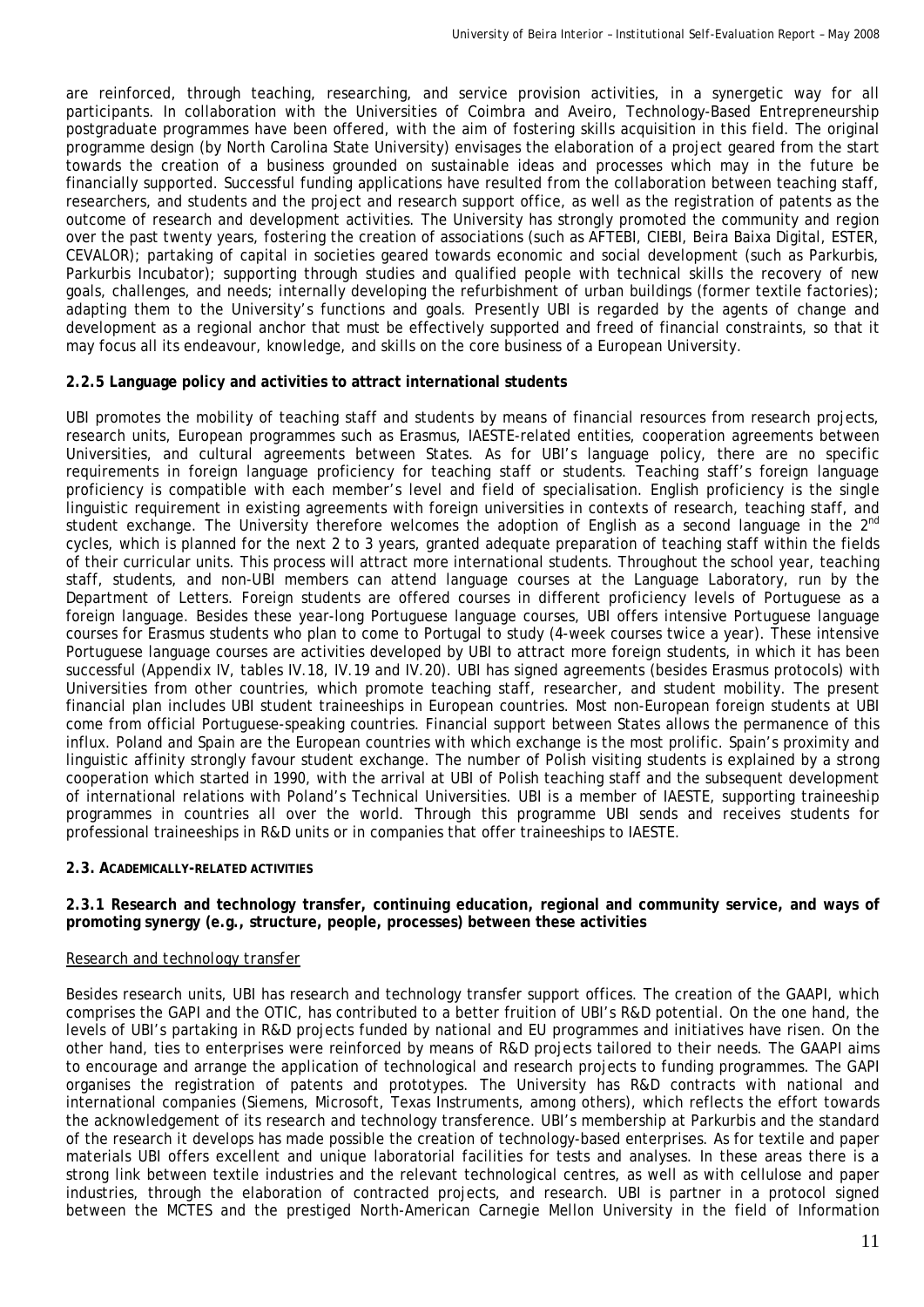Technologies and a prospective collaboration with Harvard University in the field of Medicine is currently under study. For the development and transference of technology in the field of telecommunications UBI has a delegation of the Institute of Telecommunications (Associate Laboratory) with 5 researchers.

## *Continuing education*

UBI has notably contributed to the increase in qualification levels among the regional population. This can be verified not only at a 1<sup>st</sup>-cycle level but also at the postgraduate level (specialisation and master programmes), mainly oriented to the specialisation of professionals. UBI has been implementing a policy of drawing new audiences through post-secondary level training programmes (CET) which allow entry into the job market or the attendance of preliminary 1st-cycle study programmes. UBI offers courses for students and citizens over 23 years old who wish to prepare for the selection tests for entry into University, in an effort to widen access. There is also the possibility of enrolling in UBI courses as extension courses and there are several free-option curricular units. In this context, courses taught at the Language Laboratory must be highlighted. Both opportunities are available to UBI students and to the community. Equally important are the conferences, seminars, and workshops organised at UBI, which are always open to the community, and also the On-Line Library of Communication Sciences (BOCC). The CFIUTE was created to foster the professional qualification of the active population, and offers programmes such as MATLAB training courses (maths software); CAD/INVENTOR training courses (computer-assisted design); RHINOCER 3D training courses (geometry courses); Ethics courses for engineers (OE); gas networks project design courses; SIG courses (geographic information systems). Other professional training programmes are offered by the faculties, such as the FARBEIRA programmes, accredited by the Pharmaceutical Society (OF – Ordem dos Farmacêuticos) for the training of pharmacists, or those on Thermal Behaviour of Buildings accredited by the Engineers Association (OE-Ordem dos Engenheiros).

#### *Regional and community service*

Since its foundation one of UBI's goals has been the high qualification of technical professionals and their settlement in the region, and as such its first degree programmes were Textile Engineering and Business Managements, reflecting a strong connection to the local and regional economy. So as to further contribute to local and regional economic dynamism, UBI has followed a strategy of fostering entrepreneurship, both in the programmes it offers and in its links to the business environment, through its membership in structures like the CIEBI and Parkurbis. At a cultural level, UBI has also contributed to the preservation of the centuries-old local textile industry heritage, through its Wool Manufacturing Museum/Archive. To help new graduates find employment or professional traineeships and interacting with the job market, the university has a Traineeship and Professional Opportunities Office (GAAPI and OTIC) and a UNIVA. In the course of its activities, the university's Multimedia Centre serves the community and has produced audiovisual contents for enterprises, schools, municipalities, and other entities. The role of UBI's Centre for Social Studies (CES) must be highlighted for its services and interaction with the community.

## **2.3.2. Student Support Services**

The SASUBI grant scholarships and housing in university halls to students with confirmed financial needs. They also manage the university's cafeterias, snack-bars, canteens, sports facilities, and medical support in the areas of general practice, family planning, and nursing. In terms of teaching-learning-assessment, the International Relations and Programmes Office/Immigrant Student Support Office promotes and supports student and staff mobility (exchange periods/traineeships), according to the university's internationalisation policy. The entry of final-year students and new graduates' entry into the job market is facilitated by the Traineeship and Professional Opportunities Office and UNIVA (the latter also promoting employability). Many of the extension and cultural activities are promoted by the Students' Union, AAUBI Student Sections, and cultural groups sponsored by the Rectory and/or bodies of the Faculties or Departments.

## **2.3.3 Adequacy of academically-related activities to the mission and goals**

In terms of research and technology transfer, the University's structure is able to provide internal and external solutions (*Strength*). The business environment and service provision to the local and regional community, mainly involving small and medium companies, do not yet afford sufficient financial resources for R&D activities (*Weakness*). As for lifelong learning, as previously stated the University develops formal and informal 1st- and 2ndcycle activities, CET, language courses, professional qualification programmes accredited by professional societies (*Strength*). The local and regional community has responded to these lifelong learning challenges by enrolling into the programmes, improving professional and linguistic skills and updating knowledge (*Strength*). As for service provision to the community, the University has adequate structures on scientific, technological, cultural, and innovation levels (Departments, Laboratories, and Workshops, the Wool Manufacturing Museum, the CIEBI, the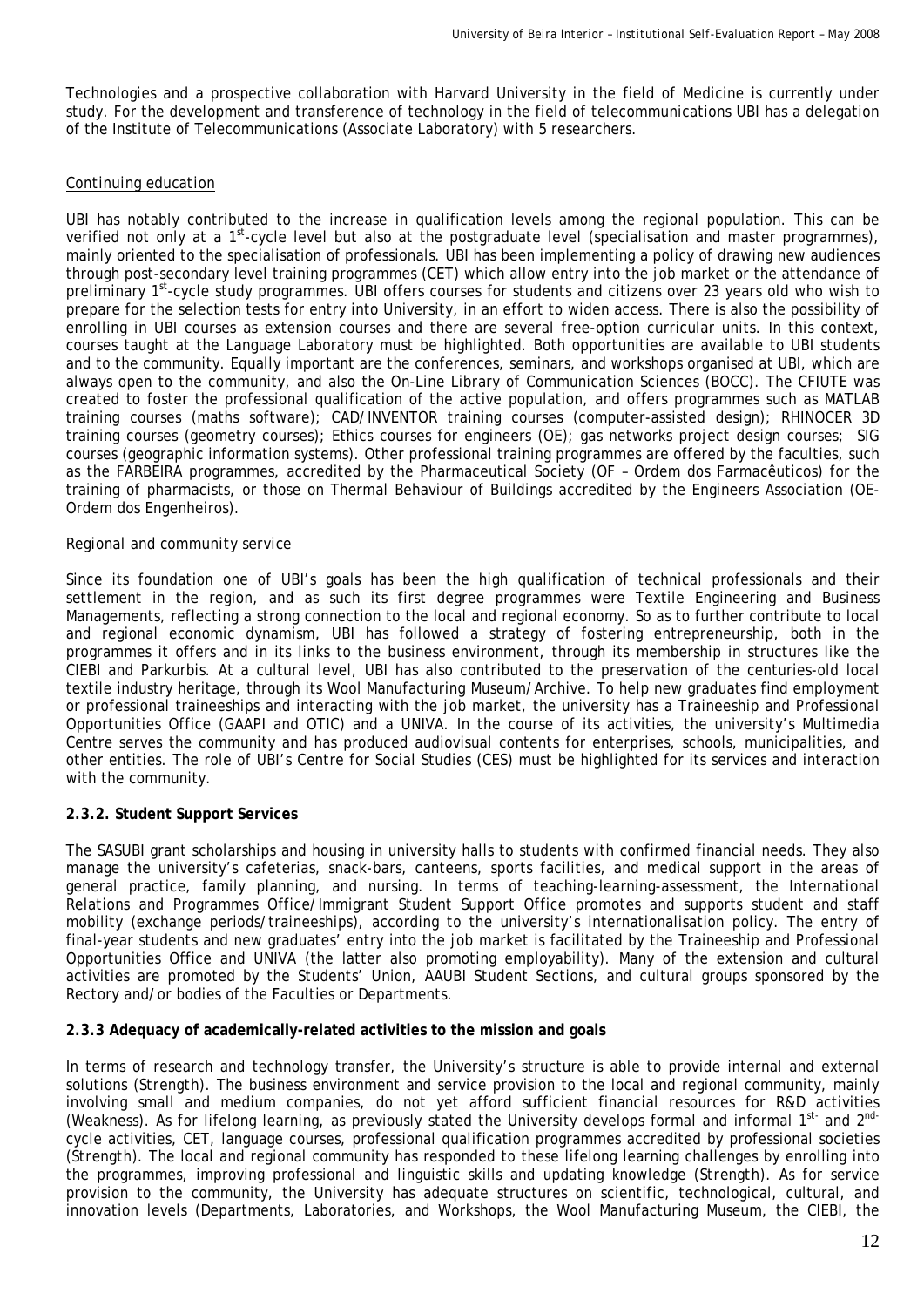Multimedia Centre – CREA – the Laboratory of Clinical Skills,…) (*Strength*). The local and regional communities have required studies, projects, and support in cultural programmes, though dynamism in this sphere is still lacking (*Weakness*). The University has a wide and solid structure that allows the development of scientific, technical, cultural, and innovation services to the community. The community views the University as an anchor for the development of its activities, though the surrounding economic structure does not yet show the adequate dynamism to stimulate the University's potential.

#### **2.3.4 Ways and extent of ensuring cooperation between students and academic staff**

The new Bologna teaching-learning-assessment model in higher education has shifted the focus to students' learning. This means that new methods must be applied in order to optimise teaching-learning outcomes. The teacher-student relation is vital in this context. The self-learning process promoted by the University relies on close cooperation between teacher and student. The information gathered by the students in e-learning content databases or from other sources must be complemented and maintained by teaching staff. The tutorial support programme (RAT - Regime de Apoio Tutorial) is being implemented more exhaustively in the 1<sup>st</sup> cycle, as the transition from secondary-school into higher education takes time and should be assisted. Qualified teaching staff closely monitors undergraduates' requirements and concerns. The quality of that support is often crucial to decrease drop-out rates, entailing the cooperation between students and teaching staff. The Faculty of Health Sciences has a goal-oriented teaching-learning system, buttressed on students' self-learning activities, guided by the tutorial support programme. Each degree has its student section, which allows the organisation of extension activities apart from lectures, such as seminars, conferences, and other fitting events with the support of the Faculty and the Department, the Programme Director and teaching staff, in an environment of mutual cooperation. Also with students' collaboration, short expertise programmes are offered in preparation for future professional activities: (CAD courses, radio and TV reporting, gas network design programmes, medicine programmes). Teaching staff encourage students to become involved in international networking in the course of the degrees, besides the LLL/Erasmus programmes, and support the organisation of those activities. Students are also officially represented in the several bodies of the University, such as the University Senate, the Faculties' Executive Boards, and the Pedagogic Councils of the University and of the Faculties. The Student's Union (AAUBI) is their representative association, fostering sports, cultural, and student welfare activities. Many sports and cultural activities rely on student/teaching staff collaboration. As an example, the rugby team's coach is a teaching staff member and UBI's choir's conductor is also a former teaching staff member.

#### **2.4. FUNDING**

#### **2.4.1. Total budget and percentage allotted by the state or other public authorities, by student fees, and by private sources**

The total budget allocated to the University in 2006 and 2007 was:

- For 2006: 38.729.133 €, from which 56, 3% was state current funding; 13,7% was student fees and services to the community; 18,9% was from research contracts and other contracts; 7,1% was the surplus from the previous year; and 4% was state investment plan.

- For 2007: 35.701.326 €, from 56,7% was state current funding; 18,8% was student fees and services to the community; 12,2% was from research contracts and other contracts; 7,0% was the surplus from the previous year; and 5,3% was state investment plan.

The state budget, namely the budget per student has been decreasing every year (in 2006, 5390 students and a cost of 4048 € per student; in 2007, 5479 students and a cost of 3694 per student). The University has tried to overcome this situation by increasing its own income (fees and services) or spending more money from this income (Appendix VI, tables VI.1 and VI.6).

## **2.4.2. Percentage of earmarked state budget allocation**

The State allocation is a lump sum where the public budget is concerned. The budget for investment (plan investment – *investimentos do plano*) in buildings, laboratories or big equipments is earmarked following the plan submitted every year. The level of financing is directly related to the contractual terms agreed. There are also other contract programmes with MCTES under specific objectives like technological programmes (CET), Mathematical programmes, information technology programmes.

## **2.4.3. Centrally controlled budget**

The budget finance management at UBI is centrally controlled. There is only one Administrative Council. Costs of human resources, functioning and maintenance, water, electricity and telecommunications, among others, are centralised through the administrative council. The remaining budget is decided in a meeting with the Rector, based on the yearly budget presented by the President of each Faculty.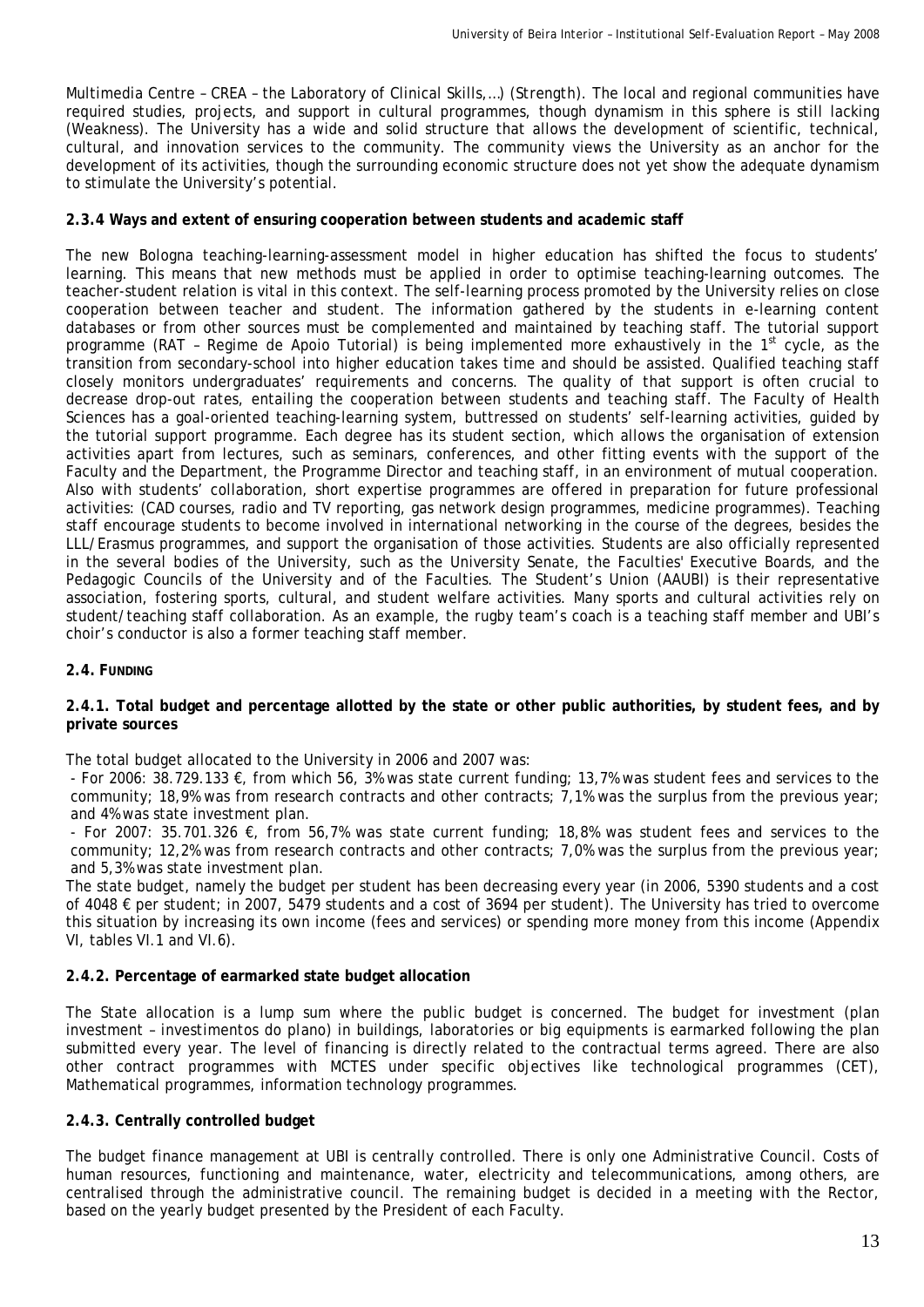# **2.4.4. Distribution criteria and amounts allotted to Faculties and Departments**

The allocation of financial resources across the Faculties is based on the number of PhD teaching staff, the number of students in curricular units under the responsibility of the Departments within the Faculty, and on the scientificpedagogic areas it comprises. After amounts have been allocated, each Faculty assembles the Presidents of the Departments in order to distribute financial resources and to set up partnerships for the acquisition of costly equipment. In accord with the Senate's ruling (45/96 of 1 January), the Executive Board or the President of the Faculty may authorise expenditures within their approved budget. Payment of expenditures is always made centrally. These expenditures refer to the normal operating costs of the different degrees in each Faculty, and include bibliography, scientific exchange, consumables, minor equipment, etc. Additionally, the Executive Board or the President of the Faculty authorises expenditures in research projects under the responsibility of teaching staff pertaining to the Faculty's Departments.

# **2.4.5. Allocation procedures within the University**

The allocation of financial resources across the Faculties is based on the number of PhD teaching staff, the number of students in curricular units under the responsibility of the Departments within the Faculty and in the scientificpedagogic areas it comprises. Each Faculty defines its criteria for the allocation of financial resources across the Departments. In specific cases where costly equipment acquisition is justified, departments arrange ways to purchase them collectively. In these situations and granted availability, the Rectory may support the group of departments with more specific financial resources.

# **2.4.6. Budget percentage available to implement new initiatives**

The allocation of financial resources to the Departments is made by the Executive Board and by the President of the Faculty, after consulting the relevant Department Presidents. At the meeting where the budget is approved and allocated, it is also settled whether or not there are financial resources from the original budget which should be channelled to new initiatives, such as scientific exchange, the acquisition of shared equipment, more targeted advertising of the degrees across secondary schools, study visits, extension activities, etc. Upon the Rector's proposal and approval by the Administrative Council, the University establishes the financial amounts to be allocated to new initiatives such as the improvement of teaching-learning-assessment (EAA) and the University's services. Some programme-contracts also entail the allocation of the University's own financial resources in order for the project to be approved and initiated (approximately 25% of the project's eligible cost).

## **2.4.7. Full costs of research and teaching activities**

The University's Accounting conforms to the Official Public Accounting Plan (POCP), which evolves gradually so that UBI is able to define its cost centres and adequately assign them to the relevant University's structures. In terms of teaching-learning-assessment, the cost per student is fairly established by degree/area (in a minimum/maximum interval). In the social sciences it is between 3400 and 3700  $\epsilon$ ; in the exact and engineering sciences it is between 5000 and 5500 €; in medicine it is between 10000 and 11000 €. Since most teaching-learning-assessment activities are secured by full-time teaching staff, the overwhelming majority of which have exclusivity contracts, their cost amounts to between 60% and 80% of the University's total costs, i.e., the global costs of education, research, and service provision to the community. As for R&D activities, UBI cannot yet determine their full costs, as research is funded by the FCT and refers only to financial resources supporting grantees, the development of projects not including researchers' salaries (as they are teaching staff), equipment to be acquired, etc. The University is applying analytical accounting components to adjust its public accounting and to determine the full costs of all its activities. In fact, it may be considered that a realistic overview of the full costs of UBI's research should contemplate a double of the amounts currently allocated to R&D projects.

## **2.4.8. Perceived strengths and weaknesses of funding**

In the geographic area and in the community with which the University is most closely linked with, traditional economic activities are based on an intensive manual labour industry. Service activities are more recent and dynamic, but not yet sufficient to create sustainability in the mid term. After stabilising over the last 3 years (2004 to 2007), the number of students in the 1<sup>st</sup> and 2<sup>nd</sup> cycles has risen by 8% in 2007/2008, creating expectations of a rise in fee funds. Promotional activities are planned to advertise UBI's image as an academic institution which guarantees quality training and study programmes with good employability perspectives to its potential candidates. The development of research units to attract more national and non-national researchers increases the critical mass, heightens competitiveness, and improves outcomes. Service provision to the community relies critically on the region's economic and social situation. The present context does not favour an increase in financial resources from these activities.

Strengths and weaknesses of the University's financial activities may be synthesised as follows: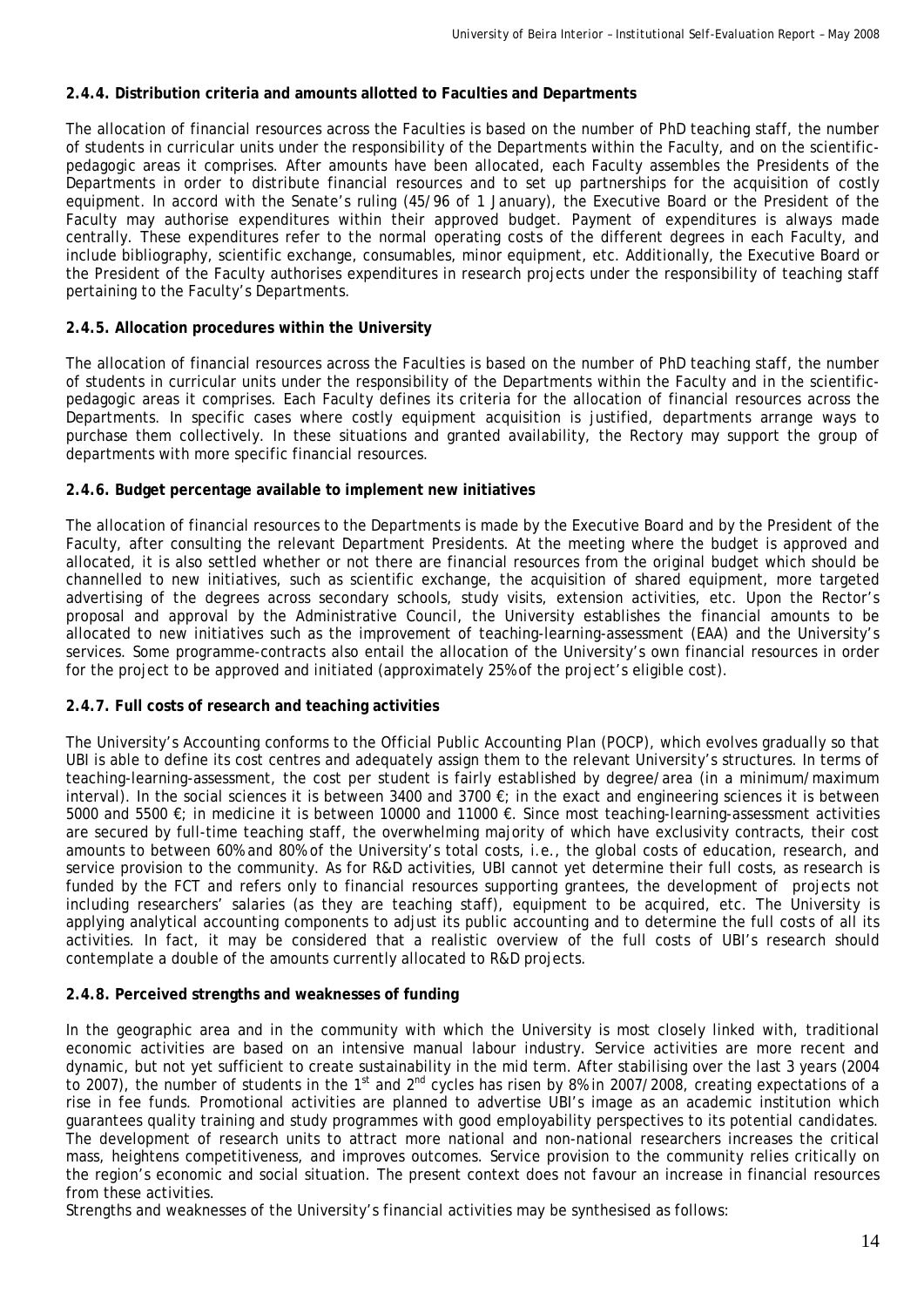| <b>Strengths of Funding</b>                                                                                                                                                                                                                                                                                                                                                                  | Weaknesses of Funding                                                                                                                                                                                           |
|----------------------------------------------------------------------------------------------------------------------------------------------------------------------------------------------------------------------------------------------------------------------------------------------------------------------------------------------------------------------------------------------|-----------------------------------------------------------------------------------------------------------------------------------------------------------------------------------------------------------------|
| - Appeal of Bologna-model degree programmes                                                                                                                                                                                                                                                                                                                                                  | - Strong reliance on public funding                                                                                                                                                                             |
| - Sustained increase of 1st- and 2nd- cycle students<br>- Ability to cooperate with the community (service<br>provision, technology and knowledge transfer, spin-<br>offs, short-duration technological training)<br>- Adequate and controlled cost structure<br>technology-based, short-duration<br>study<br>New<br>۰.<br>programmes for the updating of knowledge and skill<br>acquisition | Decision-making skills and abilities<br>the<br>of<br>$\overline{\phantom{a}}$<br>intermediate management structure<br>- Internal culture in drawing funding<br>- Excessively inflexible and complex legislation |

# **3. QUALITY PRACTICES**

#### **3.1. INTERNAL QUALITY RESPONSIBILITY SHARED ACROSS THE UNIVERSITY**

From its early stages the university has fostered a culture of quality in all its study programmes and activities, in the pursuit of its stated goals and missions. Quality certification of study programmes has been progressively introduced since the introduction of self-assessment of public university degrees. Teaching-learning-assessmentrelated activities are structured in the following way: each study programme has a Programme Committee and a Programme Director who coordinate and monitor the teaching-learning process and ensure its level and quality; the President and the Scientific Committee of the department imparting the core curriculum areas provide the human and material resources and coordinate the programme's management structure, as well as of related ones (e.g. Civil Engineering and Architecture degrees are imparted by the Civil Engineering and Architecture Departments, Economics, Management, and Marketing programmes are imparted by the Management and Economics Department, etc.). Each Faculty has a Scientific-Pedagogic Council, formed by a Pedagogic Committee and by a Scientific Committee, which coordinate the scientific and pedagogic policy of the degrees offered by the Faculty (UCP). The University's Scientific and Pedagogical Council are responsible for the institution's global, pedagogical, and scientific policy. Guidelines for all faculties and respective programmes are decreed by rectoral dispatch. Each semester an online digital database makes available teaching quality assessment questionnaires (LINCE) on the following topics: pedagogic features of teaching (part A); pedagogic features of students (part B); pedagogic and institutional features (part C). After processing, the information is forwarded personally to teaching staff and respective Department Presidents (the processing of this information is not assigned to any specific office). There is also a questionnaire for teaching staff at the end of each semester, forwarded by the academic services. Handicapped students are a concern of the University, which strives to cater for special needs in all academic activities, despite the fact that many of its sites are public heritage buildings (which often complicates the required adjustments). The needs of immigrant students are also a concern of the University, and are accommodated by the International Relations and Programmes Office (GPRI). The University's indirect or direct student support services are in the process of becoming monitored and their internal administrative processes quality-controlled. The implementation of this monitoring process is expected in the near future, which means the certification of the quality system adopted by the services (Regulation NP EN ISO 9001:2000). According to the present legislation the University has in place a non-teaching staff assessment system (SIADAP), which aims to improve the quality of services and staff's progression in the public career.

#### **3.2. INTERNAL QUALITY PROCESSES. EXPLICIT QUALITY STANDARDS. QUALITY CULTURE**

The University has advertised European directives for the implementation of quality processes in higher education across departments and faculties, so that these concepts are internalised by teaching staff members. The University has not yet implemented the Standards and Guidelines for Quality Assurance (from ENQA) in the European Higher Education Area since the transition to the Bologna model is currently in progress and UBI has always followed internal regulations aiming for quality and designed for quality control. Processes for the internal implementation are at different stages. In the teaching-learning-assessment process it is implemented, though requiring ongoing adjustments, updating, and systematic analysis, as is the case with the new Bologna challenges. In research, quality assurance is paramount, as is shown by the publication of articles in refereed reviews and papers presented at international conferences, the funding obtained by research projects, and the external evaluation of research units. Scientific and technical services to the community prove more difficult to appraise, as not all areas provide services to the community in a continued and sustainable way. As for internal services, quality certification will soon be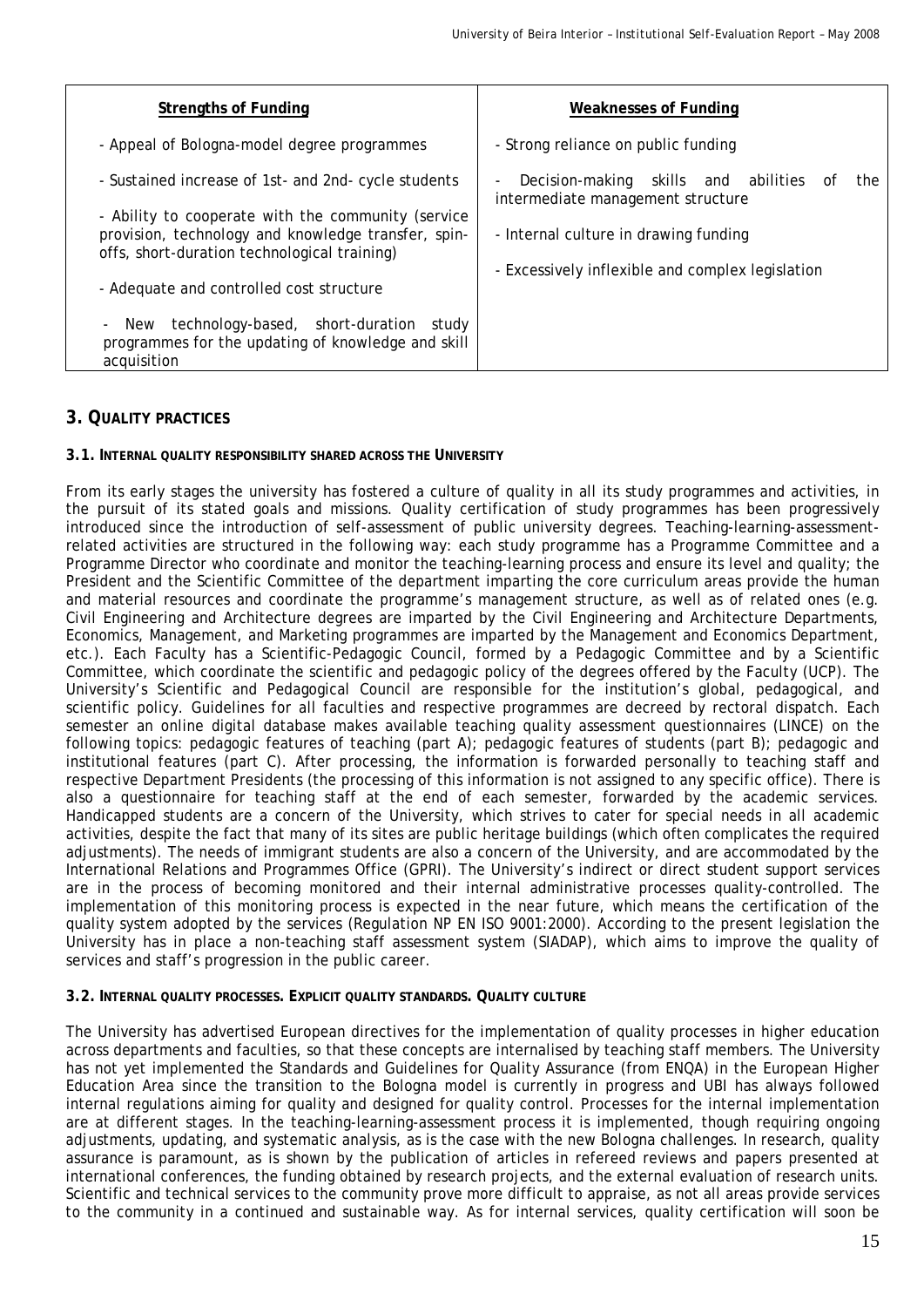applied to all administrative processes within the university. Standard quality regulations for teaching-learningassessment are established by the University via rectoral dispatch no. 28/2006 and are named General Regulations for Knowledge Assessment. This document establishes: the way of designing timetables for the various cycles; the tutorial support system; continuous and periodical assessment; class summaries; criteria for knowledge assessment and attendance of curricular units; control of student attendance; specific teaching-learning-assessment conditions for student-workers and Student Union representatives; exam planning; final mark assignment; precedence regulations, and transition to the subsequent curricular year. This rectoral decree was previously discussed at the relevant bodies, i.e. the Pedagogic Council, the Scientific Council/ Coordinating Committee, and the University Senate, where it is formally approved. As a rectoral dispatch, it is widely publicised across the departmental and Faculty structures, as well as online for easier access by teaching staff and students. Research activities and their organisation have been introduced above. All research projects are previously evaluated by committees external to the University, which judge its quality and funding merit. Research units are assessed every 3 to 5 years by external international committees. The continuity of the research unit depends on funding, which is only allotted if the unit proves its quality or is rated Good or higher. Where lack of quality or poor FCT-rating is found, an internal restructuring process unfolds, supported by other research units and departmental structures. For the monitoring and internal and external consultation of teaching staff, researcher, and 2<sup>nd</sup>- and 3-rd cycle student research outcomes, the THESIS website has been created to host articles and scientific papers previously refereed by reviews or conference editorial boards. The process is still at its early stages, though it will be compulsory in the near future. In global terms, we may consider that the University's quality culture is in place. Only as such would it have been possible to establish a University founded in 1986 with an already considerably wide scope of disciplinary fields and with 61 % of staff holding PhD degrees (Appendix V, table V.4). It is now necessary to implement a systemic quality culture to produce benefits in a shorter term.

#### **3.3. ADEQUACY OF RESOURCES AVAILABLE TO SUPPORT INTERNAL QUALITY PROCESSES**

Over the last five years the decrease in available public funding has compromised the creation of autonomous support structures to launch quality processes and has decelerated related internal and external activities. As a result, the University does not have its own internal structure for monitoring and supporting internal quality processes. The information available is still fragmented across several administrative structures (academic services, administrative services, faculties, departments, and research units). A structure will be created to process the significant information available, to monitor quality processes in an integrated way. Evaluation questionnaires regarding the pedagogic features of teaching, the students, and the institution are quite useful, as the volume and substance of the information collected over the years are great and diversified. However, a structure must be created to further scrutinise the studies, infer results, analyse consequences, and to define policies to fix weaknesses, improve strengths and new perspectives to tackle the threats and opportunities of circumstances external to the University.

**3.4. AVAILABLE INTERNAL QUALITY PROCESSES.**

## **3.4.1. Teaching activities**

The University does not have an integrated and global support system for quality processes in teaching activities. In an effort to meet Bologna and European higher education goals the academic calendar is organised bearing in mind the following principles: temporal sequencing of activities; extension of the period devoted to teaching-learningassessment activities (17 weeks), privileging desirable continuity and proportion of the student's workload; a final exam period of two weeks and a choice between two alternative exam dates; exceptional exam period of one week in September for final-year students. (Annex F). The Programme Director coordinates and monitors the teachinglearning process and ensures its level and quality. At the end of the academic year the academic services provide programme directors with the statistics on success rates (ratio between the number of approved students and the number of assessed students – A/Av) by course, by academic year, and by degree (Appendix IV, IV.23 and IV.24). This information is assessed by each Programme Director and by the Programme Committee, who suggest measures to be adopted to improve results and solve any arising critical situations in the following year. At the end of each semester the teaching staff member responsible for the curricular unit organises a file for the curricular unit including: the assessed programme contents; the teaching methodologies used; the approved and applied assessment criteria, the required and recommended bibliography, exams and assignments included in the assessment process. The Departments are responsible for the organisation of such files for each curricular unit, and these are available for students and teaching staff to consult. A copy of each file is forwarded to the academic services for the records and archive. A project is now being developed to digitalise all this information. In the last month of each semester teaching assessment and pedagogic features questionnaires (A), student questionnaires (B), and institutional questionnaires (C) are made available online for students. Questionnaires are replied to online and their global results may be viewed by the students. Upon analysis syntheses of the results are sent to the relevant Programme Directors and Department Presidents. Questionnaire A results are mailed to the teaching staff member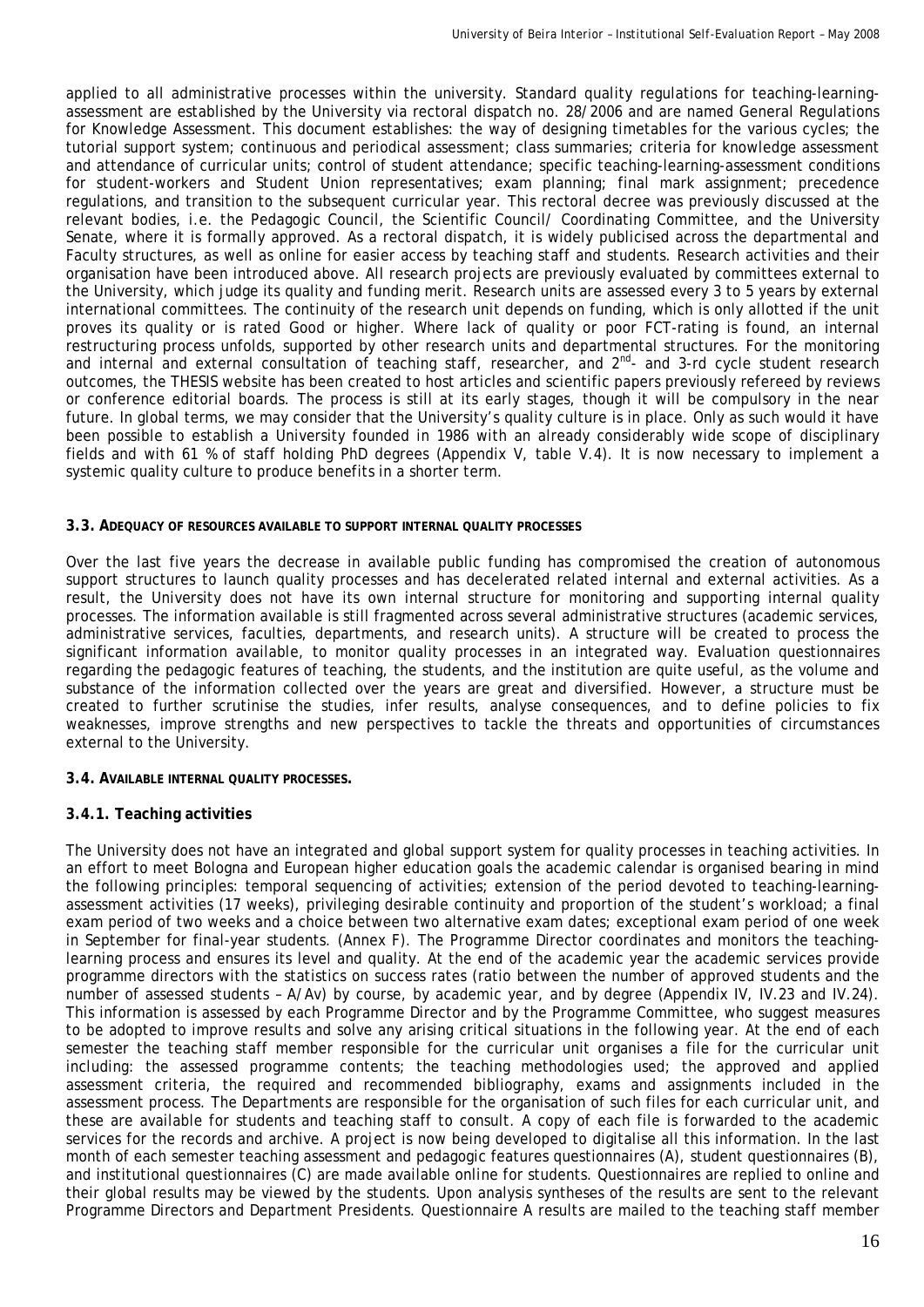in charge of the curricular unit, who will analyse the opinion that students have of their teaching. In 2009 the questions in these surveys will be adjusted to the new paradigms that the Bologna process dictates along its gradual implementation (Annex H). An internal rating of the University's Departments is now in at an experimental stage, taking into account the results of assessment made by the students in questionnaires A (pedagogic features of teaching) and relative to each teaching staff member. The greater the number of positive student replies ("totally agree" [TA] and "agree" [A]) –, the greater the programme's TA+A percentage, and the highest the mark obtained by the teaching staff member, which means the greater their influence on the overall improvement of their Department's rank. The criterion for ranking of Departments in the context of questionnaire A is the total sum of teaching staff members who obtained TA+A > 55% (Annex H). In the context of curricular units and how success rates are calculated, units that show a success rate lower than 60% are considered critical units. In this situation the Programme Director may call for a supplementary exam period in September, in order to improve results. The University's study programmes have been appraised by the *National Evaluation Council* (CNAVES/CAFUP) over two 5-year periods. Each degree has been twice evaluated externally by External Committees. To carry out these evaluations, self-assessment reports were elaborated based on a national guideline document. A two-day visit by the External Evaluation Committee allowed discussion with heads, teaching staff, non-teaching staff, and students, as well as a close inspection of laboratories and workshops, general and specific equipment, and of the quality of the facilities. In some areas, such as engineering study programmes, every 3 to 5 years there is an accreditation enquiry by the OE (Engineering Association), similar to the one applied by the *National Evaluation Council*, but focusing on the future practice of professional activities. Presently all engineering degrees at UBI are accredited by OE.

# **3.4.2. Research activities**

Research activities and arising units are subject to an internal assessment process, as they will only obtain funding if their results meet or surpass the goals established by the funding entity, whether the FCT, the EU, or other. Each research unit has a coordinator who elaborates an annual summary report to be analysed centrally. Regular meetings with the coordinators of research units, close proximity, and nearly permanent contacts allow assessing their development. The University triennially divulges a brochure with the outcomes of research activities and the outputs of research units, for the purpose of general internal and external assessment (Annex D, Table D.1).

# **3.4.3. Student performance**

The assessment of student performance is carried out each semester, every academic year, through markers produced by the academic services, such as enrolment numbers, drop-out rates, number of years to complete a degree. This information is made available to Programme Directors and the Department Presidents, for assessment and subsequent adoption of measures. The University's drop-out rates are considered high in the first two years of the degrees, especially in Science and Engineering degrees. The number of years that a student takes to complete their degree varies according to the scientific area. Across the University the percentage of degree completion within a period equal to the duration of the degree is inferior to 60%. UBI is developing an observatory for UBI graduates' employability based on a questionnaire sent out to graduates, so as to know their paths after leaving the university.

## **3.4.4. Administrative processes**

A document management and follow-up system is operating on a Workflow/GSE digital database across Faculties, Departments, Centres, and Services. This integrated system allows digital registration, control, and management of documents incoming and outgoing documents and internal processing. Additionally, the digital platform allows management of processes and deadlines to be gradually implemented. In collaboration with the Accounting and Patrimony Division the University's Information Technology Centre has created an IT application – SIGUBI – which serves to improve management and rationalises acquisition of goods and services from the exterior as well as their internal movement. The system is at an experimental stage. Also available from UBI's site is the information on the various University services and the credentials of staff responsible for their management. The academic services' databases comprise all the relevant student information, and students may login with a password to access it (e.g. final marks, exam dates, dates for registering for exams, fee payment, lecture timetables). Administrative processes are undergoing a reorganisation aimed at guaranteeing satisfaction of its most important customers and other stakeholders, as well as continually improving services. The goal is to obtain quality certification for the academic services, documentation services, the GAAPI, and all UBI management and administration support services. Quality certification is made according to regulation NP EN ISO 9001:2000. The assessment of UBI's nonteaching staff is carried out annually through the SIADAP.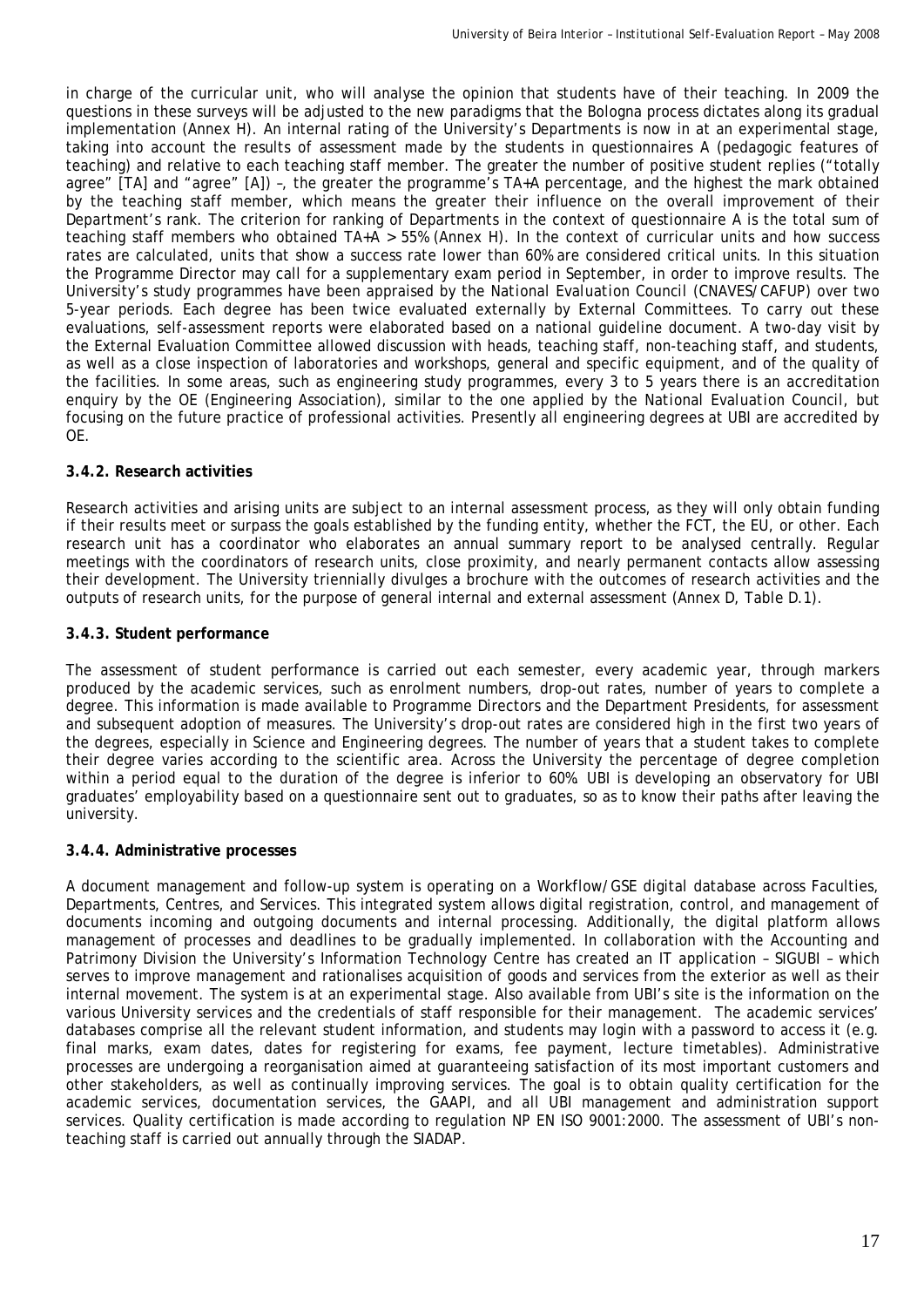# **3.4.5. Entrepreneurial activities**

The success of entrepreneurial activities undertaken by teaching staff, UBI graduates, and undergraduates is patent in the number of spin-offs created and in those already converted into start-ups through Parkurbis. Funding obtained via spin-offs and by start-ups is a marker of the quality of entrepreneurship activities developed with the support of the University. UBI continues to promote technology-based entrepreneurship activities through specific postgraduate programmes and by incorporating in study programme curricula courses based on these contents. The change in recently-graduate attitude and arising social motivations are factors to be taken into account in study programmes, with impact on change, intervention, and social responsibility.

## **3.4.6. External relations**

External relations with European, Brazilian, and PALOP universities have been successful, meeting the established goals and offering positive outcomes. A marker of that development is the establishment of protocols and cooperation networks in teaching-learning-assessment research, and support to service provision. Based on protocols with European Universities with renowned experience, UBI has solicited support and collaboration towards the development and improvement of specific study programmes, where UBI does not yet have a sufficient PhD critical mass. Examples of this kind of cooperation are study programmes in the fields of Arts, Film Studies, and Letters; in the fields of Architecture, Civil Engineering, and Medicine. With the PALOP countries, UBI has developed and supported postgraduate programmes as well as studies and services. (Annex G, Table G.2).

## **3.4.7. Monitoring of the extent to which teaching, research and service to society are integrated**

As previously mentioned, the University does not have an integrated system of global support for teaching-learning, research, and service provision activities. Teaching-learning-assessment activities are monitored by the Programme Directors and by the Department Presidents. Research activities are externally assessed by the FCT. Service to society is endorsed by the University and falls under the responsibility of the departments, in scientific, technical, and cultural terms. These activities are normally established by contracts, with explicit goals and expected outcomes. Scientific, technical, and pedagogical supervision of non-university but post-secondary school Level IV (ISCHED) programmes are undertaken by the University. The Association for Technological Training (AFTEBI) promotes the programmes. Teaching-learning, organisational, and service provision activities are integrated in this cooperation. A contract with the Polytechnic Institute of Macau (located in China) to assess a  $1^{st}$ -cycle study programme must also be highlighted, as well as the design of a 2<sup>nd</sup>-cycle study programme in the same field. Again, assessment and service provision activities are integrated. LLL/Erasmus students in the 1<sup>st</sup> and 2<sup>nd</sup> cycles are continually supported by learning agreements between the Universities. For this exchange to take place a bilateral agreement between the Universities must be signed previously. Here also can be seen the integration of teachinglearning-assessment and service provision activities are integrated.

#### **3.5. ACTIVITY EVALUATION FREQUENCY AND EXTENT OF DATA COLLECTION**

Assessment of activities is carried out in differentiated periods, according to their nature. Teaching-learning activities are assessed each semester every academic year. Research activities are internally assessed each year and externally assessed every 3 to 5 years. Service provision to the community is analysed annually and incorporated in UBI's activity report. The amount of information depends on the length of time deemed adequate to obtain a representative sample. In teaching-learning-assessment activities the amount of information is greater given the direct involvement of students.

#### **3.6. USE OF INTERNAL QUALITY PROCESS OUTCOMES IN DECISION-MAKING AND STRATEGIC PLANNING**

The University's analysis of self-assessment regarding the quality of activities in teaching-learning-assessment, research, and service provision has almost invariably been positive, but much remains to be done to integrate the several processes of internal self-assessment. Short-term goals are the creation of a more referential marker, and a greater development of the abilities of observatories. Only when these are accomplished will it possible to incorporate the results of self-assessment in medium-term strategic planning and to consolidate the accurate choice of indicators and of the scale used for its numerical expression.

## **3.6.1. Teaching quality**

The results of teaching-learning-assessment activities are analysed by the Programme Director and by the respective President of the Department imparting the core curriculum, which take the necessary measures to correct arising anomalies. Problems with pedagogic features of teaching are tackled informally. Success and dropout rates are assessed by the Programme Director in the Pedagogic Committee of the Faculty, and adequate measures are taken. Recurring situations in individual cases add to the internal cost of the University and show a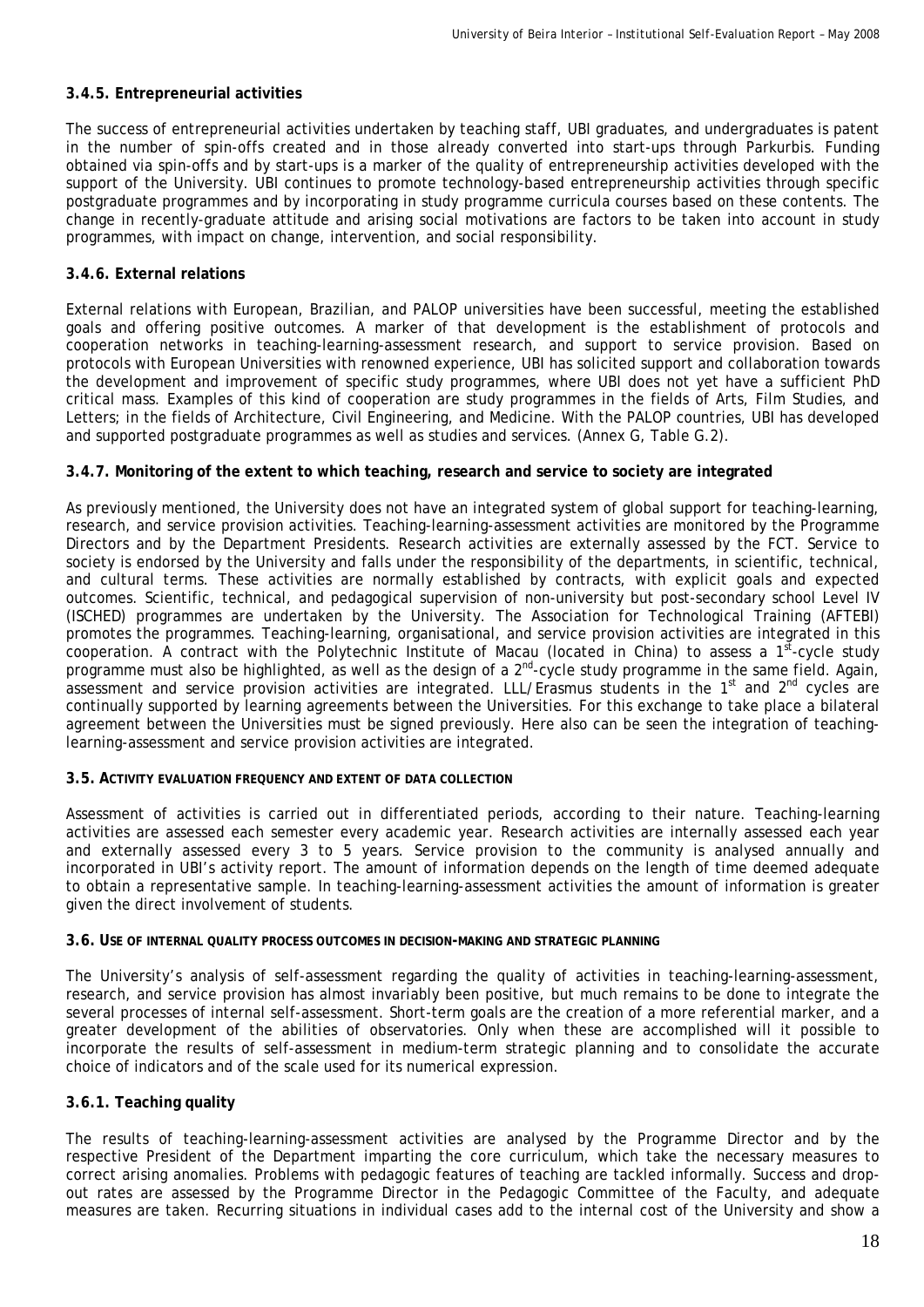fault in the teaching-learning-assessment monitoring system (e.g. low success rates in a curricular unit). A more careful analysis of this type of situation may help to detect student corporate attitudes as opposed to the efficiency of the teaching staff member's performance. Teaching staff's pedagogic performance has not been taken into account in terms of progression in the academic career. This means that in a few cases teaching-learningassessment activities have been underrated in the teaching staff member's academic advancement. Results of the LINCE evaluation by students of the teaching-learning-assessment activities show global positive outcomes as determined by the ratio RADE (*Assessment Ratio of Teaching-learning)*, i.e., in 2005 the rate was 76,7%; in 2006 it was 69,65%; and in 2007 it was 70,5% (Annex H, table H.1).

# **3.6.2. Research quality**

The assessment of research units is carried out externally by specific committees. Upon assessment, their funding may be continued or discontinued.

# **3.6.3. Administrative quality**

The University is regularly (every 2 to 3 years) audited by specialised companies for an assessment of financial and management processes. Recommendations stemming from the audits are taken into account by the administrative management and their respective processes. Widespread use of a workflow/GSE digital database and of an external acquisition IT system (SIGUBI) is being promoted with the aim of improving the quality of the information flow and of the acquisitions system. Adjustments are gradually introduced for the database to meet the established goals. University staff's training needs are established by the Directors, who collectively detect those needs and programme training sessions throughout the year. The University promotes regular meetings (every three months) with the Service Directors, to uphold uniformity and normalisation of procedures. Services most exposed to the public have a complaint book, the analysis of which allows the promotion of quality. UBI's non-teaching staff is assessed annually in conformity with the SIADAP. To comply with quality norms in public administrations, the University's administrative services are currently applying to quality certification under regulation NP EN ISO 9001:2000 (Quality Management: Requisites).

# **4. STRATEGIC MANAGEMENT AND CAPACITY FOR CHANGE**

## **4.1. RESPONSIVENESS TO THE DEMANDS, THREATS AND OPPORTUNITIES PRESENT IN THE EXTERNAL ENVIRONMENT**

The University's matrix organisation into Faculties and Departments allows the creation and development of study programmes with interdisciplinary strategies. Based on their autonomy and Faculties being structured into Departments and areas, they are able to establish specific strategies in harmony with the University's global strategy. The University's strategic management must be supported by reliable external and internal markers and based on a good relation between planning and strategic vision. The University responds adequately and responsibly to solicitations with deadlines, as has normally been the case with all MCTES-related situations, short-notice demands by the DGES, adjustment of degrees to the Bologna process, lack of answers in contexts of change. Considerable instability in the definition of the medium-term higher education policy (the last 10 years of higher education in Portugal have been of near self-management) elicited from the University a more responsible attitude towards its internal stakeholders. Market demands in certain fields (arts, communication, industrial engineering) were anticipated by the University at some risk, by the creation of new degree programmes without in-depth studies by the OCES (Observatory of Science and Higher Education) to support such decisions. The search for opportunities brought by the widening of teaching-learning and research areas and the increase in the number of PhD holders was accomplished in due time as an internal response to the challenges and as an external response to society's competitive environment. The University is not sufficiently responsive to external threats. There is a delay in internally acknowledging threats, both in qualitative and quantitative terms, as well as in devising solutions to face threats or avoid their intrusion in the University. It is the case with public funding via the MCTES, whose annual reduction has not yet unequivocally dictated that the university make up for lost income by resorting to other sources (private entities, foundations, research, contracts). There are also cases of extremely rapid changes that do not leave enough time for the University to formulate a fitting response or to define a compatible strategy. Presently we are witnessing a period of steeply declining applications for Sciences, Engineering, and Letters degrees. UBI must persuade teaching staff, departments, and faculties to adopt more wide-ranging, flexible, and appealing 1<sup>st</sup>-cycle study programmes. Other difficulties in eliciting responses are related to departments' and faculties' intermediate management. These stem from an ingrained corporate bent in face of quality-oriented goals which disrupt internal routines and strategies. Financial incentives might help to accelerate responses, simultaneously creating synergies between people and structures with internal goals and people and structures with institutional goals. Presently that practice proves impossible. The global SWOT analysis will additionally reveal other parameters by which the University may devise more adequate responses to changes in the external environment. Regardless, it seems that flexibility, compatibility, scope, differentiation by outstanding quality,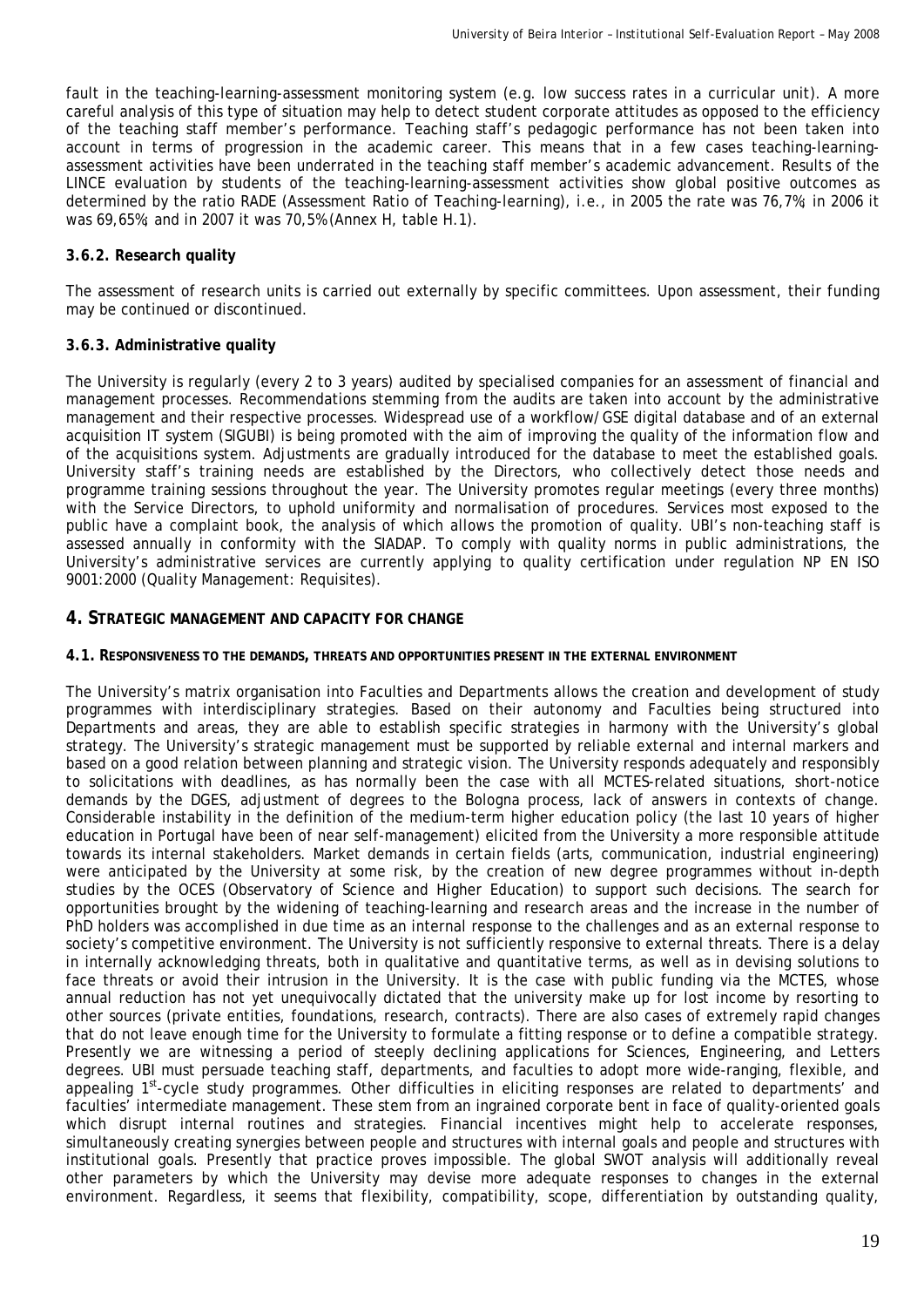appeal, and internationalisation, among others, are features that the university must project to the exterior and that must overlap the types of change (structure, market, training, trend).

#### **4.2. INVOLVEMENT OF REPRESENTATIVES OF THE EXTERNAL COMMUNITY IN THE UNIVERSITY'S STRATEGIC MANAGEMENT**

According to the University's statutes, only two bodies may include in their composition members from outside the University: the Advisory Council and the University Senate. The Advisory Council (article 29 of the Statutes) seeks to promote "links between the University and the community's economic, social, and cultural sectors." However, it was never established as such. The University Senate is an internal governing body (article 7 of the Statutes) where teaching staff, non-teaching staff, students, and "[up to 8] individuals of acknowledged merit in the community's cultural, social, economic, and scientific domains" (article 16) take part. Current external members of the Senate are the Mayor of Covilhã, Professors from other universities with which UBI closely collaborates, and a retired General of the Portuguese Air Force (former Chairman of the Joint Chiefs of Staff of Portugal). Whenever necessary, the Rectory assembles workgroups as informal councils with the aim of discussing ideas present in strategic documents and of generating more knowledge on future strategic guidelines for the University. In other universities these workgroups are formed as supervising bodies for integrated development plans (workflow platform, elearning, Bologna process, the creation of the Medicine degree).

#### **4.3. ADVANTAGES OF THE UNIVERSITY'S AUTONOMY**

The Law of University Autonomy clearly states in article no. 3 that universities have statutory, scientific, pedagogic, administrative, financial, and disciplinary autonomy. The new law for the juridical regime of higher education institutions (Law no. 62/2007 of 10 September) establishes in article no. 11 that public Higher Education Institutions enjoy statutory, pedagogic, scientific, cultural, administrative, financial, patrimonial autonomy regarding the State (this new Law will frame the future statutes of the university, in construction throughout 2008). The University's autonomy must be effective, in the context established by the Law and in terms of financial sustainability that the State must grant Public Universities. As such, the University must have the freedom to administer its annual financial balances and to manage its funding on a multiannual basis. The University must have sufficient financial capacity and ability to promote new research programmes or to support other areas to improve their performance. The University must secure financial stability in order to reassess its study programmes, to apply its knowledge, and to invest in human and material resources, according to the strategic development plan and management of its mission. The organisation of service provision to the community relies on the region's economic development. The University's autonomy loses meaning if the surrounding economy is not able to request services of the University. The development of study programmes conforming to Bologna may generate a greater influx of students, resulting from a greater flexibility and the set up of programmes, increasing financial income. To grant sustainability and some stability, the University's budget requires an increase in student fee contributions, which presently is not possible.

#### **4.4. EXPECTED CHANGES TOWARDS THE UNIVERSITY'S AIMS**

The University expects the dynamisation of the local and regional economy to result in a stronger link to the business sphere and in a strategic promotion of entrepreneurship. It expects that the surrounding region will develop towards an economy of knowledge, attracting technology-based businesses, and generating spin-offs at Parkurbis by its training, researching, and innovating capacity. The University further expects that its research activities will attract more and better researchers and thus generate R&D projects and draw funding with the aim of lending greater sustainability and stability to the University. A significant increase is expected in national and international applicants to  $1<sup>st</sup>$  and  $2<sup>nd</sup>$  cycle degrees ministered by the University, with greater emphasis on degrees from Sciences, Engineering, and Letters. The University expects knowledge acquired in national and international study programmes to result in a growing internationalisation of its activities and its partaking in international networks or consortia with Universities with which there is closer affinity in teaching-learning and research. The University further expects to become increasingly intervening as an anchor of knowledge, research, and innovation in the regional economy and surrounding region, by associating with pro-active entities in the creation of wealth and exploration of endogenous resources (natural environment, energy, water, health, culture). Finally, the University of Beira Interior expects a growth in strategic cooperation between Universities from the Central Region of Portugal and from the neighbouring regions of Castile, Leon, and Extremadura in Spain, aiming at the economic, social, cultural development, and the revitalisation of the University Cross-Border University Network (Pólo Universitário Transfronteiriço).

#### **4.5. IMPROVING THE MATCH AND SYNERGY BETWEEN THE CURRENT AND FUTURE MISSIONS AND GOALS AND THE ACTIVITIES (STUDY PROGRAMMES, RESEARCH ACTIVITIES, SERVICE TO SOCIETY)**

The University requires adequate public funding for operating costs of teaching-learning, research, and service provision to the community, which is not presently the case, causing instability for future plans and strategies. The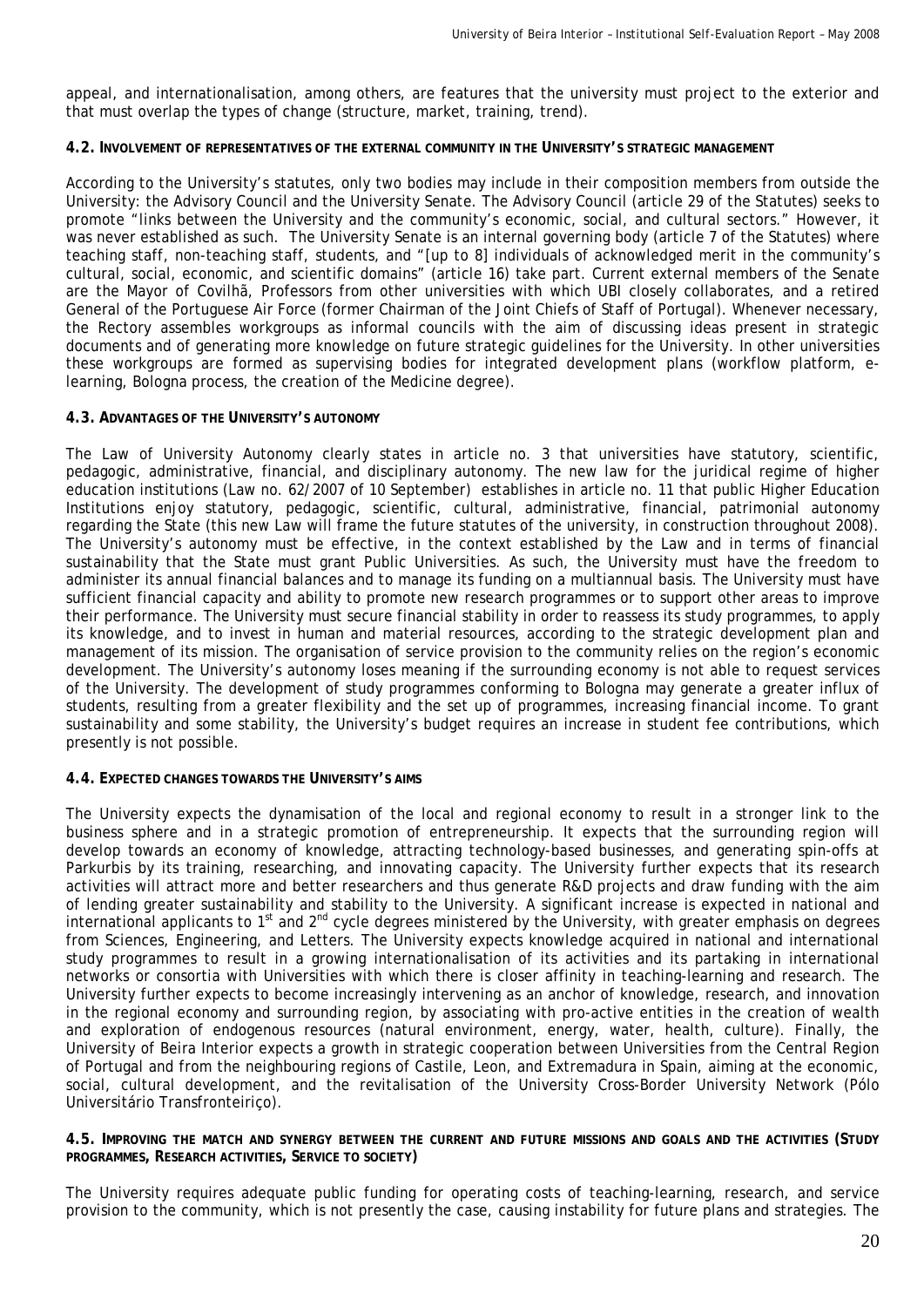implementation of the Bologna process across all study programmes will allow a greater permeability to society, more flexibility, and a more adequate response to the market's demands in terms of employability and a more effective link to the regional and local entrepreneurial and economic tissue. Internationalisation of a greater number of activities will be achieved by UBI's integration in thematic networks and by association with international consortia. This will induce a closer proximity between teaching staff and researchers, and create a direct link to renowned knowledge centres, spurring research and teaching-learning activities. Increased cooperation between the Universities of the Centre of Portugal and neighbouring Castile and Leon and Extremadura, in Spain, will foster staff and student exchange and generate tighter links for launching common study and research projects, merging interregional and cross-border interests. A more cooperative attitude towards Portuguese-speaking countries will attract more 1<sup>st</sup>- and 2<sup>nd</sup>- degree cycles, and afford opportunities for the development of shared projects in teaching-learning, in research, in service to society, in innovation, and in university members' mobility. The development of cooperative university initiatives and activities with Spain and Portuguese-speaking countries has no language barriers, which is a significant factor for growth. To make the University an anchor of knowledge, research, teaching-learning, and service provision to society means to reinforce autonomy, to legitimate the demands for increased public funding, to gain stability in the medium term, to be a pivotal and responsible social agent in the transition to an economy of knowledge and innovation.

#### **4.6. ROLE OF QUALITY MONITORING AND QUALITY MANAGEMENT IN THE DEVELOPMENT OF CHANGE**

The University has a digital database which divulges adequate information and simultaneously enables management of communications and underlying processes (workflow platform/GSE, SIGUBI, financial documents). Another crucial digital database for the University's activities comprises contents of curricular units and curricular modules of the study programmes ( $1^{st}$ - and  $2^{nd}$ - cycles), with the aim of developing and changing systems and teaching-learningassessment methodologies (from the classic systems to e-learning-based systems). Assessment of teaching by the students is a relevant component for monitoring teaching practice and ensuring the teaching-learning-assessment process (LINCE). The management of this process must be improved and the information gathered and processed, to be made available for all internal and external stakeholders. As regards the administrative component, after a period of auditing and learning, the University will be certified in the near future according to regulation NP EN ISO 9001:2000 (Quality Management Systems – Requisites), through an external process. The monitoring of markers and processes is the most adequate way of raising quality standards. At the same time it is necessary for departments, faculties, services, and staff to resolutely commit to meet the efficiency levels, goals and outcomes expected by the administration in teaching-learning-assessment and in research-innovation. To reward all the structures and people that meet or surpass goals and show positive results for the University, and to penalise those that do not meet the goals and contribute negative results for the University: this path may facilitate a more credible and transparent quality management, bestowing a sharper and more responsible meaning. The desired change in the University's internal practices and policies will only come about if staff members understand the goals and mission of the university as a mutual partnership between themselves and the institution. The SWOT analysis allows a better assessment of how teaching staff, non-teaching staff, and students perceive the University as an institutional whole.

# **5. CONCLUSIONS**

The University suggestion for the university's Special Focus was related to "Faculties of Exact Sciences and Engineering Sciences and their Departments – Teaching, Learning and Research in order to develop synergies between both; to attract more, better and new students from Portugal and abroad (namely from Portuguesespeaking countries); to define a strategy that can be applied for an internal improved and dynamic cooperation between professors, staff and students; to plan what can be a good response from the UBI structure, in Engineering and Science fields of knowledge, in the near future".

The development of possible answers that can be given to all these questions are expressed throughout the Institutional Evaluation Report (IER) namely in sections 1.7, 2.2.4, 2.2.5, 2.3.1 and 3.4. As it is pointed out and clarified through the report it can be summarised three limitations to amplify the cooperation and synergies inside University: one of the limitations is the decrease of public funding; other can be addressed to the several and simultaneous changes of the educational policies in higher education; other is due to the Teaching Staff Statutes (ECDU) in the way that do not promotes the cooperation in the processes of teaching-learning-assessment-research; and finally the Higher Education Policy in the last 10 years doesn't take into account the enough flexibility of big development differences between New Universities (as UBI and others) and the establish ones (as Coimbra, Lisbon and Oporto Universities).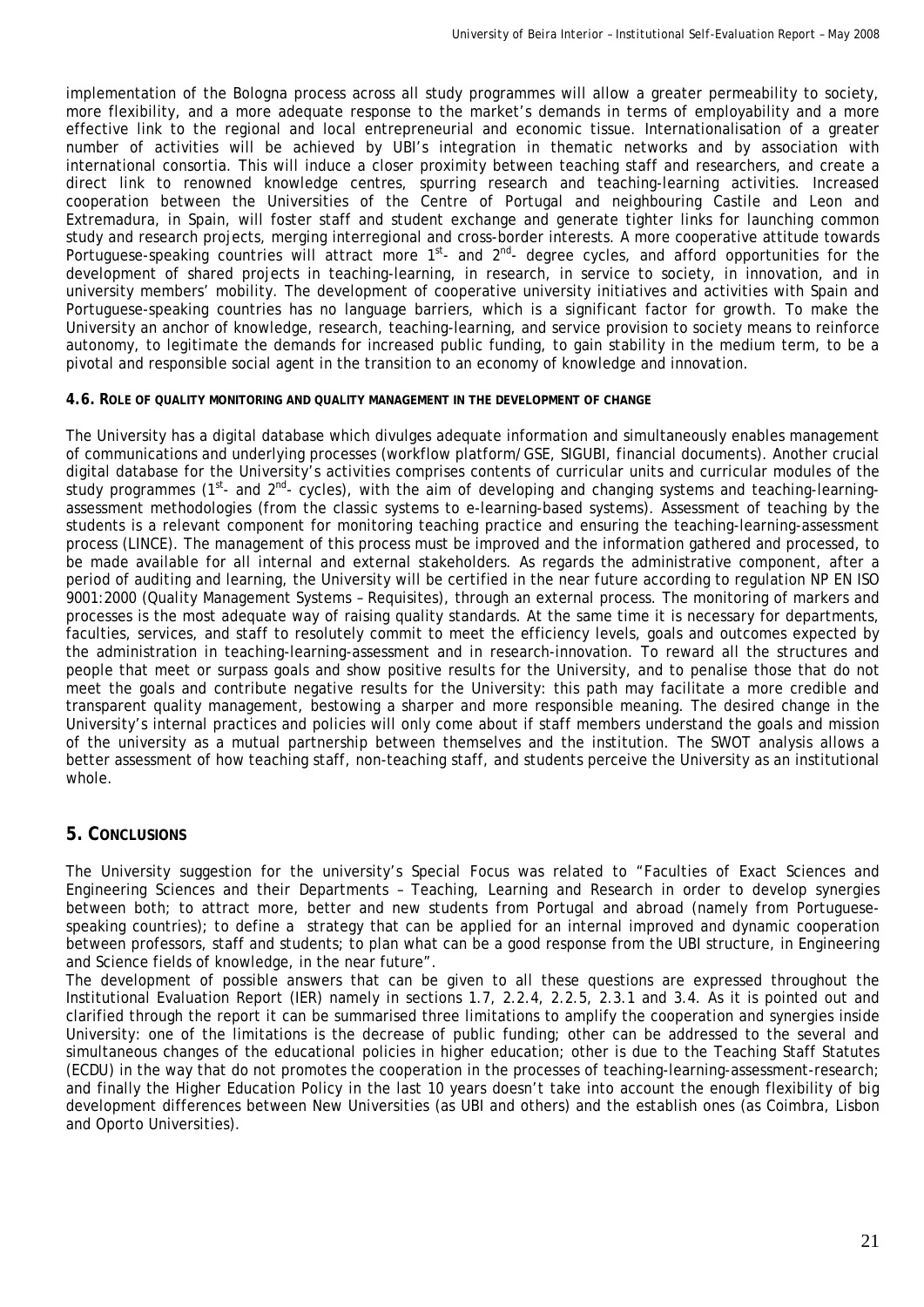# **5.1 SWOT ANALYSIS**

The SWOT analysis was developed throughout the University teaching staff, staff and students. Also the Faculties, Departments, Research Units, Services and Student Union were associated to the different discuss meetings. The reflections sorted out were inserted in the initial draft document producing the written document in the report. This concentrated form of presenting the SWOT analysis has been decided by the Steering Committee in order to get a better vision and overview for each topic (UBI, Funding, Organisation and Management, Education, Research, Cooperation with Society, Staff, Infrastructure and Legal and political Framework). For each topic the factors were organised in first for tangibles ones and in second for non tangibles factors.

|  |  | Table 5.1 - SWOT ANALYSIS UBI |
|--|--|-------------------------------|
|--|--|-------------------------------|

| <b>Strengths</b>                                                                                                                                                                                                                                                                                                                                                                                                                                                                                                                                                                                                                                                                                                                                                                                                                                                                                                                                                                                                                                                            | <b>Topic</b>                      | Weaknesses                                                                                                                                                                                                                                                                                                                                                                                                                                                                                                                                                                                                                                                                                                                                                                                                                                                      |
|-----------------------------------------------------------------------------------------------------------------------------------------------------------------------------------------------------------------------------------------------------------------------------------------------------------------------------------------------------------------------------------------------------------------------------------------------------------------------------------------------------------------------------------------------------------------------------------------------------------------------------------------------------------------------------------------------------------------------------------------------------------------------------------------------------------------------------------------------------------------------------------------------------------------------------------------------------------------------------------------------------------------------------------------------------------------------------|-----------------------------------|-----------------------------------------------------------------------------------------------------------------------------------------------------------------------------------------------------------------------------------------------------------------------------------------------------------------------------------------------------------------------------------------------------------------------------------------------------------------------------------------------------------------------------------------------------------------------------------------------------------------------------------------------------------------------------------------------------------------------------------------------------------------------------------------------------------------------------------------------------------------|
|                                                                                                                                                                                                                                                                                                                                                                                                                                                                                                                                                                                                                                                                                                                                                                                                                                                                                                                                                                                                                                                                             |                                   |                                                                                                                                                                                                                                                                                                                                                                                                                                                                                                                                                                                                                                                                                                                                                                                                                                                                 |
| - Contribution towards the enhancement and historical<br>reconstruction of the city and its buildings<br>- Mission-minded spirit of the University's teaching<br>staff, non-teaching staff, and students<br>- Proximity of the University's head staff to teaching<br>and non-teaching staff and students<br>- Positive balance in teaching-learning-assessment,<br>research, and service provision activities<br>- Experience in the definition and adoption of<br>institutional and political strategies (teaching,<br>research, service to society, internationalisation,<br>innovation,)<br>- Ability to draw students from other regions<br>preserving the <i>numeri clausi</i> system (1 <sup>st</sup> cycle)<br>- Good internal and external environment for studying,<br>reflecting, and student academic experience.<br>- Atmosphere among students with a sense of<br>belonging<br>- Strong institutional image and credibility in the<br>region                                                                                                                  | <b>UBI</b>                        | - Difficulty in establishing a nationwide<br>renowned profile<br>- Effective lack of an Advisory Council<br>- Difficulty in attracting students with<br>above-average abilities, interests, and<br>motivation<br>- Geographical location in a peripheral region<br>of the interior                                                                                                                                                                                                                                                                                                                                                                                                                                                                                                                                                                              |
| - Centrally-controlled governance and budget<br>- Merit awards and scholarships to the most<br>accomplished students by degree and school year                                                                                                                                                                                                                                                                                                                                                                                                                                                                                                                                                                                                                                                                                                                                                                                                                                                                                                                              | Funding                           | - Strong reliance on public funding<br>- Insufficient public funding<br>- Need to create incentives for distinguishing<br>the best service, the best department, the<br>best faculty,<br>- Lack of consistent organisational support to<br>undergraduate programme student clusters<br>- Some financial difficulty in recruiting the<br>adequate human resources                                                                                                                                                                                                                                                                                                                                                                                                                                                                                                |
| - Recent digital database facilitating document<br>circulation and communication (Workflow/GSE)<br>- Adequate dimension of the University for effective<br>management<br>- Useful and adequate organisational matrix<br>- Adoption of a development strategy in harmony with<br>the requirements and implementation of the Bologna<br>process<br>- Timely planning of the academic calendar and of<br>school timetables, with emphasis on students' time<br>management<br>- Increased mobility of students and staff through a<br>network of international agreements, contacts, and<br>partnerships (protocols, Erasmus, IAESTE,)<br>- Support services for teaching staff, researchers, and<br>foreign and immigrant students (GPRI, GRICES, Luso-<br>American Foundation Office,)<br>- Significant decrease in bureaucracy by making<br>services available to students online through digital<br>databases such as the online academic services<br>- Support to graduate entry in the job market<br>(Traineeships and Professional Opportunities Office -<br>GESP, NIVA) | Organisation<br>and<br>Management | - Temporary physical constraints in some<br>faculties (Social and Human Sciences, Arts<br>and Letters)<br>- Difficulty in implementing a cooperative<br>and collaborative culture among services and<br>departments<br>- Insufficient internal communication among<br>staff<br>- Insufficient strategic planning in some<br>areas/spheres<br>- Insufficient and complex management<br>structure<br>- Excessive number of bodies in the<br>University's structure and management, with<br>overlapping of duties.<br>-Quality-control integrated system not yet<br>fully implemented and lack of adequate<br>response to arising problems<br>- Limited intermediate management<br>structures and decision-making ability<br>- Decision-making with inconsistent follow-up<br>- Need of an observatory for employability of<br>graduates ( $1st$ and $2nd$ cycles) |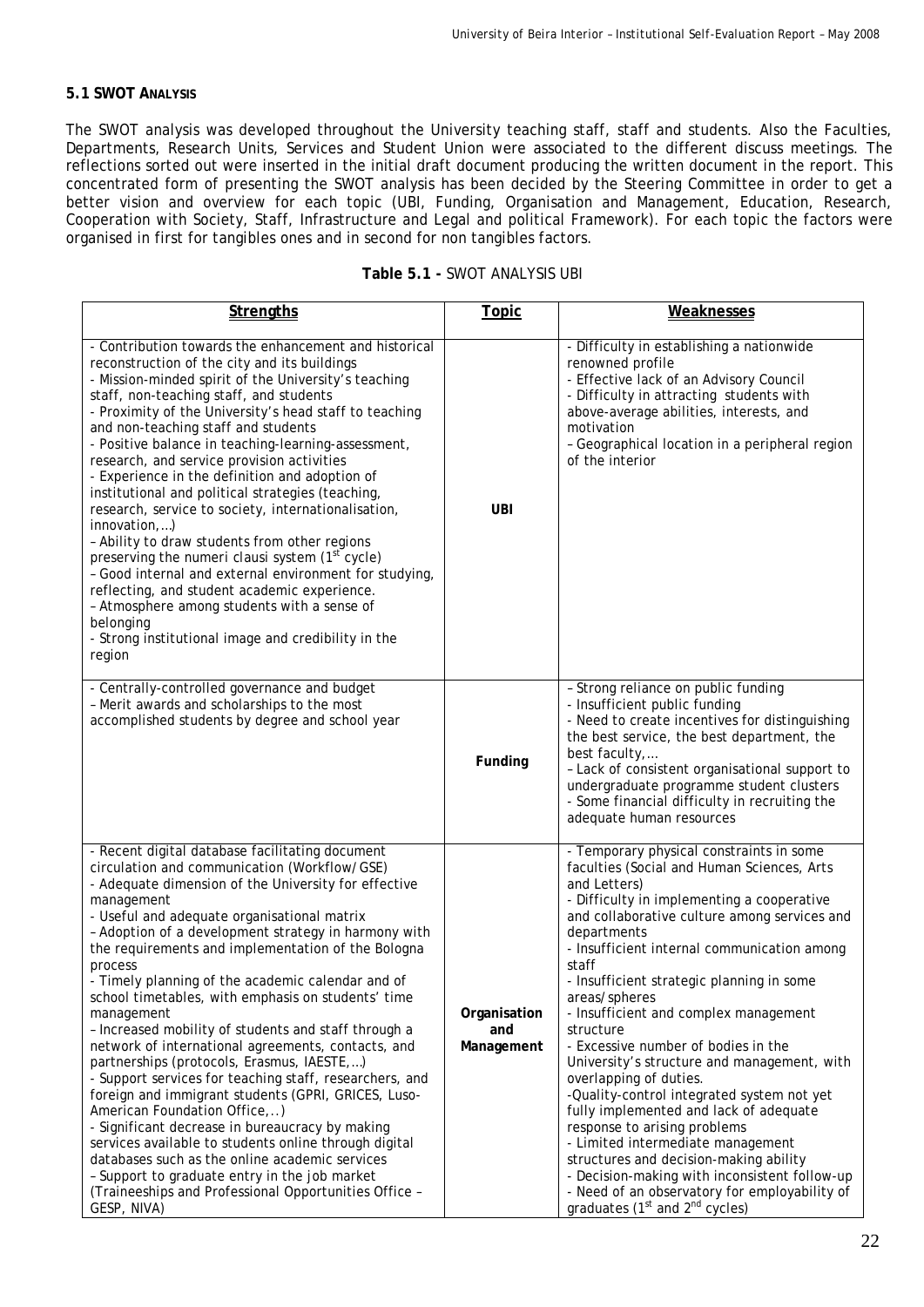|  |  |  |  | Table 5.1 - SWOT ANALYSIS UBI (continuation) |
|--|--|--|--|----------------------------------------------|
|--|--|--|--|----------------------------------------------|

| <b>Strengths</b>                                                                                                                                                                                                                                                                                                                                                                                                                                                                                                                                                                                                                                                                                                                                                                                                                                                                                                                                                                                                                                                                                                                                                                                                                                                                                                                                                                                                                                                                                                                                                        | <b>Topic</b>                   | Weaknesses                                                                                                                                                                                                                                                                                                                                                                                                                                                                                                                                                                                                                                                                                                                                                                                                                                                                            |
|-------------------------------------------------------------------------------------------------------------------------------------------------------------------------------------------------------------------------------------------------------------------------------------------------------------------------------------------------------------------------------------------------------------------------------------------------------------------------------------------------------------------------------------------------------------------------------------------------------------------------------------------------------------------------------------------------------------------------------------------------------------------------------------------------------------------------------------------------------------------------------------------------------------------------------------------------------------------------------------------------------------------------------------------------------------------------------------------------------------------------------------------------------------------------------------------------------------------------------------------------------------------------------------------------------------------------------------------------------------------------------------------------------------------------------------------------------------------------------------------------------------------------------------------------------------------------|--------------------------------|---------------------------------------------------------------------------------------------------------------------------------------------------------------------------------------------------------------------------------------------------------------------------------------------------------------------------------------------------------------------------------------------------------------------------------------------------------------------------------------------------------------------------------------------------------------------------------------------------------------------------------------------------------------------------------------------------------------------------------------------------------------------------------------------------------------------------------------------------------------------------------------|
| - Good working environment for teaching staff and good<br>conditions for the practice of teaching and research<br>- Teaching-learning-assessment privileging experiments,<br>abilities, skills, know-how,<br>- Interdisciplinary activities using laboratories, centres,<br>interdepartmental units, and workshops<br>- Study programmes adjusted to Bologna and with<br>adequate curricula<br>- Quantification of student workloads by the ECTS<br>- Quality of teaching-learning-assessment and a good<br>relation of proximity between students and teaching staff<br>- Study programmes with clear identity of the core<br>curricula integrating study areas and teaching staff from<br>several departments<br>- Entrepreneurship curricular activities incorporated in<br>study programmes $(1st$ and $2nd$ cycles)<br>- Online assessment by students of the pedagogic features<br>of teaching and of institutional features (LINCE)<br>- Student appraisal index of teaching-learning-assessment<br>activities above 70 %<br>- Ability to create and develop transversal and<br>multidisciplinary teaching projects (1 <sup>st</sup> , 2 <sup>nd</sup> , and 3 <sup>rd</sup><br>cycles)<br>- Diversified offer of study programmes<br>- Publishing service for master dissertations and PhD<br>theses in book and e-book form<br>- Development of activities to raise awareness for a<br>culture of quality<br>- Contribution to a reversal of the graduate and non-<br>graduate (textile sector) unemployment cycle through<br>UBI's repercussion in the region | Education                      | - Insufficient ties with former alumni<br>- Pedagogic concern of teaching staff in<br>promoting students' academic success<br>- Insufficient quality-control through<br>instruments and methodologies<br>- Need of quality assurance in training and study<br>programmes<br>- Low success rates in the first two years of the<br>1st cycle<br>- Critical survival rates in some fields of<br>knowledge<br>- Need of quality assurance in training and study<br>programmes<br>- Occasional English-taught lectures in the 2nd<br>cycle<br>- Small number of foreign students<br>- Lack of adequate preparation for the<br>challenges and demands in higher education<br>(autonomy, self-study, workloads, university<br>attendance, )<br>- Adjustment of programmes not flexible<br>enough for market demands (night programmes,<br>study programmes, core curriculum,<br>$calendar$ ) |
| - Adequate scientific productivity in R&D units<br>- R&D units with funding and "Very Good" and "Good"<br>ratings                                                                                                                                                                                                                                                                                                                                                                                                                                                                                                                                                                                                                                                                                                                                                                                                                                                                                                                                                                                                                                                                                                                                                                                                                                                                                                                                                                                                                                                       | Research                       | - Small number of undergraduates involved in<br>R&D activities<br>- Some difficulties in recruiting PhD staff for<br>research units<br>- Difficulty in drawing students into PhD<br>programmes<br>- Lack of external acknowledgement of research                                                                                                                                                                                                                                                                                                                                                                                                                                                                                                                                                                                                                                      |
| - Above-average quality of life enjoyed in the city and in<br>the University, allowing teaching staff and researchers to<br>focus on their main activities<br>- Good employment rates among graduates<br>- Strong development of sports and cultural activities by<br>students and the Students' Union<br>- Nationwide renowned 1st-cycle and postgraduate study<br>programmes<br>- Growth in admissions of new audiences (over 23s), in<br>lifelong learning and training accreditation<br>- Significant involvement in activities serving society<br>(training, services, studies and projects, technology<br>transfer, spin-offs,)<br>- The University as a prospective anchor of development<br>and knowledge in the Beira Interior region<br>- Economic, social, cultural, and innovating impact on the<br>region<br>- Externally acknowledged quality in service provision<br>- UBI contracts for the pedagogic, scientific, and<br>technological supervision of post-secondary school study<br>programmes (CET)                                                                                                                                                                                                                                                                                                                                                                                                                                                                                                                                                  | Cooperation<br>with<br>Society | - Difficulty in establishing a nationwide image<br>profile                                                                                                                                                                                                                                                                                                                                                                                                                                                                                                                                                                                                                                                                                                                                                                                                                            |
| - Good working environment for teaching staff and good<br>conditions for teaching practice and research<br>- Young, experienced, and qualified teaching staff<br>- Continued improvement of human resources through the<br>design of adequate programmes<br>- Cooperative collaboration between teaching- and non-<br>teaching staff                                                                                                                                                                                                                                                                                                                                                                                                                                                                                                                                                                                                                                                                                                                                                                                                                                                                                                                                                                                                                                                                                                                                                                                                                                    | <b>Staff</b>                   | - Fragmentation and excessive internal<br>competitiveness between teaching staff and<br>researchers<br>- Precarious contracts of University staff (sense<br>of non-belonging)                                                                                                                                                                                                                                                                                                                                                                                                                                                                                                                                                                                                                                                                                                         |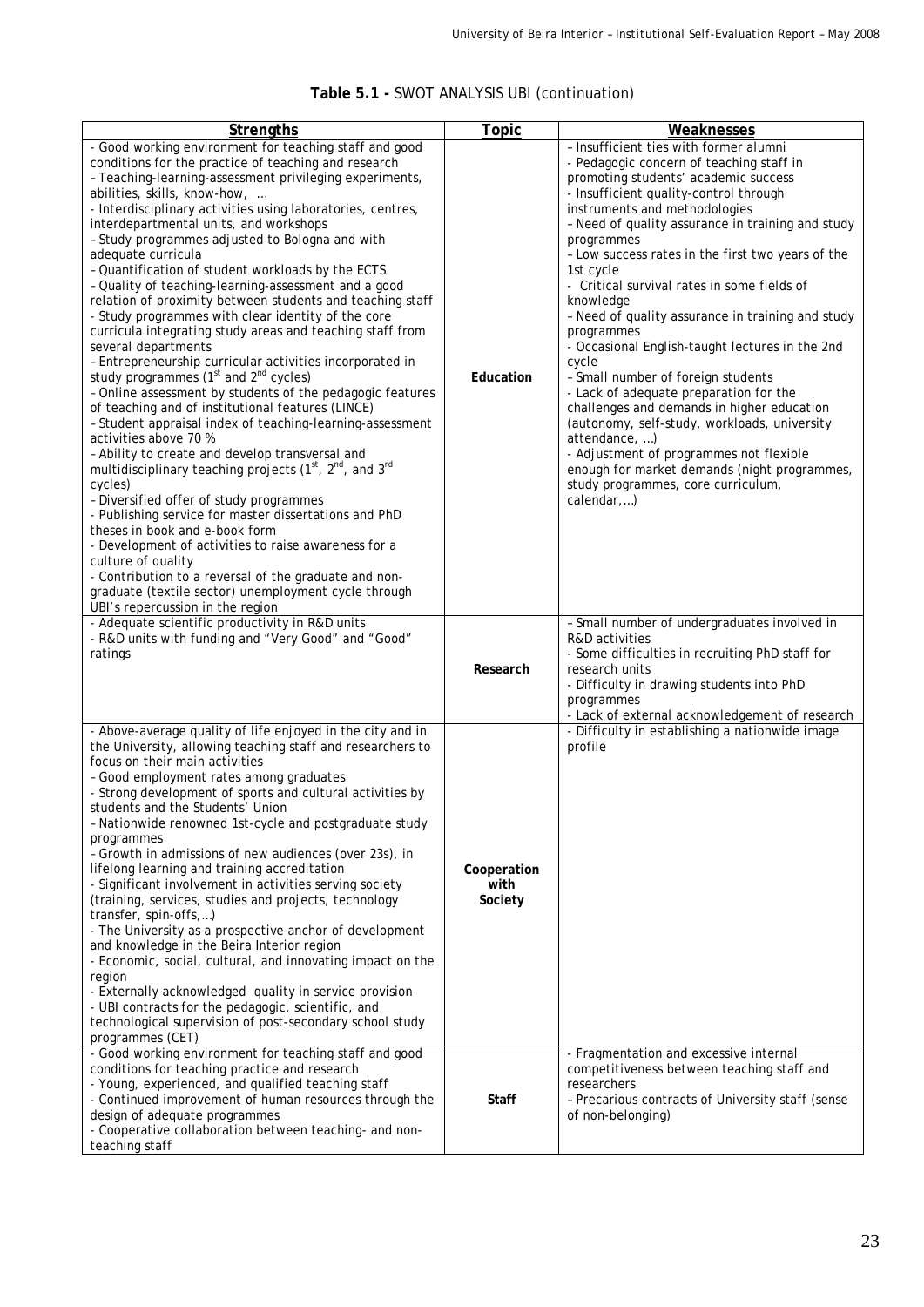| <b>Strengths</b>                                                                                                                                                                                                                                                                                                                                                                                                            | Topic                               | Weaknesses                                                                                                                                                                                                                                                                                              |
|-----------------------------------------------------------------------------------------------------------------------------------------------------------------------------------------------------------------------------------------------------------------------------------------------------------------------------------------------------------------------------------------------------------------------------|-------------------------------------|---------------------------------------------------------------------------------------------------------------------------------------------------------------------------------------------------------------------------------------------------------------------------------------------------------|
| - High-quality facilities and venues<br>- Well-dimensioned laboratorial and workshop facilities<br>distributed across the University<br>- Good student and staff hall and canteen infrastructures<br>- Excellent documentation service facilities with easy<br>access (day and night) and good bibliographical resources<br>-Information technologies structures with adequate<br>quality distributed across the University | Infrastructure                      | - Temporary physical constraints in some<br>faculties (Social and Human Sciences, Arts and<br>Letters)<br>- Unequal use of the e-learning database by the<br>departments, teaching staff, and students as a<br>means of learning<br>- Low effective workability of the digital<br>Workflow/GSE database |
|                                                                                                                                                                                                                                                                                                                                                                                                                             | Legal and<br>Political<br>Framework | - Inadequate student/teaching staff ratios in<br>some Bologna-structured study fields                                                                                                                                                                                                                   |

# **Table 5.1 -** SWOT ANALYSIS UBI (continuation)

| Opportunities                                                                                                                                                                                                                                                                                                                                                                                                                                                                                                                                                                                                                                                                                                                                                                                                           | <b>Topic</b>                      | <b>Threats</b>                                                                                                                                                                                                                                                                                                                                                                                                                        |
|-------------------------------------------------------------------------------------------------------------------------------------------------------------------------------------------------------------------------------------------------------------------------------------------------------------------------------------------------------------------------------------------------------------------------------------------------------------------------------------------------------------------------------------------------------------------------------------------------------------------------------------------------------------------------------------------------------------------------------------------------------------------------------------------------------------------------|-----------------------------------|---------------------------------------------------------------------------------------------------------------------------------------------------------------------------------------------------------------------------------------------------------------------------------------------------------------------------------------------------------------------------------------------------------------------------------------|
| - Forming consortia among higher education<br>institutions in the region with the aim of improving<br>performance and results<br>- Ability to provide advanced training and its<br>settlement in the surrounding region (designers,<br>engineers, managers, doctors, teachers,)                                                                                                                                                                                                                                                                                                                                                                                                                                                                                                                                         | <b>UBI</b>                        | - Possible shutdown of degrees in UBI<br>strategic areas<br>- Decrease in public funding affects the<br>University's autonomy                                                                                                                                                                                                                                                                                                         |
| - Creating programme-contracts<br>- Diversification of accessible funding sources (7 <sup>th</sup> EC<br>Framework, QREN, Foundations,)<br>- Continuous development of the surrounding region                                                                                                                                                                                                                                                                                                                                                                                                                                                                                                                                                                                                                           | Funding                           | - Difficulties in compensating for the<br>decrease in public funding through own<br>income or other resources<br>- Need to raise fees without a correlative<br>increase in social support for students<br>- Dangerous decrease in public funding of<br>higher education without clear criteria and<br>consequent budget restraints<br>- Public funding of 2nd cycles not guaranteed<br>in the medium term                             |
| - Ability to attract a higher number of foreign students<br>(Erasmus, IAESTE, ), also from the Community of<br>Portuguese-Language Countries (Community of<br>Portuguese-Language Countries/ African Countries of<br>Official Portuguese Language) and Luso-descendants                                                                                                                                                                                                                                                                                                                                                                                                                                                                                                                                                 | Organisation<br>and<br>Management |                                                                                                                                                                                                                                                                                                                                                                                                                                       |
| - Student selection by the University in the 2nd and<br>3rd cycles<br>- Greater flexibility of 1 <sup>st</sup> - and 2nd-cycle curricula<br>enabled by the adjustment of degrees to the Bologna<br>model<br>- Student selection by the University in the 2nd and<br>3rd cycles<br>- Stimulating the polyvalence of learning and<br>knowledge for research and the job market<br>- Generalist 1 <sup>st</sup> -cycle study programmes<br>- Raise student training standards beyond secondary-<br>school level<br>- Opening to new audiences and offer of other lifelong<br>formal and informal learning and training programmes<br>(PROALV)<br>- Cooperation with and admittance of students from<br>the Community of Portuguese Language Countries and<br>from the African Countries of Official Portuguese<br>Language | Education                         | - Shift of focus to quantity (number of<br>graduates) of University outputs in detriment<br>of quality<br>- Restrictive 2nd-degree offer due to the<br>decrease in public funding<br>- Low success rates at the secondary-school<br>level and high drop-out rates<br>- Student outward mobility in Higher<br>Education Institutions (HEI)<br>- Insufficient ability to attract students to<br>sciences, technologies, and engineering |
| - Improve articulation of teaching-learning-assessment<br>activities with R&D activities to obtain increased<br>external funding                                                                                                                                                                                                                                                                                                                                                                                                                                                                                                                                                                                                                                                                                        | Research                          | - Insufficient duration of funding to R&D units<br>to allow devising medium-term strategies<br>with periodic assessment<br>- Perspective of decrease in R&D activities<br>due to the overload in teaching-learning-<br>assessment activities (1 <sup>st</sup> and 2 <sup>nd</sup> cycles) due<br>to the decrease in public funding                                                                                                    |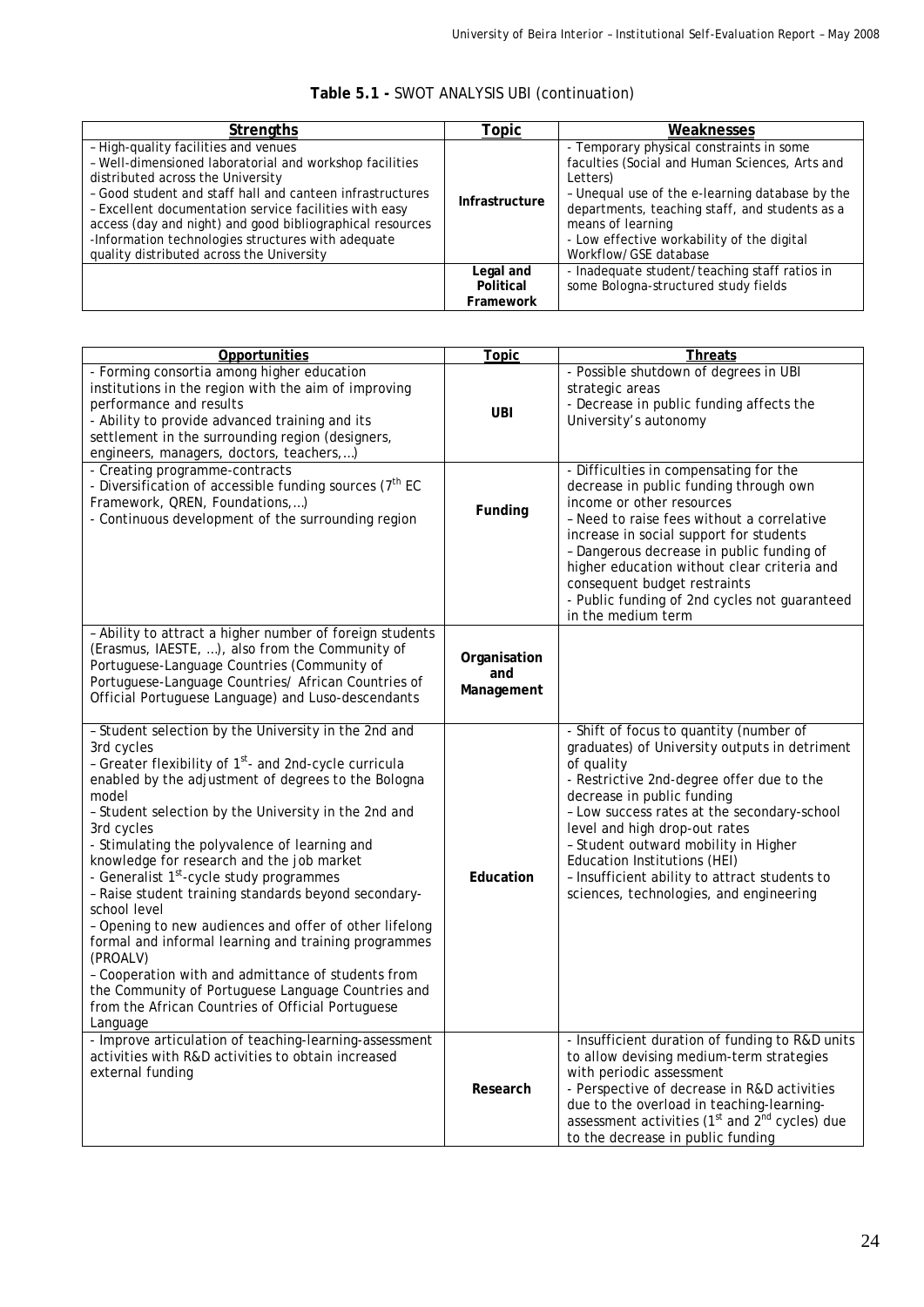| Opportunities                                                                                                                                                                                                                                                                                                                                                                                                                                                                                      | Topic                               | <b>Threats</b>                                                                                                                                                                                                                                                                                                                                                                                                                         |
|----------------------------------------------------------------------------------------------------------------------------------------------------------------------------------------------------------------------------------------------------------------------------------------------------------------------------------------------------------------------------------------------------------------------------------------------------------------------------------------------------|-------------------------------------|----------------------------------------------------------------------------------------------------------------------------------------------------------------------------------------------------------------------------------------------------------------------------------------------------------------------------------------------------------------------------------------------------------------------------------------|
| - Ability to adjust study programmes to the job market<br>- Emerging challenges of a greater opening of Higher<br>Education Institutions to the exterior<br>- Response of the University to demands of society and<br>commitment to obtaining results<br>- Reinforcement of transborder cooperation with the<br>Universities of Castile, Leon, and Extremadura, in<br>Spain (Universities of Leon, Valladolid, Salamanca,<br>Extremadura)<br>- Reinforcement of other international collaborations | Cooperation<br>with Society         | - Demographic decline expected to worsen<br>- Low cultural and educational development<br>of the surrounding region<br>- Economic development of the surrounding<br>region and of the country insufficient to<br>absorb graduates in several areas<br>(engineering, sciences, economics,<br>management, design, humanities, )<br>- Low Gross Domestic Product of Beira<br>Interior (surrounding region), below the<br>national average |
| - New activity assessment processes through the<br>SIADAP and improvement of staff performance                                                                                                                                                                                                                                                                                                                                                                                                     | <b>Staff</b>                        | - Risk of insufficient training for University<br>staff<br>- Limits to recruitment of new staff hinder<br>the development of more activities and<br>compromise quality<br>- Low relevance of teaching-learning-<br>assessment activities for progression in the<br>academic teaching career (ECDU)<br>- Lack of long-term central government<br>policies for higher education                                                          |
|                                                                                                                                                                                                                                                                                                                                                                                                                                                                                                    | Infrastructure                      |                                                                                                                                                                                                                                                                                                                                                                                                                                        |
| - New law of the juridical regime (62/2007 of 10<br>August) which decrees the creation of new statutes<br>and new ways of devising strategies for the future<br>- Assessment of institutions and accreditation of study<br>programmes by the new Assessment and Accreditation<br>of Higher Education Agency                                                                                                                                                                                        | Legal and<br>Political<br>Framework | - Lack of regulation by the central<br>government of higher education<br>- Limited autonomy and highly inflexible and<br>overregulated legal frame<br>- Excess of available study programmes in<br>overlapping technological areas<br>- Unfair competition between Universities<br>based on highly differentiated factors of<br>development and geographical location                                                                  |

#### **Table 5.1 -** SWOT ANALYSIS UBI (continuation)

# **5.2 ACTION PLAN**

The action plan takes into account the weakness factors described in the SWOT analysis and presents key areas of future intervention and actions for remedy of weakness. In this process the Institution's strengths and the identified opportunities were indicators for the departure.

*Infrastruture – Continue the physical implementation of Faculties and all the digital supports for better workability and teaching-learning-assessment-research and service to society.* 

*Human resources (teaching staff and staff) – Readjust resources in accordance to the ratios student / staff; promote belonging; relevance of political change of ECDU and new relation between teaching staff and University.* 

*Cooperation with society – Continue the opening of the university to society; reinforce the transborder and international cooperation; commitment to demands and results connected to demands of society.* 

*Research – Involve under-graduate students; longer research activities in duration and outcomes and visibility; diversify funding sources; regroup researchers around research centres / units; optimize the access to national and international funding frameworks.* 

*Education – flexible programmes for market demands; cooperative intensively with CPLP/PALOP; increase success student ratios and tutorial and cooperative teaching staff; ties with alumni students; support polyvalence of learning and knowledge for research and the job market;* 

*Organisation and management – cooperative and collaborative culture; communication, strategic planning and less complexity inside Institution; improve decision-making and graduates employability for outside vision.* 

*Funding – diversify funding sources and other incomes; guaranty of 2nd cycle public funding; develop contractprogrammes with MCTES and regional and national networks; increase fees of study programmes.*